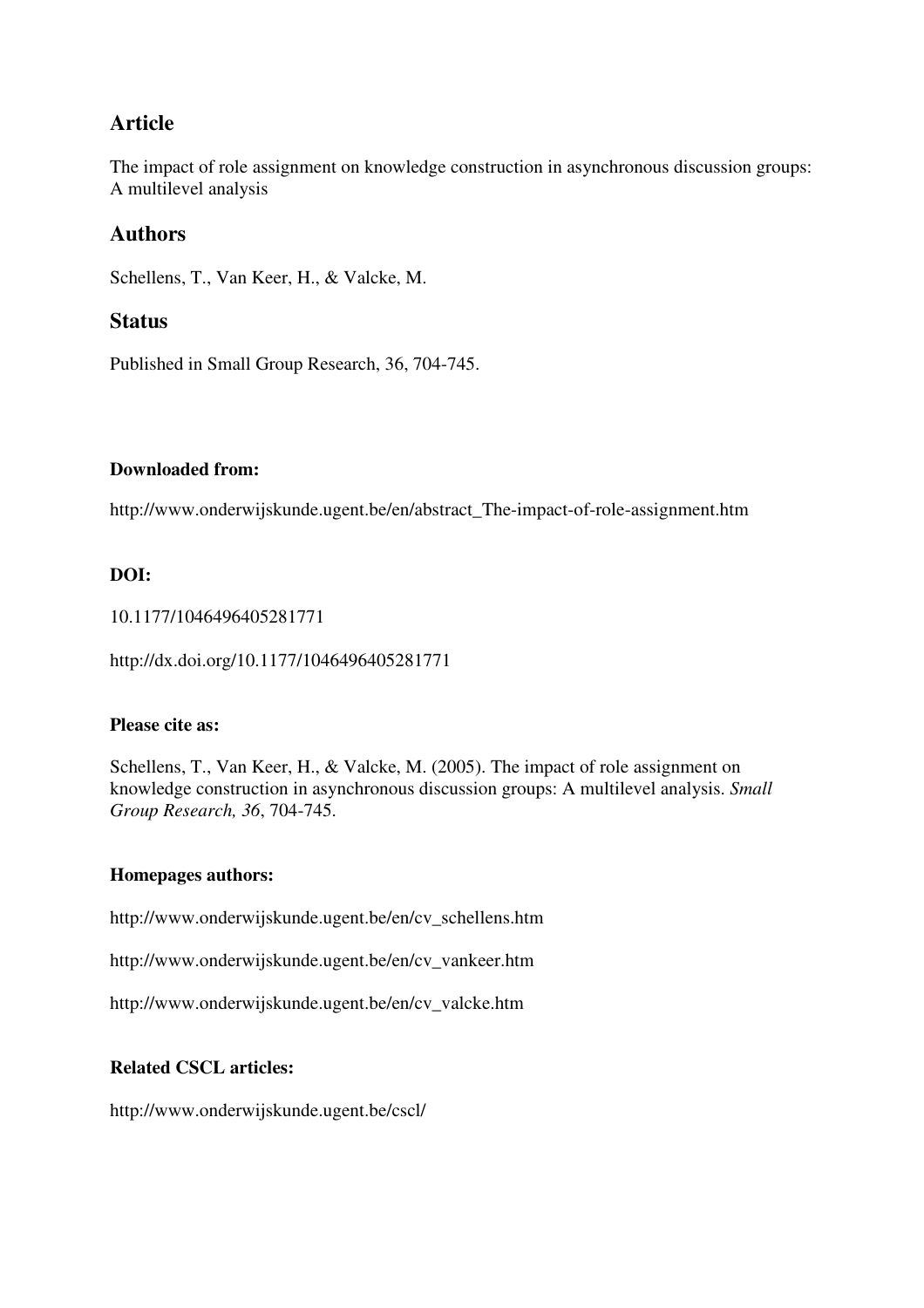# **THE IMPACT OF ROLE ASSIGNMENT ON KNOWLEDGE CONSTRUCTION IN ASYNCHRONOUS DISCUSSION GROUPS A Multilevel Analysis**

# **TAMMY SCHELLENS HILDE VAN KEER MARTIN VALCKE Ghent University**

1

*The present research studied the effect of learning in asynchronous discussion groups on students' levels of knowledge construction. Multilevel analyses were applied to uncover the influence of student, group, and task variables on the one hand and the specific effect of the assignment of roles to group members on the other hand. Results indicate that students'attitudes toward the learning environment and their engagement in the discussion group are significant predictors. As to the effect of role assignment, no significant overall difference in students' mean levels of knowledge construction between the role and no role condition was observed. However additional analyses revealed that (a) the distribution patterns of the levels of knowledge construction differed as students in the role condition more often reached the highest level, and (b) assigning students the role of summarizer resulted in significantly higher levels of knowledge construction.*

*Keywords: computer-supported collaborative learning; scripting; higher education; asynchronous discussion group; role assignment*

**Computer-supported collaborative learning (CSCL) environments** have been argued to foster collaborative knowledge construction (Clark, Weinberger, Jucks, Spitulnik, & Wallace, 2003). Collaboration as such, however, does not systematically produce learning (Dillenbourg, 2002). Research evidence shows that the efficacy of collaborative learning depends on various conditions such as group composition (e.g., size, gender), task features (e.g.,

SMALL GROUP RESEARCH, Vol. XX No. X, Month 2005 1-42 DOI: 10.1177/1046496405281771 © 2005 Sage Publications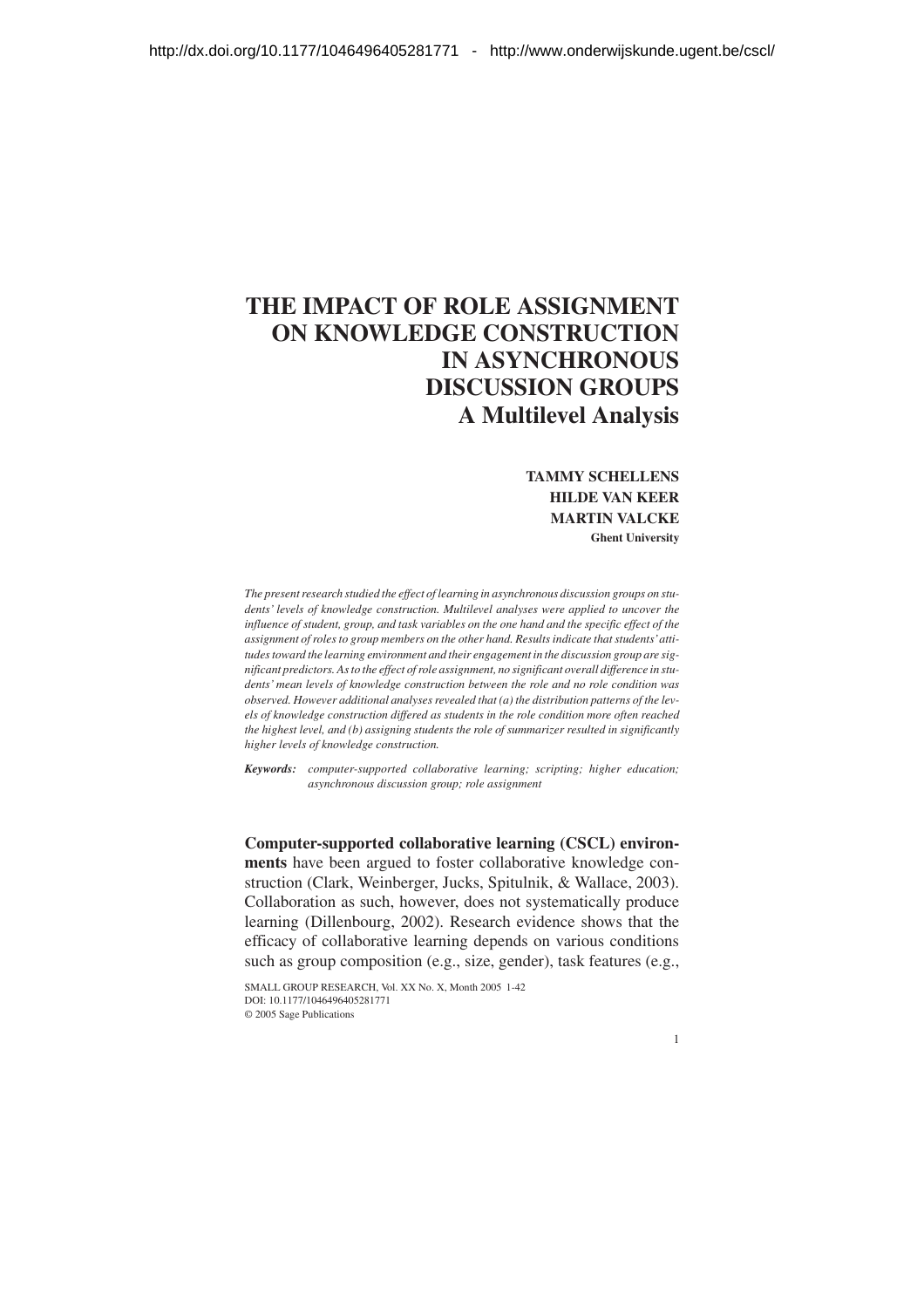task complexity), and individual student characteristics (e.g., learning styles, attitude toward the learning environment; Schellens & Valcke, 2005; Schellens, Van Keer, & Valcke, 2004). These conditions interact with one another in a complex way. Moreover, despite their effect, it must be taken into account that not all of these variables can be manipulated directly while designing CSCL environments. Instead of changing the conditions that indirectly determine the group interactions (e.g., group size, heterogeneity of group members), we especially focus in the present study on variables that can be manipulated to influence students'interactions in a direct way. More specifically, we try to script students' discourse in CSCL environments. This aim corresponds to the suggestion of Dillenbourg (2002), who claims that the application of scripts for collaborative learning can be a technique to affect collaborative learning directly. Collaboration scripts can specify, sequence, and assign collaborative learning activities in online learning environments (Kollar, Fischer, & Hesse, 2003; Weinberger, Reiserer, Ertl, Fischer, Mandl, 2003). More specifically, a script can be defined as a detailed and more explicit didactic contract between the teacher and the group of students regarding their mode of collaboration (Dillenbourg, 2002). In CSCL environments, collaboration scripts are considered to be powerful means to improve processes and outcomes of collaborative learning (Kollar et al., 2003). The concept of script, however, encompasses a very broad range of methods, techniques, and approaches. In this respect, it is difficult to speak about the overall efficacy of CSCL scripts. Each author has his or her own understanding of a CSCL script (Dillenbourg, 2002). The aim of the present study is to analyze the effect of a specific type of collaboration script, namely the assignment of roles to group members in asynchronous discussion groups.

# **CONTEXT OF THE PRESENT STUDY**

The present study was conducted in a naturalistic research setting. The asynchronous discussion groups were a formal compo-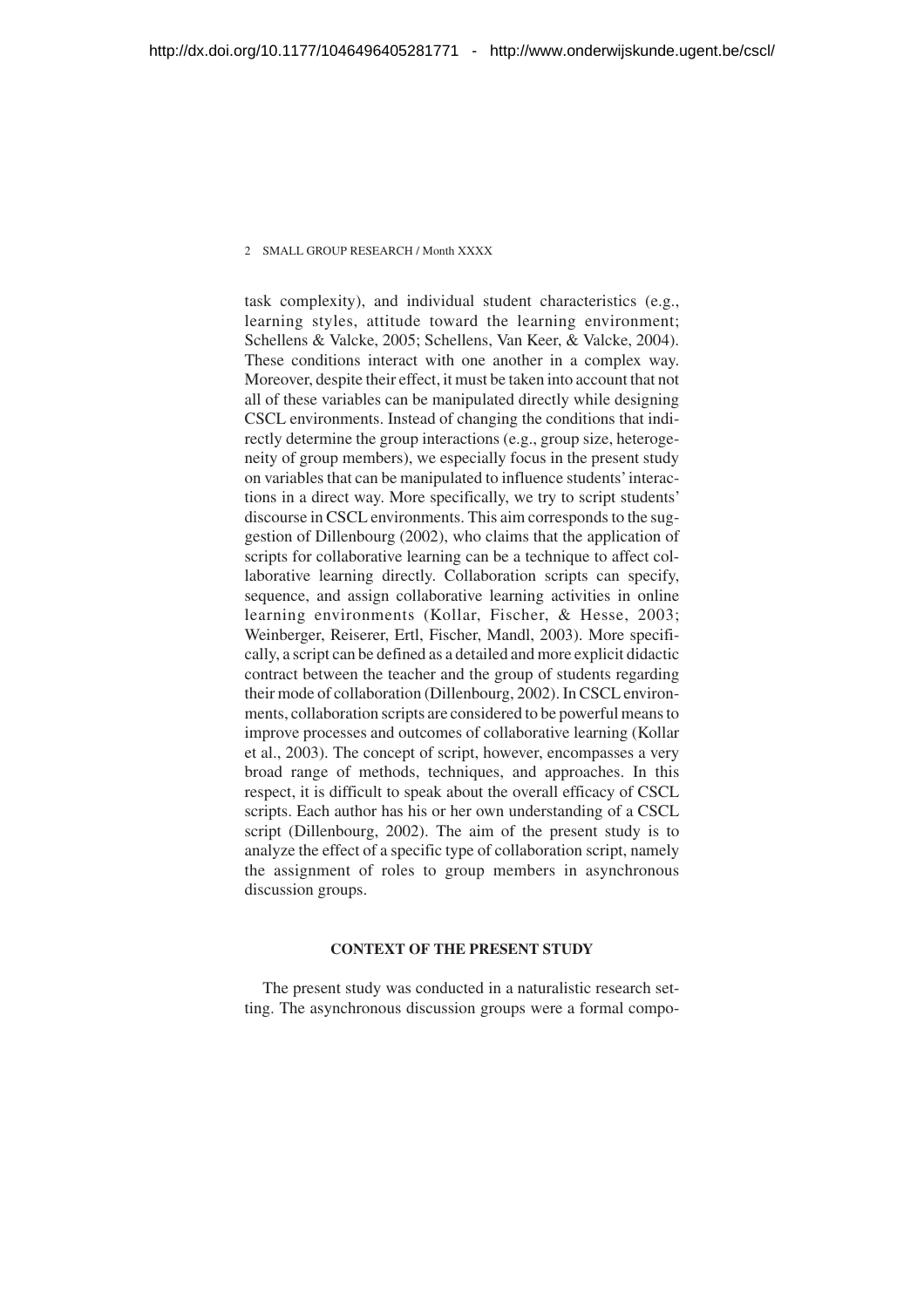nent of a seven credit, first year university course, titled Instructional Sciences, that is part of the academic bachelor's curriculum of Pedagogical Sciences at Ghent University. This freshman course introduces students to a large variety of complex theories and conceptual frameworks related to learning and instruction. The innovative redesign of the course has been studied and monitored since the 1999-2000 academic year and focuses on the implementation of social-constructivist principles such as active learning, selfreflection, authentic learning, and collaborative learning (Schellens & Valcke, 2000).

All students taking the course (*N*= 286) participated in the study. The discussion groups were set up in parallel to 12 weekly face-toface sessions. Participation in the discussion groups was obligatory and evaluated. A total of 25% of the final score for the course was based on the quality of individual student participation in the electronic discussion groups.

## **THEORETICAL EXPLORATION OF THE VARIABLES INVOLVED**

Learning in a CSCL environment can be considered to be a specific type of collaborative learning. It can be argued that research on collaborative learning has moved beyond the question of whether collaborative learning is effective in accelerating knowledge construction to focus on the conditions under which these types of learning environments are optimally effective.

To understand the entire story, we need to consider variables at different levels. Based on the results of previous research where multilevel modeling was used to study the influence of student, group, and task characteristics (Schellens et al., 2004) and on the results of others studies (e.g., Dillenbourg, 2002; Hakkarainen & Palonen, 2003; Weinberger, 2003), the variables to be taken into account in the present study were determined.

Regarding the importance of characteristics of individual students, there is little research evidence about their specific effect in the CSCL field. Variables such as gender, age, and appreciation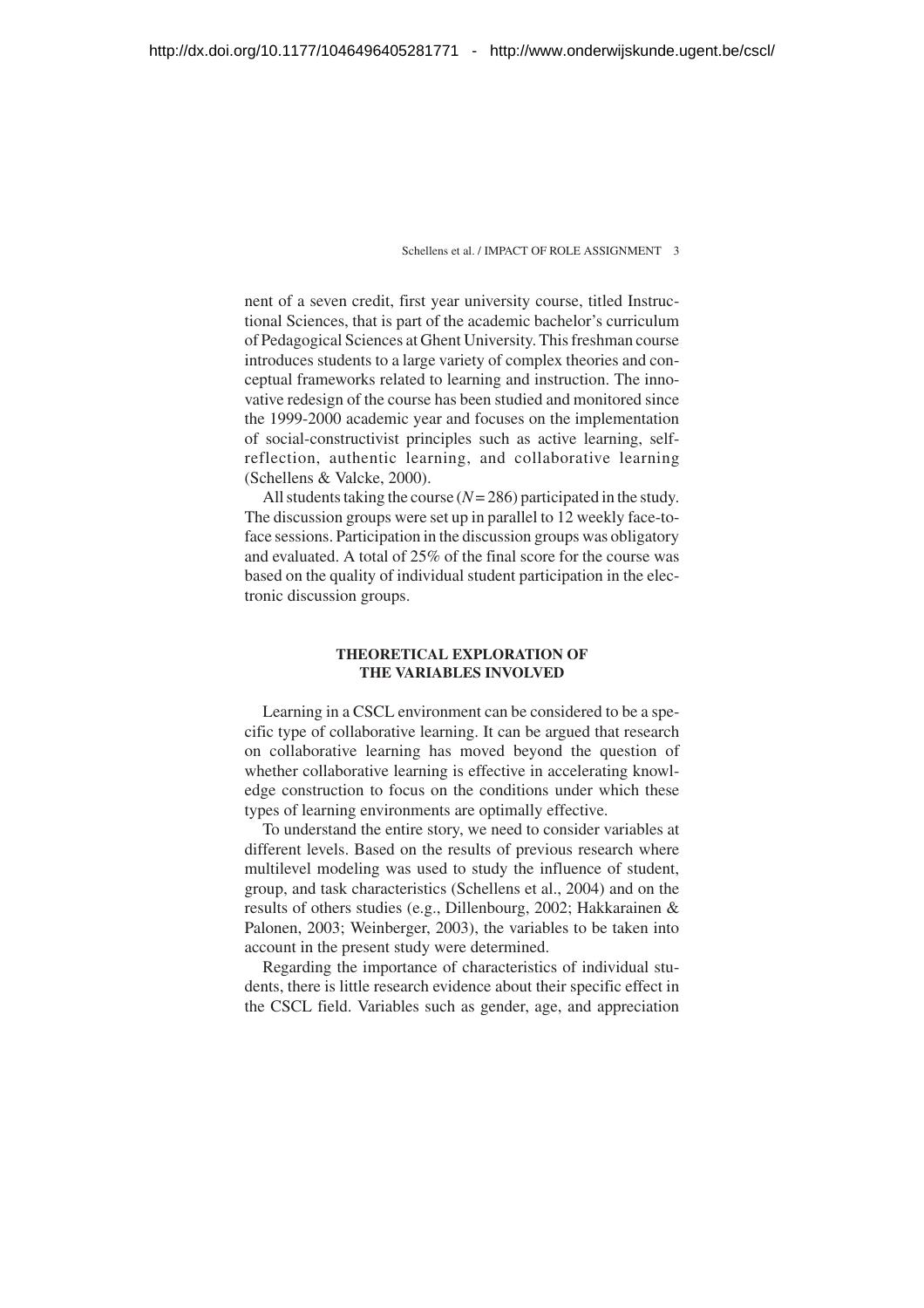toward the learning environment are rather considered to be background variables. Hakkarainen and Palonen (2003), for example, report about the effect of gender on students' interest in CSCL and how this influences learning outcomes. Other research indicates that learners who are motivated and engaged tend to learn more than those who are not (Bereiter, 1990; Reio & Wiswell, 2000; Sternberg, 1980). Engagement and contributing to the discussion appear to be mutually interrelated: Motivated students are likely to participate more in CSCL environments, which leads to higher levels of knowledge construction (Schellens et al., 2004). Learners generally are more engaged and motivated when the learning mode is compatible with the ways in which they cognitively process information (Sternberg, 1997). Various studies revealed that CSCL could be more effective when learners'personal characteristics and the design of the technology are compatible (e.g., Abramson, 1989; Brown, 1985; Friend & Cole, 1990; Kozma, 1991; Lynch, 1991). Workman (2004) more specifically suggests that design researchers should consider the learning styles of the students and provide fitting learning environments when possible. Schellens and Valcke (2000) also observed that consistency between the requirements of the online learning environment and learning styles is important. They refer to this as the congruency problem in online learning. In the same study, they also pointed to the importance of student satisfaction, which interacts with the effect on knowledge construction. These findings are in line with the results of their subsequent research, where attitudes toward the learning environment appeared to be a strong predictor for the levels of knowledge construction reached through the asynchronous discussion groups (Schellens et al., 2004).

Taking into account the empirical grounds of the aforementioned student characteristics, we will consider the following variables in the theoretical base of the present study: gender, learning styles, attitudes toward the CSCL environment, and engagement in the discussion, which will be operationalized as the individual amount of messages contributed to the discussion group.

In relation to group characteristics, prior research has stressed the importance of fostering intensive group interaction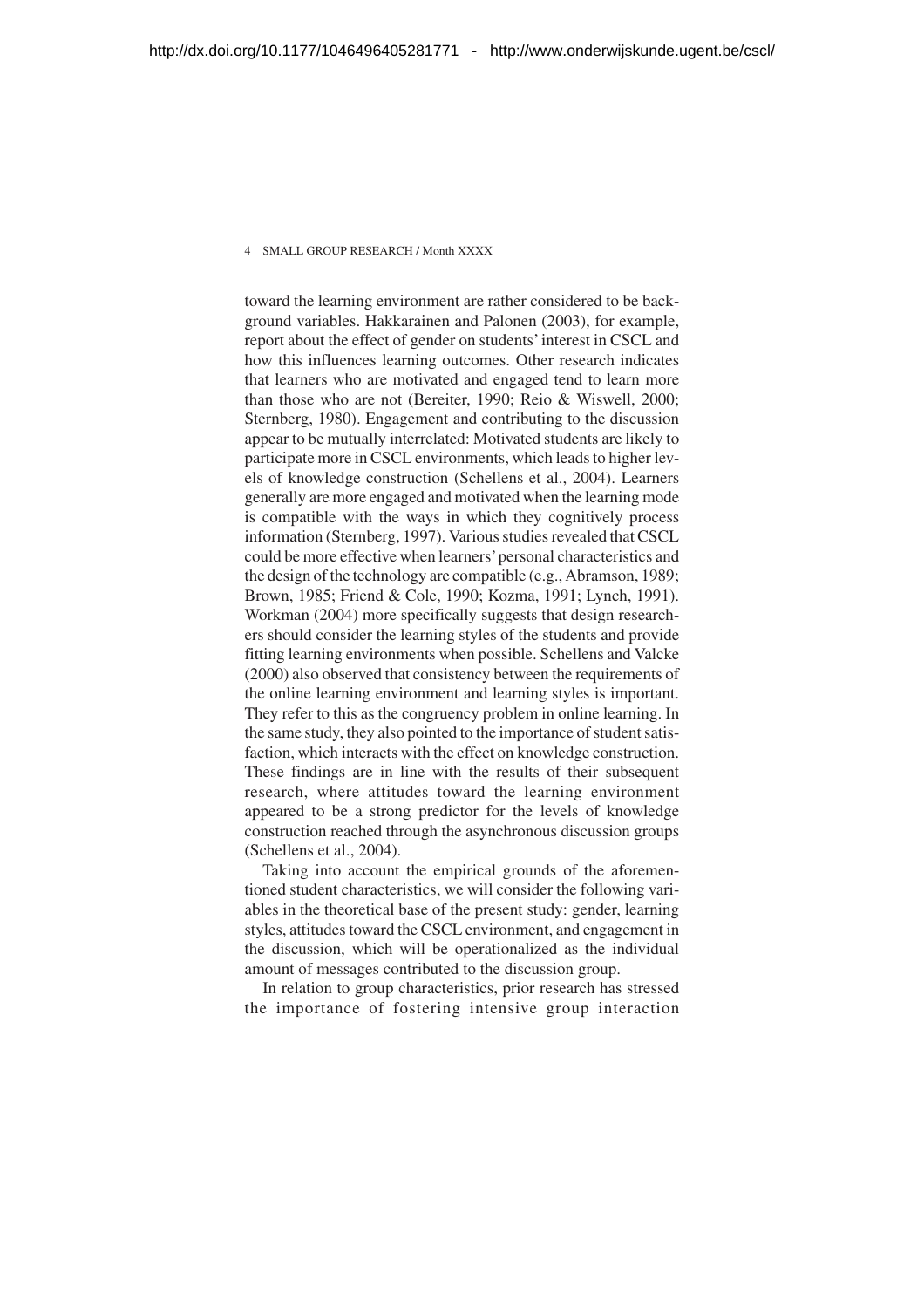(Dillenbourg, Baker, Blaye, & O'Malley, 1995; Schellens et al., 2004; Schellens & Valcke, 2005). Studies more specifically report that an increase of the amount of discourse promotes learning (e.g., Cohen, 1994; Jeong & Chi, 1997; Mäkitalo, Weinberger, Häkkinen, & Fischer, 2004; Roschelle, 1992). Some of these authors also point at the relationship between interaction levels and group size. Group size should not be too large because larger groups do not provide the opportunity for all members to participate in full. On the other hand, when groups are too small, there is not enough interaction to provide a critical amount of exchange of ideas or information to come to higher levels of knowledge construction (Cooper et al., 1990; Johnson, Johnson, & Holubec, 1998; Nurrenbern, 1995; Slavin, 1995). In their meta-analysis of group size effects in electronic brainstorming (EBS), Dennis and Williams (2005) came to the conclusion that group size is indeed a critical factor in determining the effectiveness. As group size increases, the relative benefit of EBS increases. According to them, EBS groups outperform nominal groups when group size reaches 10 people.

In this respect, it is also logical to assume that the number of students depends on the requirements of the collaborative learning task. In the case of asynchronous discussion groups, larger groups with more than 10 students seem more appropriate. In the case of collaborating on a project such as a paper or a Web presentation, smaller group sizes seem more suitable (Kumar, 1996). In addition to level of interaction and group size, the literature also goes into the issue of group composition as a critical characteristic. Research results, however, are less conclusive and come to contradicting results. Some studies emphasize heterogeneous groups (Cooper et al., 1990; Johnson et al., 1998; Nurrenbern, 1995; Slavin, 1995), whereas other studies contradict these research results (Felder, Felder, Mauney, Hamrin, & Dietz, 1995; Rosser, 1997; Sandler, Silverberg, & Hall, 1996).

In the context of the present study, group size will be kept constant (10-12 students per discussion group), and group composition will be randomized, to obtain heterogeneous groups. Intensity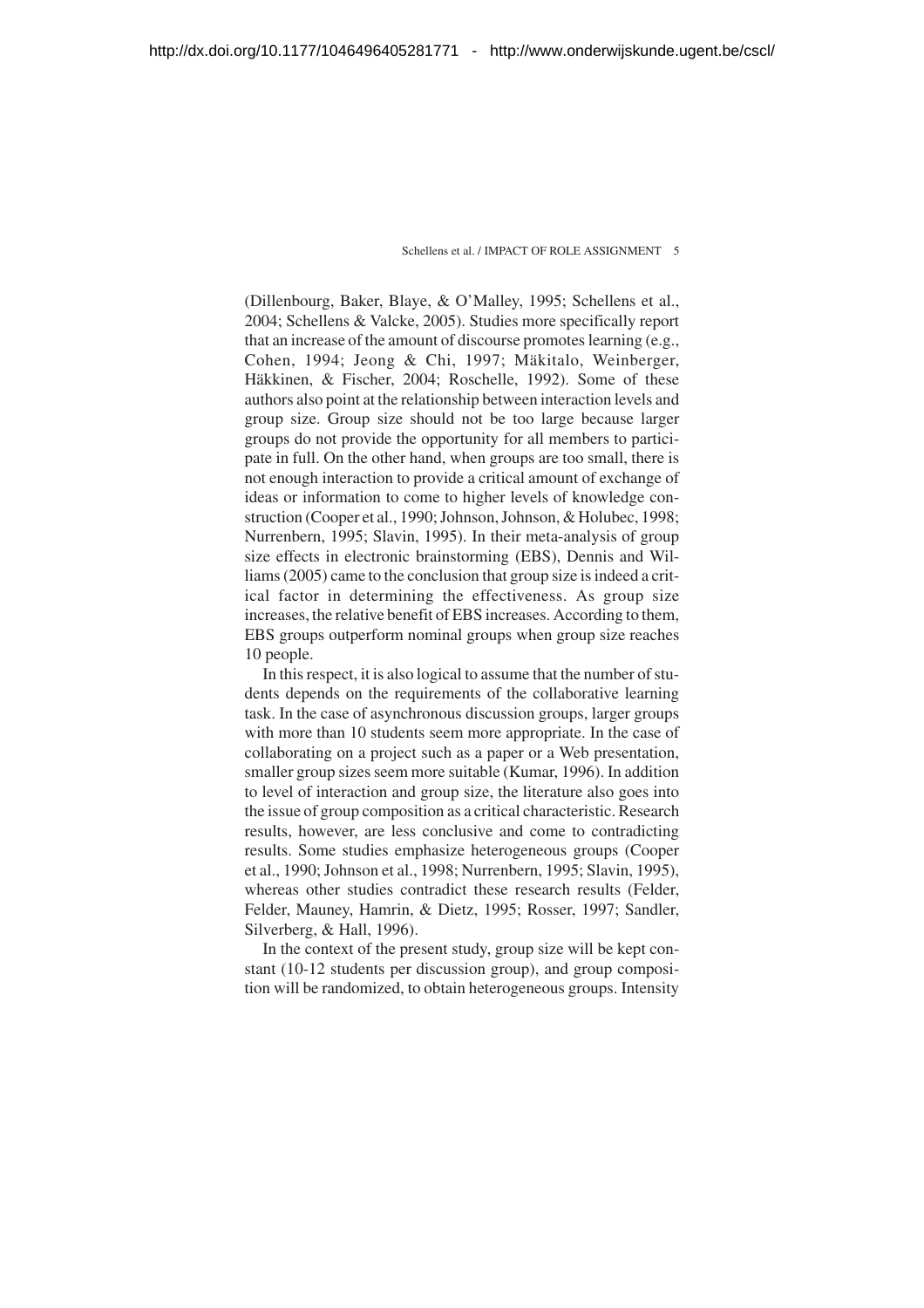of the group interaction will be measured and used as an interaction variable.

With regard to task characteristics, recent CSCL research suggests that a clear task structure is needed to foster cognitive processing and academic performance (Dillenbourg, 2002; Roschelle & Pea, 1999; Weinberger, 2003). Dennis, Aronson, Heninger, and Walker (1999) reported the results of an experiment that manipulated both task and time structure. Groups electronically brainstormed on intact tasks or on partitioned tasks. Groups in the partitioned task treatment generated 40% more ideas, but there were no time effects. In the research about transactive memory, the influence of the nature of the task is also put forward as an important variable. Transactive memory research focuses on the shared division of cognitive labor with respect to the encoding, storage, retrieval, and communication of information from different knowledge domains. This shared division is hypothesized to lead to greater efficiency and effectiveness (Wegner, 1987). Building on this hypothesis, Brandon and Hollingshead (2004) introduced the variables of task representation and the task-expertise-person unit as basic constructs in their studies. In related research, Ren (2001) put different kinds of groups in different task environments. His findings indicate that the effect on group performance is dependent on both organizational features and the nature of the task environment. Transactive memory systems seem to be more beneficial for larger groups than for smaller groups, more beneficial for teams than for hierarchical groups, and more beneficial when presented with changing tasks. Other research points to the need to state directions, guidelines, and specific types of expected cognitive processing explicitly to foster high-quality discussions and intended learning outcomes (Cifuentes, Murphy, Segur, & Kodali, 1997; Harasim, Hiltz, Teles, & Turoff, 1998; Palloff & Pratt, 1999; Schellens & Valcke, 2005). Hakkarainen, Lipponen, and Järvelä (2002) also indicate the need to prompt students to articulate their conceptual understanding to promote learning and knowledge building. These prompts are also called collaboration scripts.

As stated above, there is a broad range of approaches that fit the description of collaboration scripts. One of the potential ways of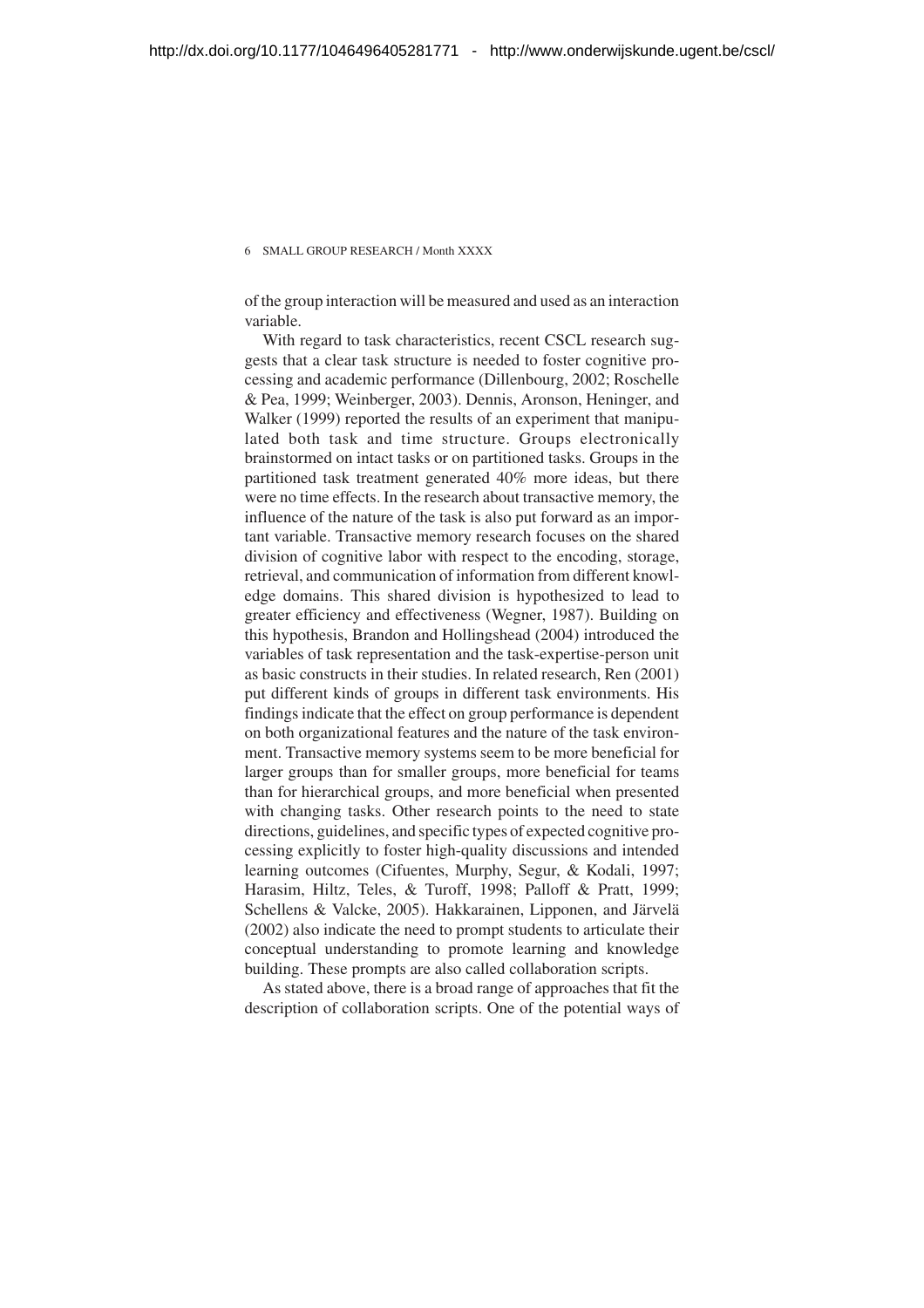imposing structure on learners' collaboration is the use of roles. Roles can be defined as more or less stated functions, duties, or responsibilities that guide individual behavior and regulate intragroup interaction (Hare, 1994). Several approaches developed for cooperative learning adopt roles to support coordination and intragroup interaction (Johnson, Johnson, & Johnson-Holubec, 1992; Kagan, 1994). These roles are either based on differences in individual expertise, the so-called content-based roles, or on individual responsibilities regarding group coordination, the so-called process-based roles.

Roles appear to stimulate group members' awareness of the overall group performance and members' contributions (Strijbos, Martens, Jochems, & Broers, 2004). In addition, according to Aviv (2000), certain roles are required to bridge periods of silence or toosilent participants. Advocates of a more structured learning approach generally assert that assigning roles to group members results in more rapid and more consistent levels of interaction, whereas others contend that less structure stimulates more elaborate and critical dialogue. According to Rose (2002), assigning roles and providing close monitoring of group interaction creates learning advantages in the short term. However small groups may approach similar levels of productive interaction in the long term without the added instructional expense.

In addition to scripting students' interaction by assigning roles, another important task characteristic brought up in the literature is the extent to which the assignments link up with students'zones of proximal development. Illera (2001) states that motivation to work collaboratively on a task and the zone of proximal development are intertwined. Motivation implies that the students are capable of grasping that they can accomplish the activity that is within their zone of proximal development and that it is not something unattainable. He observed that when the task exceeded the abilities of the students, their interest and involvement reduced. Other researchers (e.g., Wynder, 2005) referred to intrinsic motivation and extrinsic motivation as bases for the student task approach and task completion. Intrinsic motivation arises when the task itself is a source of interest, enjoyment, self-expression, and personal challenge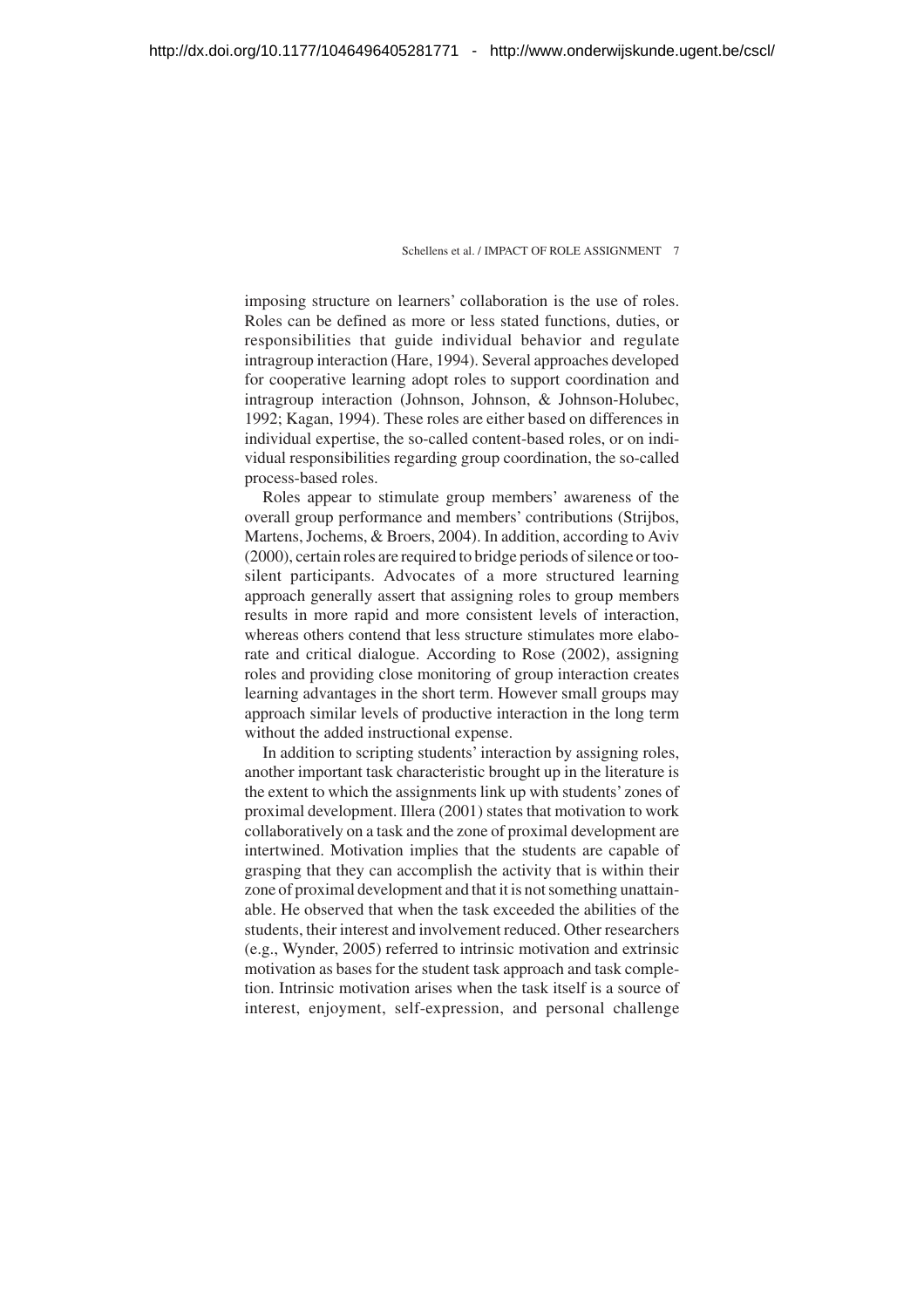(Amabile, 1997). Individuals will be intrinsically motivated if the task increases their feelings of competency and self-determination (Deci, Cascio, & Krusell, 1975). These feelings of competence and self-determination will in turn be influenced by task characteristics such as implied skill variety, challenge level, degree of autonomy, and feedback (Hackman & Oldham, 1976). Furthermore individuals are more likely to be motivated when they can identify with their work. Therefore it is important that realistic problems to which students can relate are used. According to Amabile (1988), complex and challenging jobs that enable workers to decide how to carry out tasks are more likely to encourage intrinsic motivation and in turn to increase creativity. This brings us to a second task characteristic: task complexity. This issue has hardly been studied in the context of CSCL. Harper, Squires, and McDougall (2000) indicate that task complexity is necessary to provide authentic learning environments. But they also stress that too much complexity can make learners feel insecure and cause them to lose track of learning objectives. Research has stressed the need to present tasks or assignments that are within zones that match the learners' abilities (Quinn, 1997; Schellens et al., 2004). In the case of the too complex task, students did not engage in the discussion, whereas in the case of the rather simple tasks, students were not interested in discussing the matter.

More research is, however, needed to get a better understanding of the effect of these task characteristics. Therefore the use of roles and task complexity will be considered to be key research variables in the present study.

In the following section, the student, group, and task variables discussed above will be integrated in the theoretical framework of the study. In the report of the research design and the analysis of the results, these three clusters of variables will also form the basis of the discussion.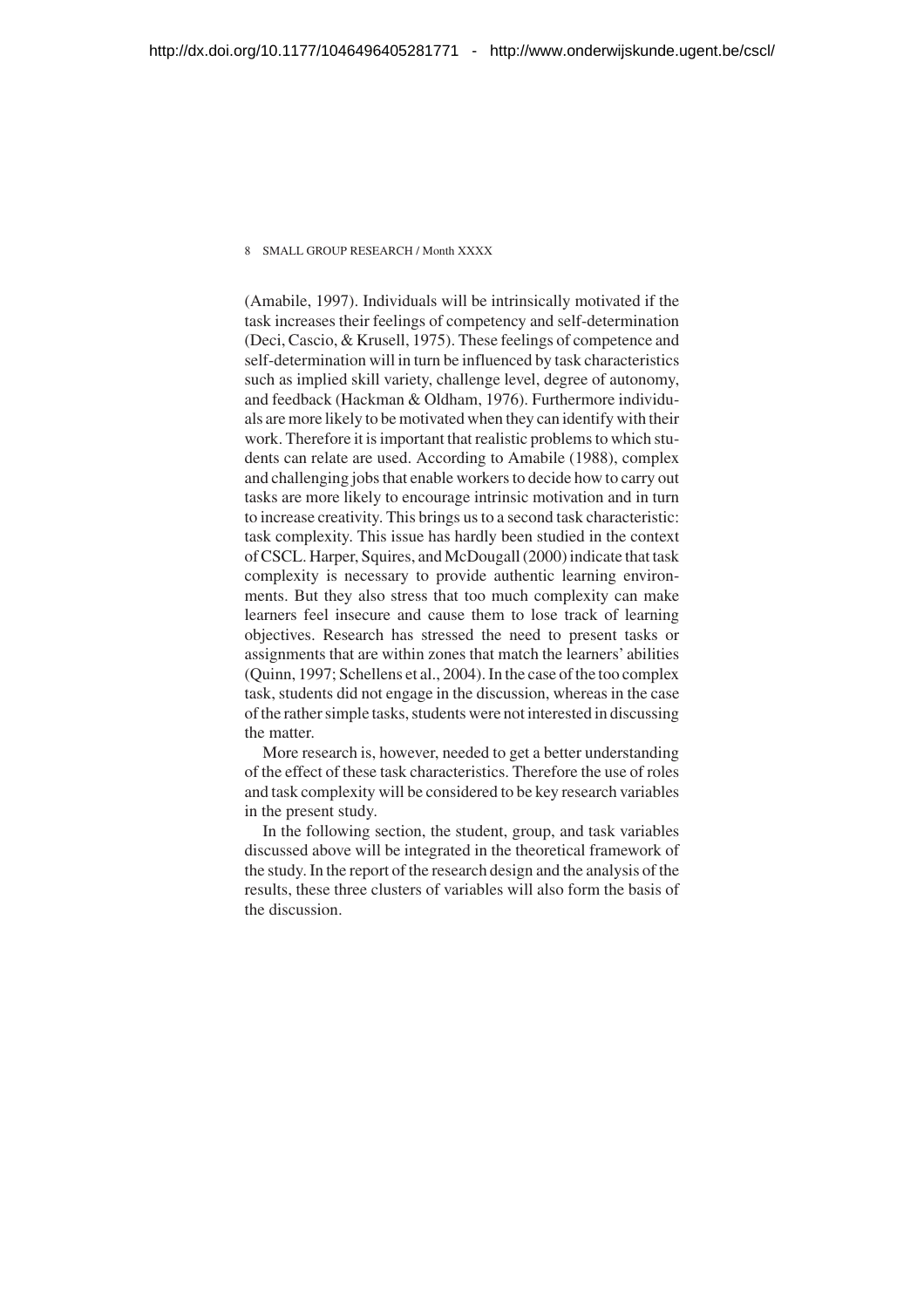

**Figure 1: Graphical Representation of the Theoretical Framework**

## **THEORETICAL FRAMEWORK OF THE PRESENT STUDY**

Figure 1 presents a graphical representation of the theoretical base for the present study. This is an extension of the approach adopted in previous research (Schellens & Valcke, 2002, in press). It integrates social constructivist principles and concepts derived from the information processing approach to learning (see comparable approaches of Baker, 1996; Doise & Mugny, 1984; Erkens, 1997; Kreijns & Bitter-Rijkema, 2002; Petraglia, 1997; Savery & Duffy, 1996).

The key dependent variable in the theoretical base is students' levels of knowledge construction as reflected in the group discussion contributions. Independent variables are described in the following paragraphs.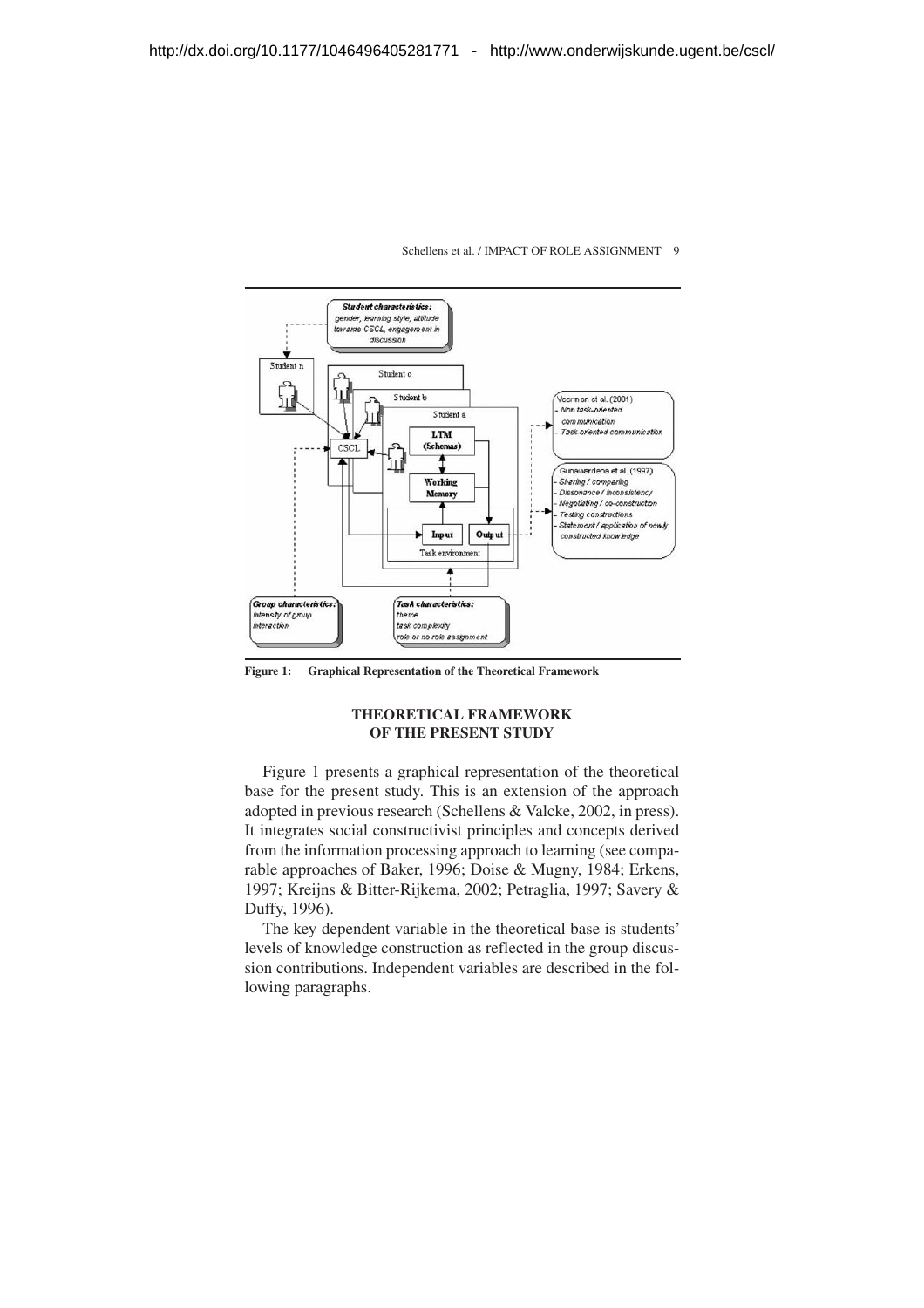The figure depicts three key substructures: (a) the individual learning process of a student, (b) the task put forward in the CSCL environment, and (c) the collaborative dimension in the CSCL setting. The learning process of an individual student (*student a*) is presented at the center of the figure. Learning is considered to be an information processing activity, building on the assumption that learners engage actively in cognitive processing to construct mental models. In this way, new information is integrated into existing cognitive structures. The active processing assumption invokes three types of processes in and among working and long-term memory: selecting, organizing, and integrating information (Mayer, 2001). The mental models are stored in and retrieved from long-term memory. Because of the importance of individual experiences and existing cognitive structures, characteristics of the individual learner, such as attitude toward the CSCL learning environment, gender, and learning styles are considered to be of importance. Moreover it can be hypothesized that the more students who express their line of thought, the more the construction of mental models is facilitated. Therefore student engagement in the discussion (i.e., the amount of individual contributions) is regarded as relevant.

A second substructure points to the effect of the task put forward in the learning environment and discussed in the CSCL setting. The student assignments in the discussion groups are assumed to trigger the cognitive processes of the individual students. The amount of imposed structure in the discussion, that is discussing with or without roles assigned to the students, and the complexity of the task are considered to influence the nature of the cognitive activities. This results in varying levels of knowledge construction.

Finally, a third substructure refers to the importance of the group in the CSCL setting. An important characteristic in this respect is the intensity of the group interaction. The task is put forward in a collaboration environment. This invokes collaborative learning that builds on the necessity of the learner to organize output that is relevant input for the other learners (*student a* to *student n*). The exchange at input and output level is considered to reflect a richer base for the further cognitive processing at the individual level.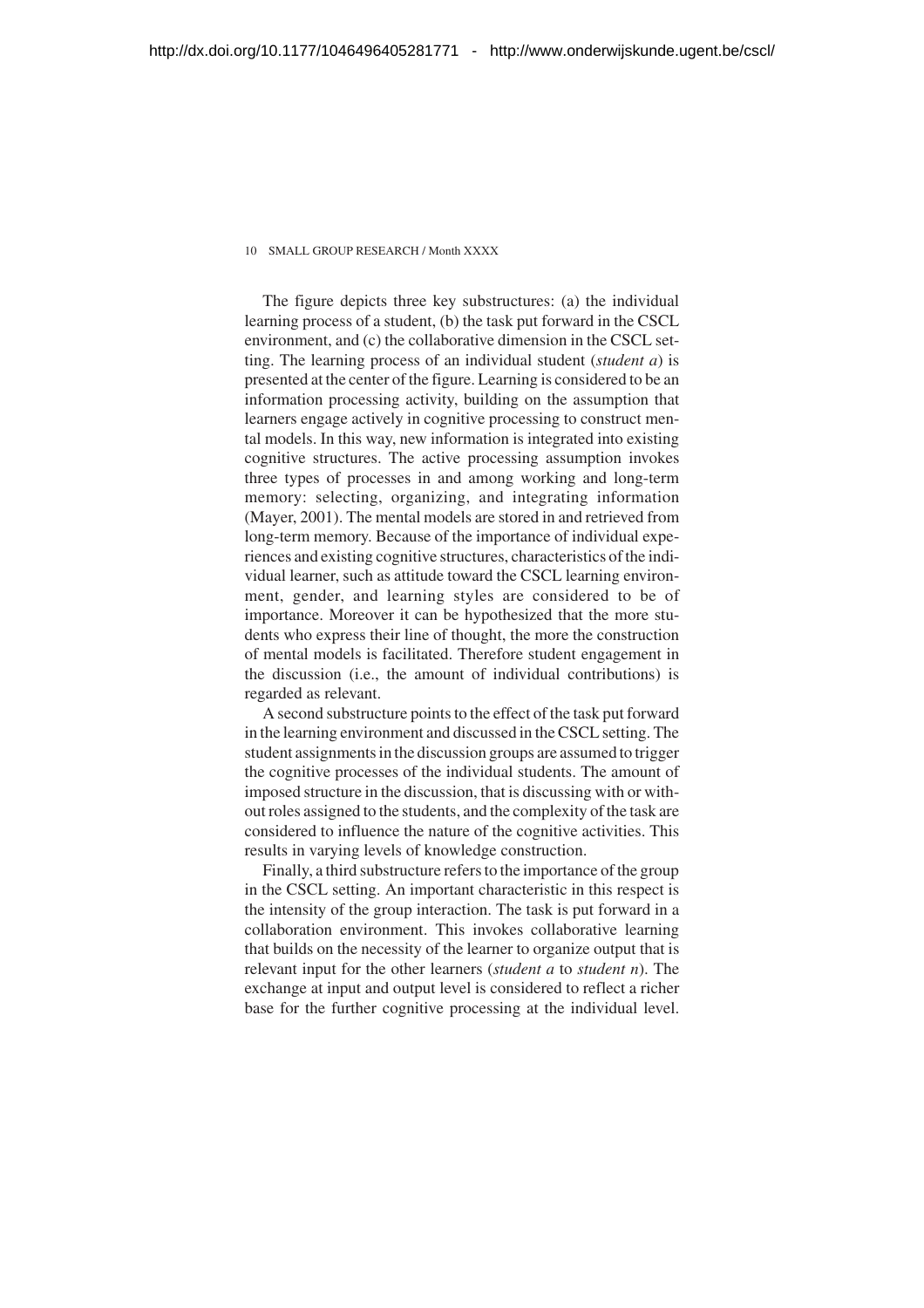This assumption is central to the cognitive flexibility theory of Spiro, Feltovich, Jacobson, and Coulson (1988). The more exchange at the input and output levels, the more knowledge construction can be realized. The output is a central element in the theoretical base of the present study. The asynchronous nature of the discussion environment forces the learner to communicate the output in an explicit way. All the written communication in the CSCL environment is therefore considered relevant. The student output mirrors the cognitive processing activities. Individual processing is slowed down by the complex nature of the tasks because learners have to cope with selection, organization, and integration processes. As a consequence, learners experience the limited capacity of their working memory (Mayer, 2001), also referred to as cognitive load (Sweller, 1988, 1994). However learners in a collaborative setting can profit from the processing effort of other group members. The output of each individual student is organized because it is derived from his or her own mental models. Therefore it is assumed that this output is more easily accessible to other learners in the collaborative setting. Because the output of other learners is organized, students are expected to experience lower levels of cognitive load when using this output as input for their own individual cognitive processing. This subsequent output is expected to be of better quality, thus reflecting a higher level of knowledge construction. In the present study, we build on the work of Gunawardena, Lowe, and Anderson (1997) to identify students' levels of knowledge construction. This analysis and coding system will be used to analyze the transcripts of the written communication and to determine students' individual levels of knowledge construction. At a more basic level, the coding will also identify whether the discussion input is task oriented or not task oriented. This distinction is derived from the work of Veerman and Veldhuis-Diermanse (2001). Task-oriented communication input can be coded further following the levels of knowledge construction as distinguished by Gunawardena and her colleagues (1997). Non-task-oriented communication can be focused on (a) planning: "Is it OK to discuss the arguments first?"; (b) technical aspects: "How can we get rid of the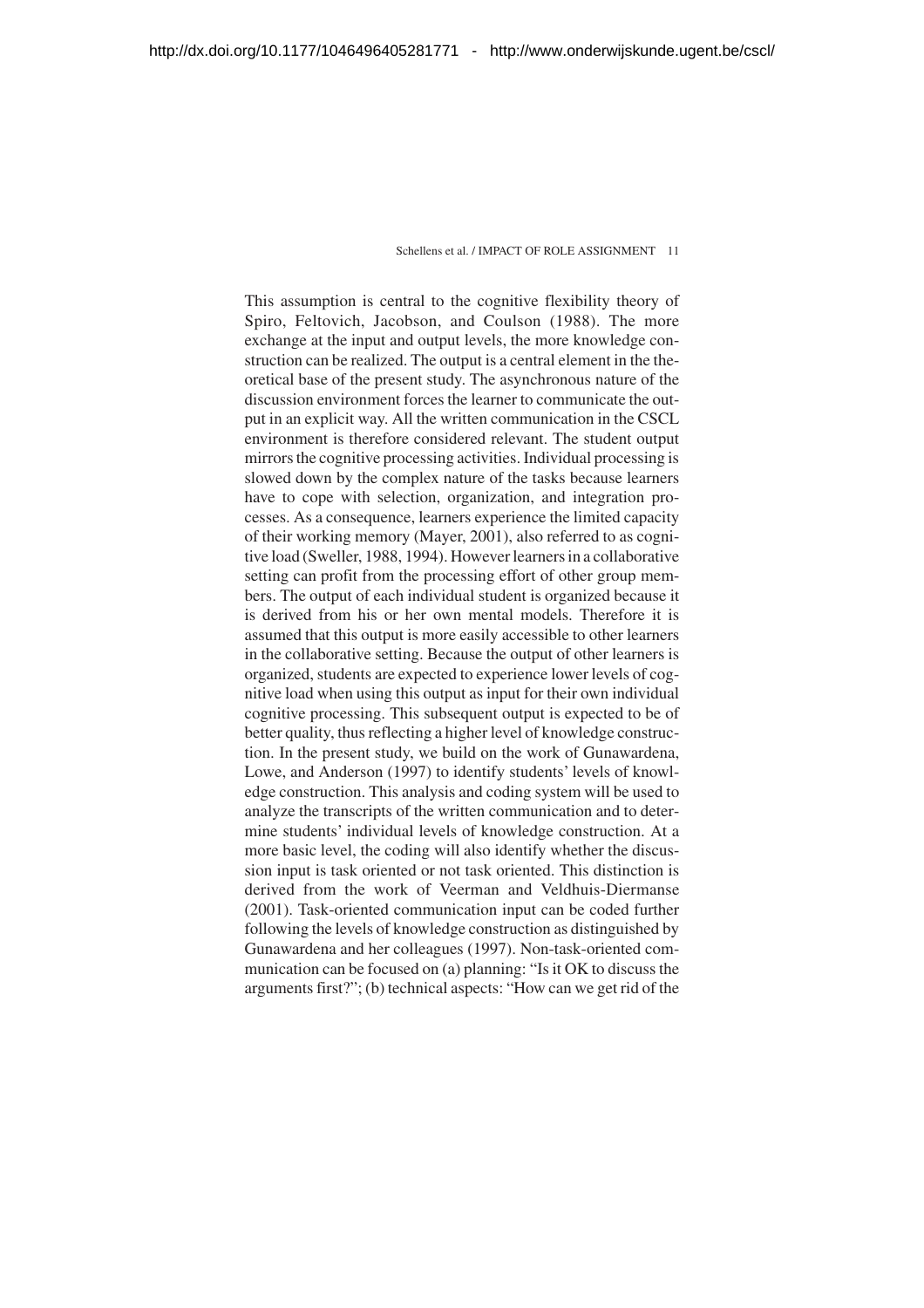delete button on the screen?"; (c) social interaction: "Good job!"; and (d) nonsense: "Who joins in to go to the movies?"

According to the theoretical framework, learners construct knowledge by active participation in discussing and sharing knowledge with their peers when working in small groups. Students actively engage in learning processes when working jointly on a learning task by mutually explaining the learning contents, giving feedback to other group members, asking and answering questions, and so on (Weinberger, 2003). However some groups encounter difficulties when engaging in activities of collaborative knowledge construction. Numerous studies indicate that the desired effects often fail to emerge. Research for instance indicates that not all group members are actively engaged in the discussions (Salomon & Globerson, 1989) or that the content of the group discussions remains superficial (Coleman, 1995; Linn & Burbules, 1993). Reasons for these deficits can result from characteristics of the individual students or from characteristics of the group but can also be because of the unique character of the task. The focus in the present research will be especially on the task characteristics and more specifically on the effect of task complexity and the use of roles. Considering the theoretical framework, student and group characteristics will also be taken into account in the analyses because we suppose they interact with one another and influence the dependent variable, level of knowledge construction.

# **METHOD**

## **RESEARCH DESIGN AND PARTICIPANTS**

All students  $(N = 286)$  enrolled for the course Instructional Sciences were randomly assigned to a discussion group (*n* = 23). Each group consisted of about 12 students. Approximately 7% of the freshmen were male students. The largest part of the students (82.90%) just finished secondary education; only 17.10% already had preliminary training.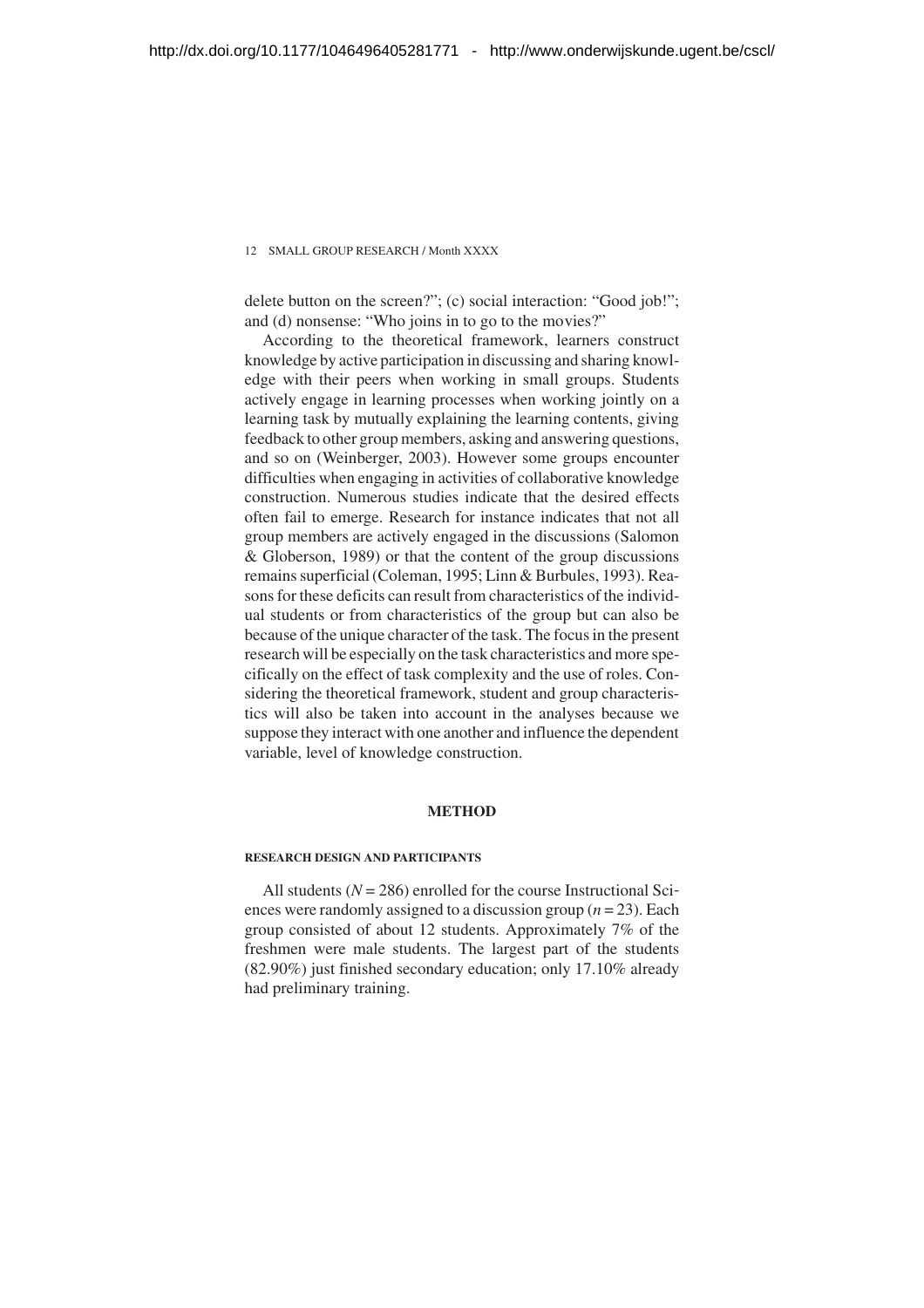An experimental design was adopted, with the entire first year student population being randomly assigned to the discussion groups. More specifically, two research conditions can be distinguished: Students in the discussion groups did or did not receive role assignments. Informed consent was obtained from all students.

## **PROCEDURE**

After a trial discussion session of 3 weeks, students participated in four consecutive discussion themes. The entire treatment lasted 4 months. Within the 3-week time frame, students were flexible as to the time and place to work on the discussion assignments. After 3 weeks, student no longer had access to the particular theme, and a new discussion theme was presented.

During the first face-to-face session of the semester, the objectives of participation in the discussion were communicated to the students: active processing of the new domain knowledge, presented during the weekly face-to-face working sessions, and application of this knowledge while solving an authentic case in the asynchronous discussion groups. At the same time, a demonstration of the CSCL environment was given. A number of strict rules that defined the nature of expected student participation in the discussion groups were stated. First, participation in the discussion groups was a formal part of the curriculum. Participation was scored and represented 25% of the final score. Second, successful participation implied that each student posted at least one primary reaction to solve the case, making active use of the resources in the course reader. Each student was expected to reply several times to the work of another student, again with arguments and based on the available resources. Third, the instructor followed the ongoing discussions and limited his or her interventions to giving structural feedback (scaffolding).

At the start and the end of the course, a number of instruments were presented to the students. In this way, data with regard to the students' ages, genders, and education levels were gathered. During the first administration, a special section was added to measure students'attitudes toward the task-based learning environment and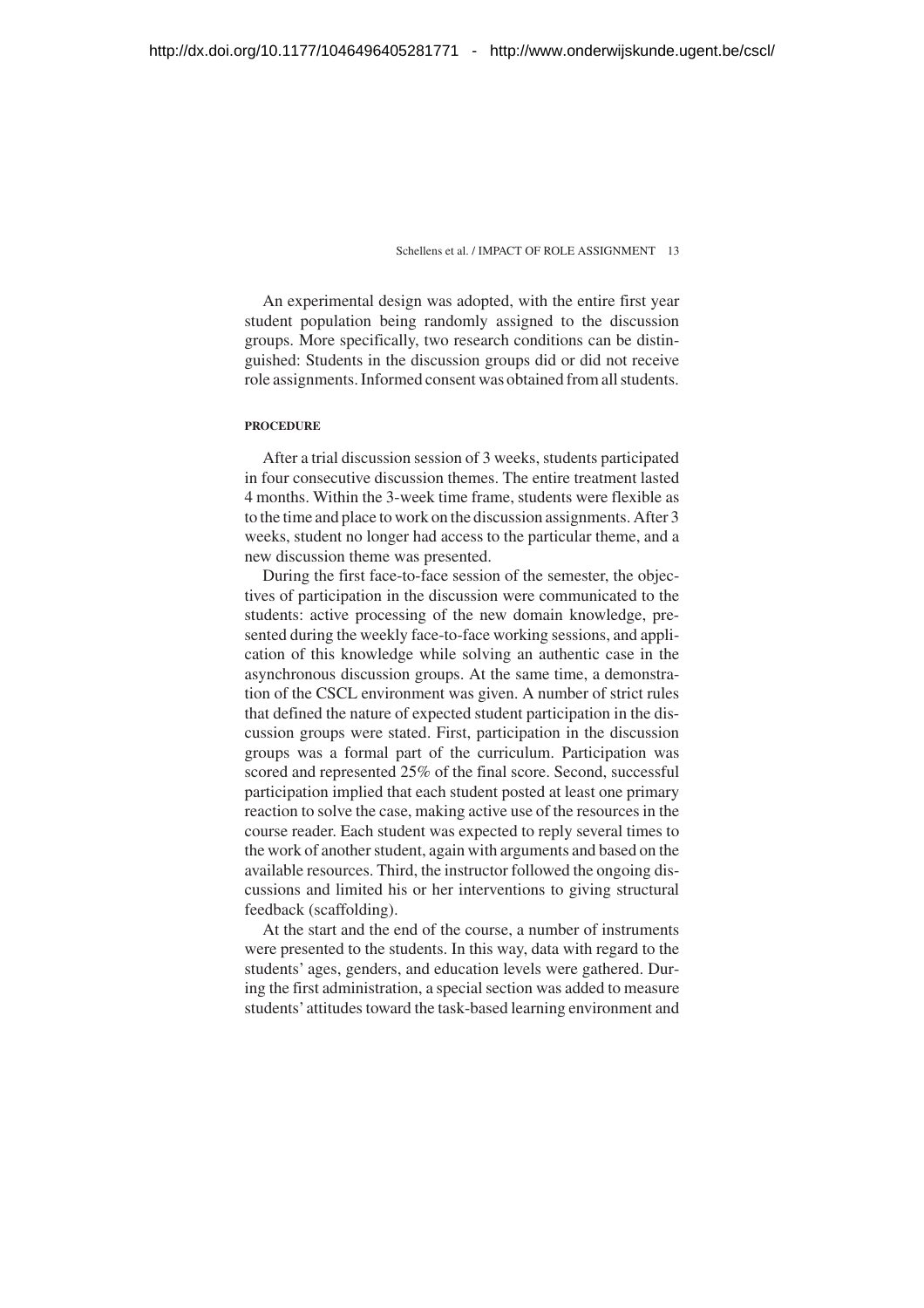their attitudes toward participation in the discussion groups. Furthermore the Approaches and Study Skills Inventory for Students (ASSIST) was presented to gather information about students' learning styles (Entwistle, Tait, & McCune, 2000). Reported reliability for the ASSIST is high, with Cronbach's  $\alpha$  between .80 and .87.

The information about the group characteristic, intensity of interaction, was derived from the analysis of the contributions to the discussion groups. The task characteristic, task complexity, will be explained when describing the discussion themes.

## **TASK ENVIRONMENT: THE DISCUSSION THEMES AND TASKS**

Students worked together in the discussion groups by applying the theoretical concepts of the course to solve problems that were presented in the online environment. These problems were in line with the constructivist principles and based on real-life, authentic situations. For a more detailed description of the kinds of discussion assignments, see the research of Schellens and colleagues (2004).

Task complexity was determined for each task in the discussion groups. The degree of complexity of the tasks showed a strong upward trend in the second and third assignment, whereas the fourth assignment was again less complex. In the initial discussion tasks, students only had to deal with a limited number of questions. Moreover the assignments were supported with all the necessary information (clustered on the same Web page), documented with the conceptual base, and a solution procedure was suggested in the learning environment. The third and fourth tasks were more complex: The conceptual base was not completely available or clear, additional information had to be looked up using different sources, and the solution procedure was not completely made available. A lot of information was given in English (a foreign language for these students), and supplementary questions had to be answered. The fourth assignment, with regard to the theme of evaluation, was less abstract because students were asked to evaluate their learning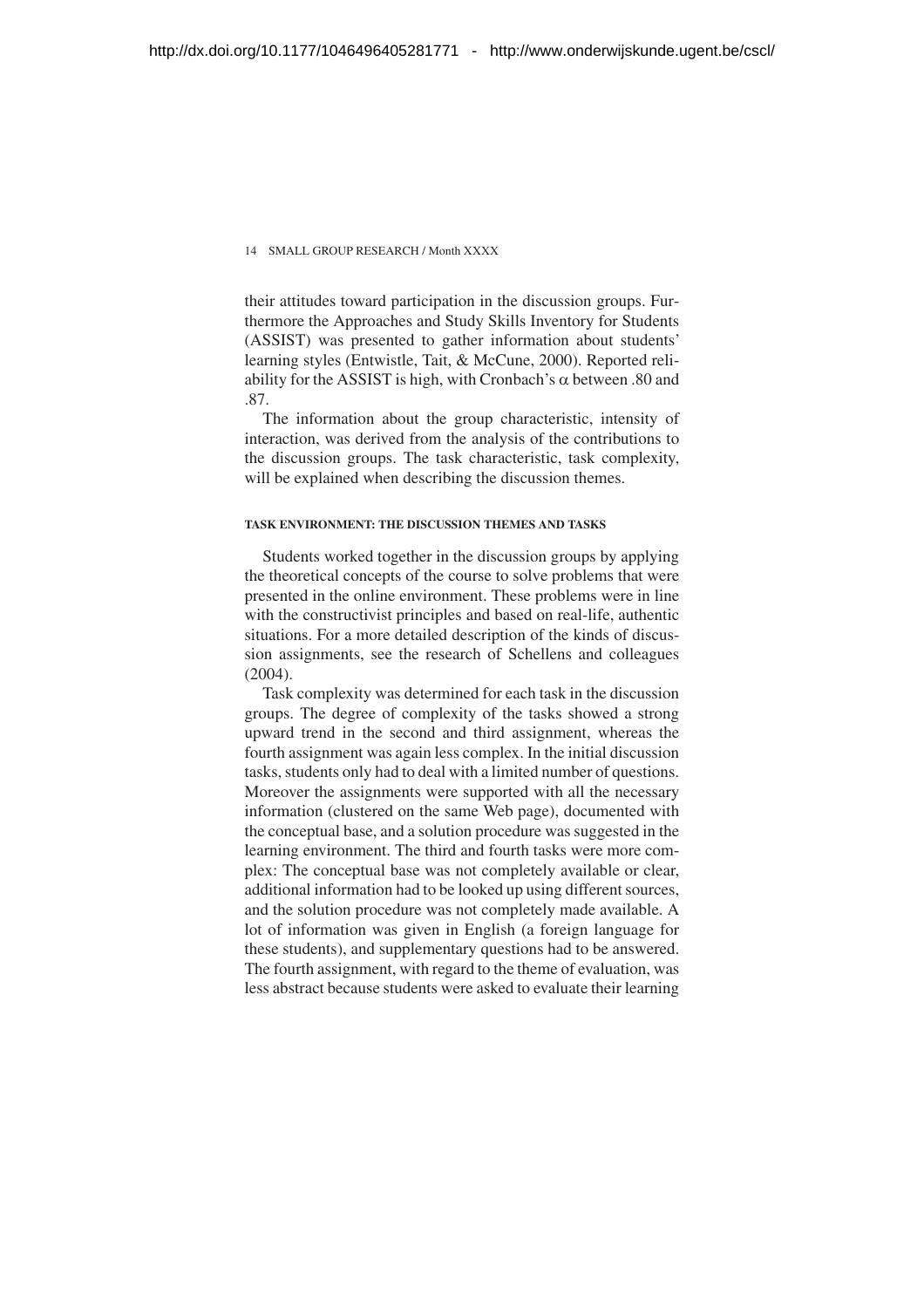processes in the discussion groups while applying the theoretical framework that was discussed in the face-to-face working sessions.

The nature of the discussion assignments was the same for all 23 discussion groups in the research regardless of the research condition the groups were in: The same learning goals, contexts, inquiry expectations, time requirements, and deliverables were put forward. The experimental treatment was based on whether roles had been assigned or not. Students in 15 of the 23 discussion groups were assigned specific roles. Four different roles were distinguished: moderator, theoretician, summarizer, and source searcher. These roles were randomly assigned to four students in each group. At the start of every new discussion assignment, the roles were assigned to four other students within the same group. This is in line with a collaboration script proposed and tested by O'Donnell and Dansereau (1992).

The moderator closely monitored the discussions in the online environment (every 2 or 3 days) and interjected praise, offered advice, answered questions, and posed critical questions. This student stimulated active group participation. The theoretician had to make sure that all appropriate theories were considered when tackling the task and had to indicate which aspects, relevant theoretical knowledge, or information was lacking. The summarizer summarized the contributions and initial solutions of the students in the discussion groups. This student had to indicate the different points of view and had to try to make some provisional conclusions. The source searcher looked for additional sources and further information so that students were prompted to look further than the content of the available course reader.

# **HYPOTHESES**

The present research aims to observe the differential effects of assigning discussion roles to students on their levels of knowledge construction. In addition, the effects of variables at the student, group, and task levels are studied. Building on the theoretical and empirical base presented above, the following hypotheses are put forward in relation to the research questions.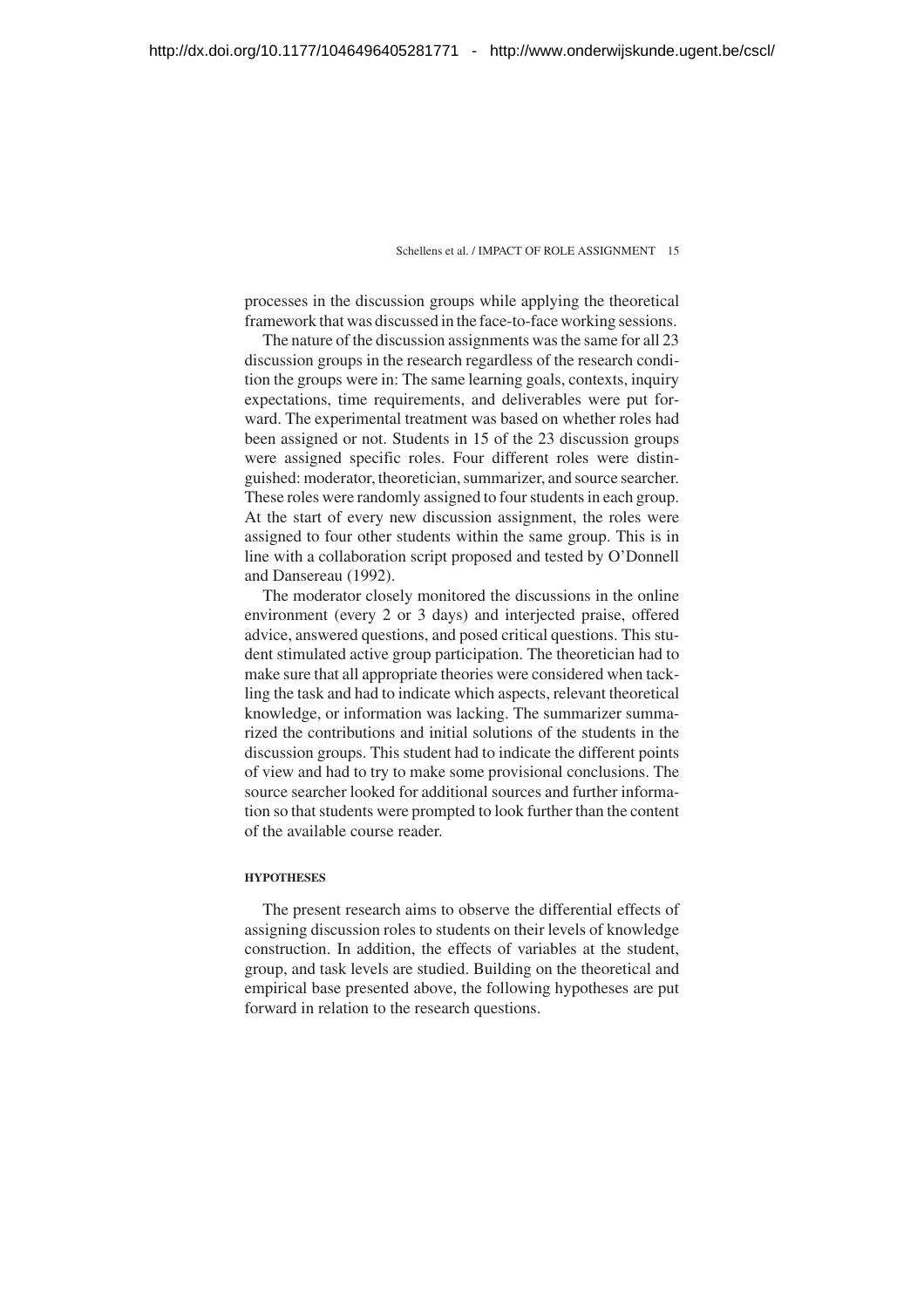## **Effect of Student Characteristics**

- More intensive and active participation in the discussion groups will be positively related to students' levels of knowledge construction.
- Students with positive attitudes toward the online learning environment will reach significantly higher levels of knowledge construction.
- Students with deep or strategic learning styles will obtain significantly higher levels of knowledge construction.

## **Effect of Group Characteristics**

- Being part of a group with intensive discussion activity will lead to significantly higher individual levels of knowledge construction.

## **Effect of Task Characteristics**

- The complexity of the task will have a significant effect on the level of knowledge construction.
- Working in the role condition will have a significantly positive effect on students' levels of knowledge construction.

## **ANALYSIS OF THE TRANSCRIPTS OF THE DISCUSSION GROUPS**

The transcripts of the output of 286 students for four different themes represent a very large amount of research data. Therefore the transcripts of eight groups were randomly selected from the larger data set. For each of the eight groups, the complete communication submitted in relation to the four discussion themes was used for analysis purposes.

## **CHOICE OF CODING SCHEME**

In prior research (Schellens & Valcke, 2002), a cross-validation of previously developed coding schemes by Gunawardena and colleagues (1997) and Veerman and Veldhuis-Diermanse (2001) was conducted. The interrelations between both typologies were clear.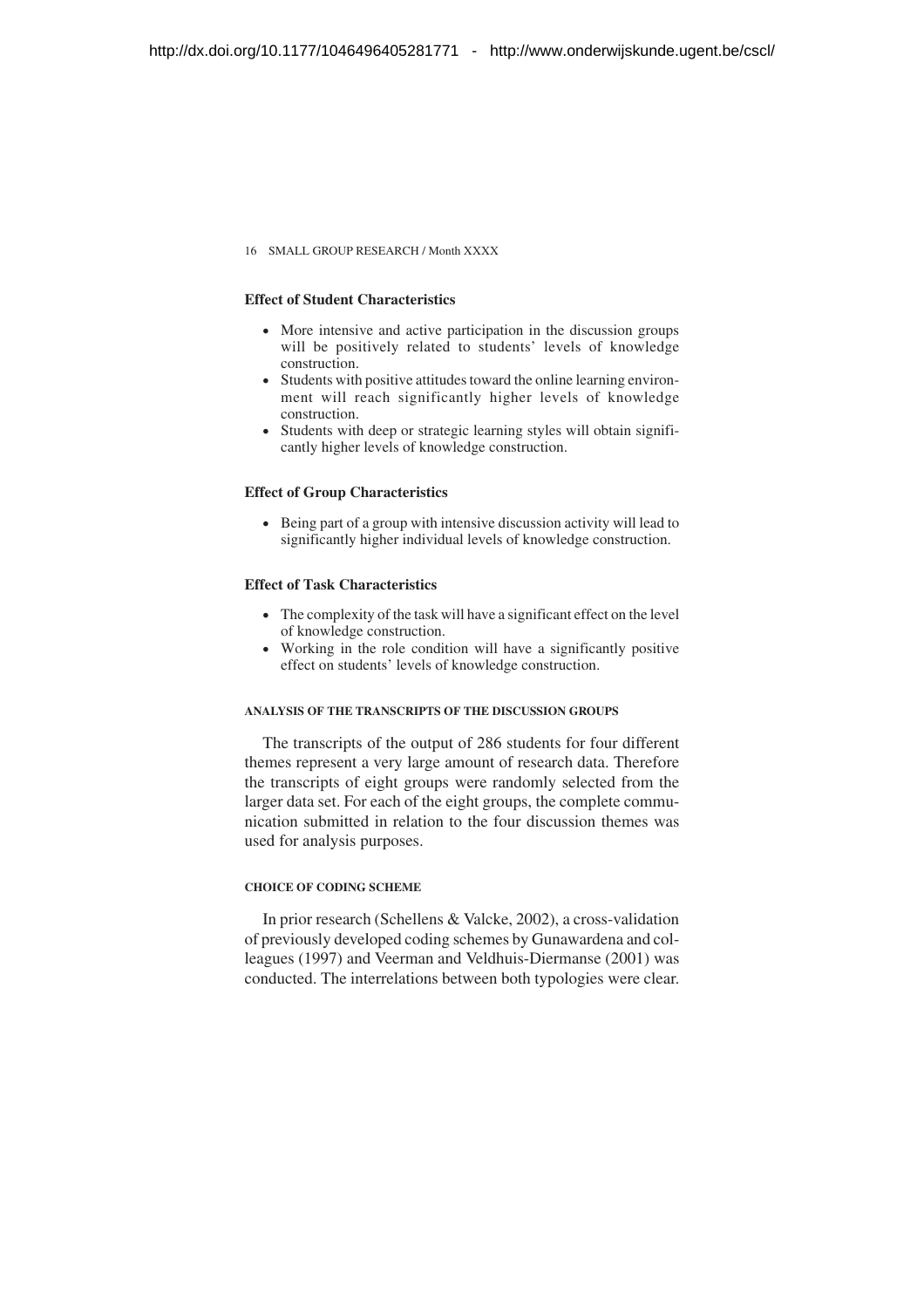We presently opted for the coding scheme of Gunawardena and colleagues (1997) because this scheme goes beyond the coding scheme of Veerman and Veldhuis-Diermanse (2001) and is better suited to discriminate among the more advanced levels of knowledge construction. As already stated in the theoretical framework, we retain from the model of Veerman and Veldhuis-Diermanse (2001) the distinction between task-oriented and non-task-oriented communication.

The content analysis scheme of Gunawardena and colleagues (1997) was developed following a grounded theory approach. It proposes a typology to evaluate knowledge construction through social negotiation. The authors developed an interaction analysis model that discriminates among five phases in the negotiation process during a learning process. Every phase corresponds to a typical level of knowledge construction. In the long run, every learner is expected to reach the highest phases in the negotiation process, thus reaching the highest level of knowledge construction:

## **Phase 1—Sharing or Comparing Information**

In this phase, typical cognitive processes are observation, agreement, corroboration, clarification, and definition.

## **Phase 2—Dissonance or Inconsistency**

In this phase, cognitive processes focus on identifying and stating, asking and clarifying, and restating and supporting information.

# **Phase 3—Negotiating What is to be Agreed (and Where Conflicts Exists) or Co-Construction**

This type of message is about proposing new co-constructions that encompass the negotiated resolution of the differences.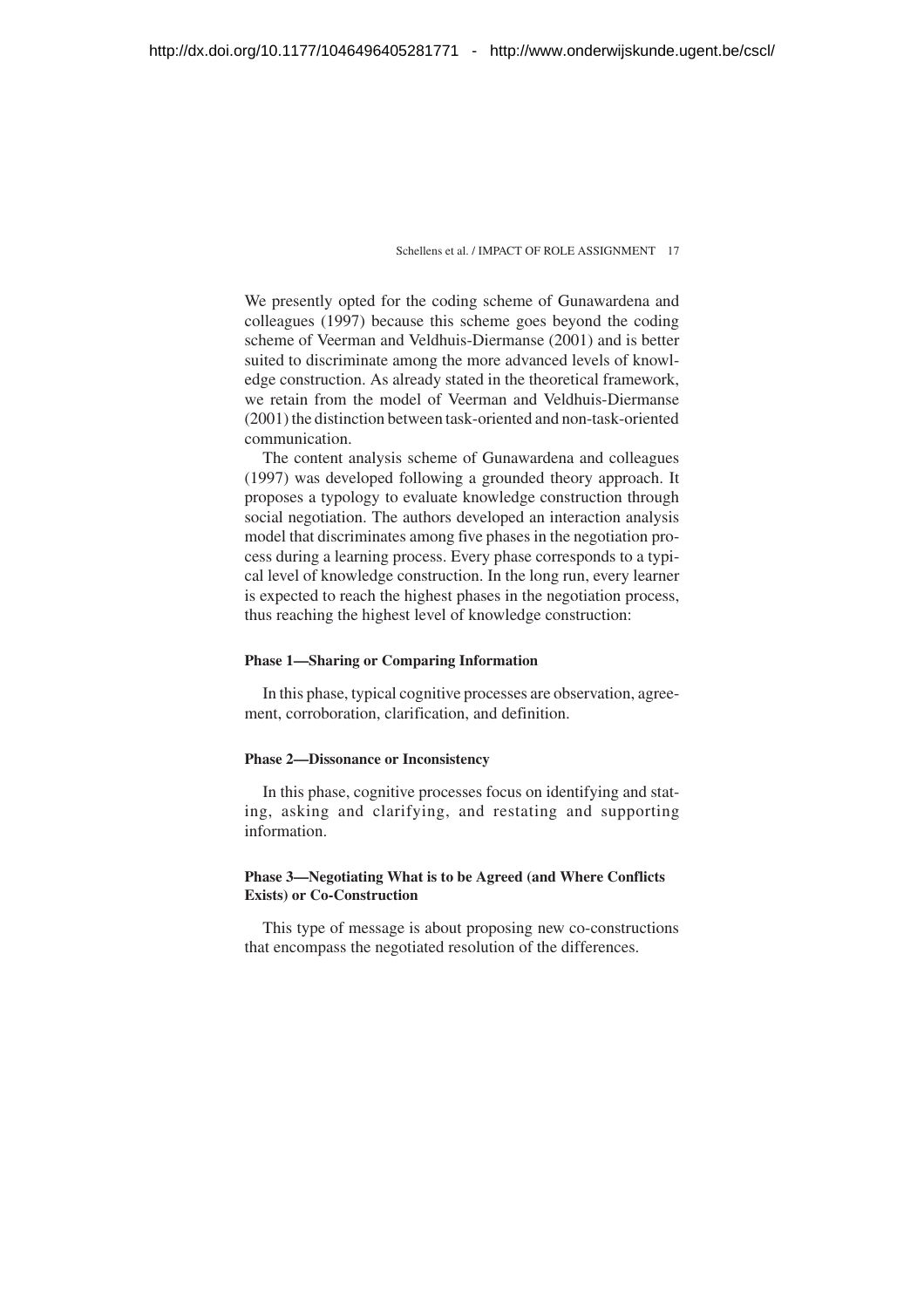## **Phase 4—Testing Tentative Constructions**

The newly constructed statements or ideas may then be tested and matched again to personal understandings and other resources (such as the literature).

# **Phase 5—Statement or Application of Newly Constructed Knowledge**

This is about final revision and sharing again the new ideas that have been constructed by the group.

## **THE UNIT OF ANALYSIS**

The input of students to a discussion can be short or long, elaborate, or multidimensional or focused on a single issue. As a consequence, content analysis presents researchers with a very critical issue related to the question about the unit of analysis (De Wever, Schellens, Valcke, & Van Keer, in press). The identification of a unit has to be done reliably and must exhaustively and exclusively encompass the sought-after construct (Rourke, Anderson, Garrison, & Archer, 2001). The most commonly used units of analysis are the sentence unit, the paragraph unit, the message unit, the thematic unit, and the illocutionary unit. All of these have benefits but also disadvantages.

In the present research, the complete message was used as the unit of analysis. According to Rourke and colleagues (2001), this choice presents some advantages. First, it is objectively identifiable: Multiple coders can agree consistently on the total number of units. Second, it produces a manageable, controllable set of cases. In the case of the present study, for example, we recorded a total of 1,933 messages, a total that would have been much larger if the messages had been split up into smaller units. The third advantage is the fact that we are dealing with a unit whose parameters were determined by the author of the message.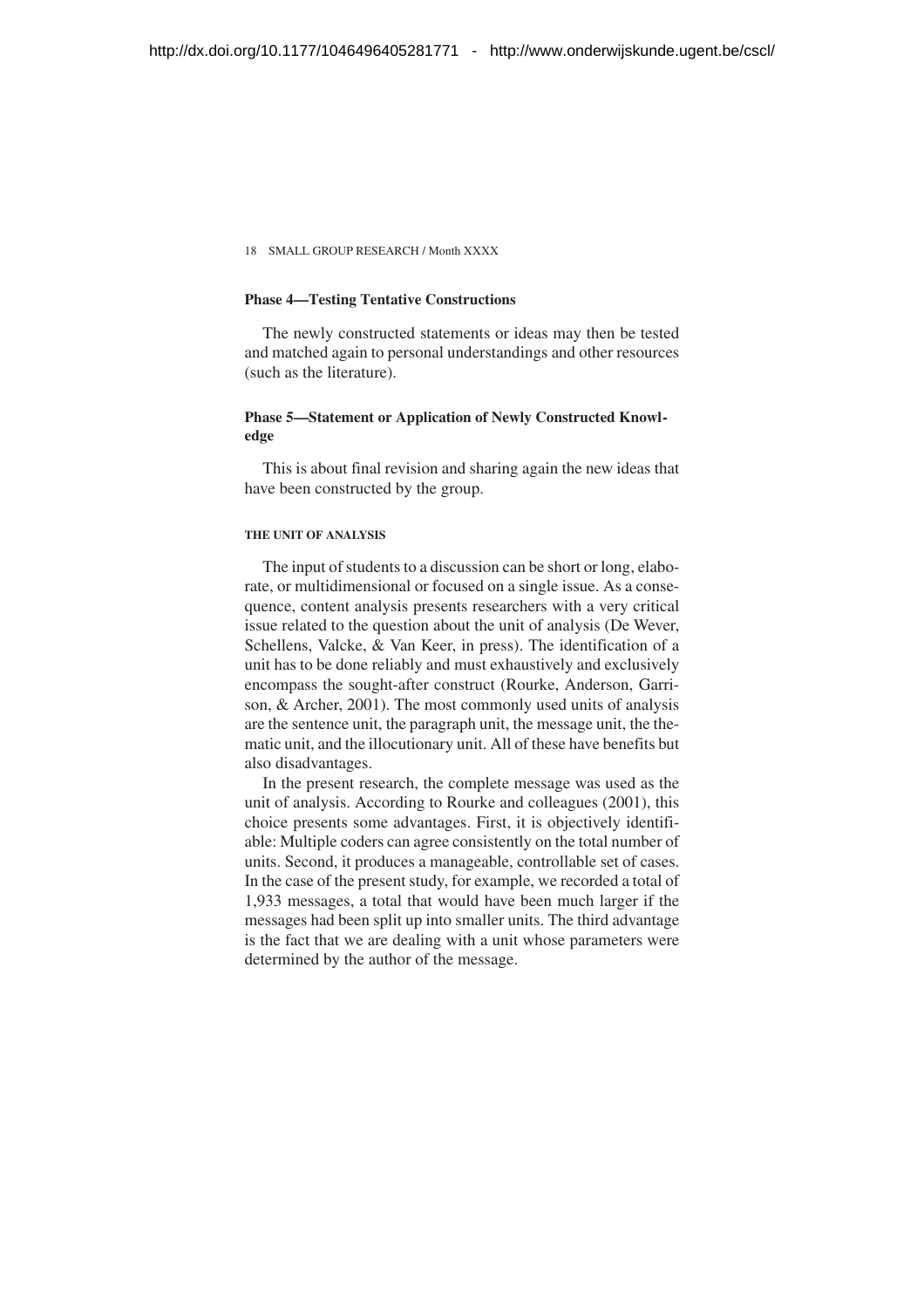## **CODING OF THE MESSAGES IN THE TRANSCRIPTS**

Three coders coded each unit of analysis independently. Quality control of the coding implied the calculation of the level of reliability in the coding. A common method to determine interrater reliability is to calculate the percent agreement statistic (Holsti, 1969). Some methodologists find this method inadequate because it does not account for change agreement among raters (Capozzoli, McSweeney, & Sinha, 1999; Krippendorff, 1980). Other statistics used are chance-corrected measures of interrater reliability such as Cohen's kappa. However these statistics are been criticized as too conservative and too restraining to the researcher.

In the present research, we tried to establish interrater reliability using the following method. Three independent researchers carried out the coding task. Atlas-Ti was used as the coding tool. The researchers received training in the use of the package and had plenty of time to exercise with the tool. Training was provided to all coders and included (a) full explanations of the conceptual framework and coding process, (b) copies of coding rules and guidelines, (c) examples and nonexamples, and (d) practice with sample data. Group discussion helped researchers to get acquainted with the particularities of the coding scheme and to reach mutual agreement about the coding category to be selected.

After the coding of each complete transcript of a discussion by the individual coders, the quality of the coding was assessed by determining percent agreement measures. A value of .70 was put forward as a criterion for interrater reliability. The initial value was .85. After negotiations, percent agreement was .91. To check whether it was not always the same researcher changing the coding category, percent agreement was also calculated for each individual researcher. The latter represents the agreement between the first and second coding of a unit of analysis. Intrarater reliability always exceeded .70.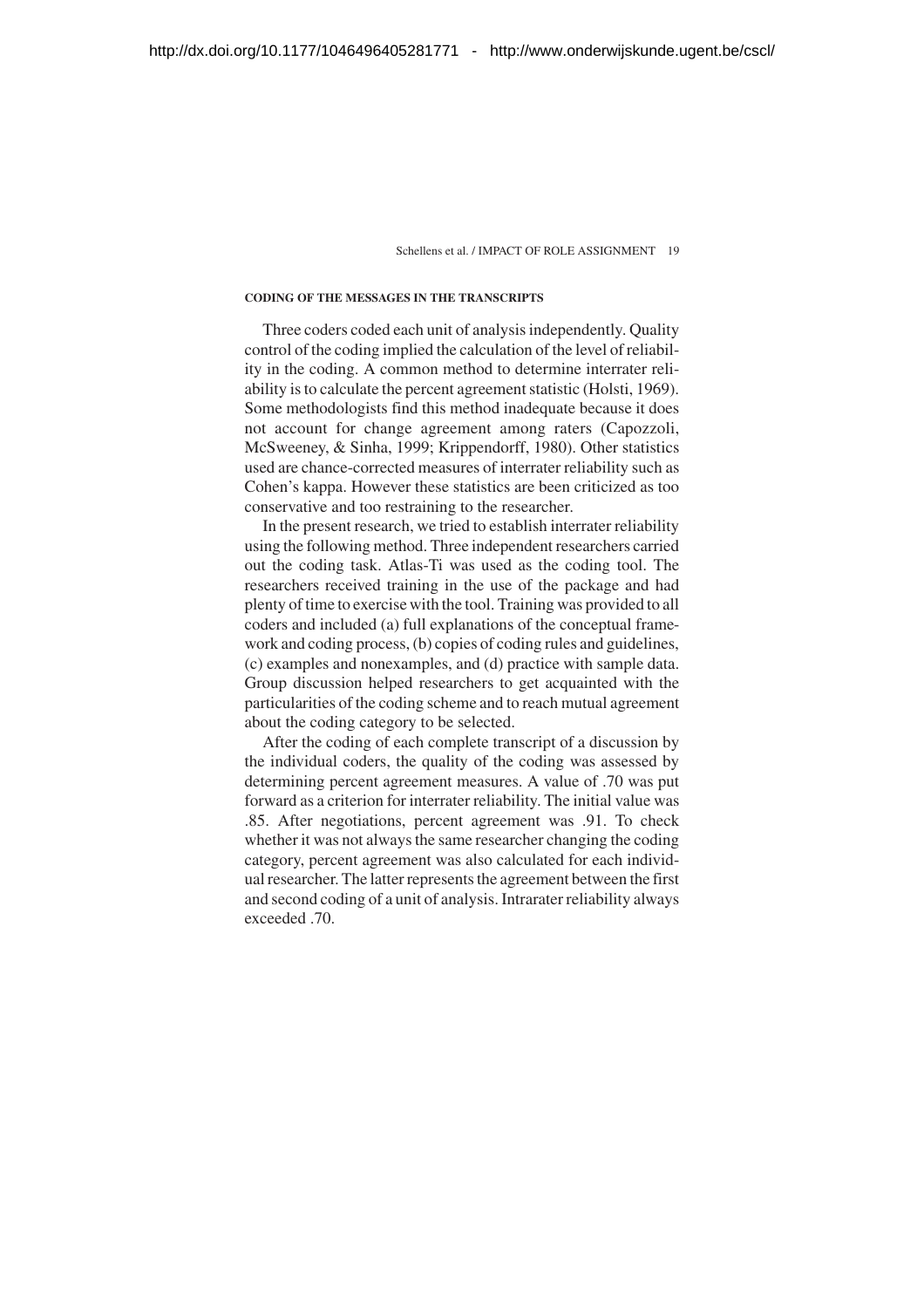## **RESULTS**

## **TESTING THE HYPOTHESES**

To test the hypotheses regarding the effect on students' levels of knowledge construction, students' mean level of knowledge construction per discussion theme was used as the dependent variable.

Considering that in the present research individual students are nested within a smaller number of discussion groups, the focus of our study, that is students'intragroup collaboration, displays a clear hierarchical structure. Observations of individual students within a group are not completely independent because of the shared group history and the experiences students share during the discussions (Hox, 1994). As a consequence, the assumption of independency for using the traditional ordinary least squares regression analysis or analysis of variance is violated. For this reason, multilevel modeling was used to test the hypotheses because this technique takes the interdependency in groups explicitly in account (Bryk & Raudenbush, 1992; Hox & Kreft, 1994). More specifically, the software MlwiN (Rasbash et al., 1999) for multilevel analysis was used to analyze the data.

As multilevel models are very useful for analyzing repeated measures (Snijders & Bosker, 1999), a special kind of hierarchical modeling was defined with regard to the levels of knowledge construction data collected during the four consecutive discussion themes: measurement occasion (discussion theme 1-4) nested within students. In this way, a three-level structure arose: measurement occasions (level 1) are clustered within students (level 2), that are nested within discussion groups (level 3).

To test the hypotheses, a two-step procedure was followed. The first step in the analysis consisted of the estimation of three-level unconditional null models that partitioned the variance of the dependent variables into between groups, between students, and between discussion theme components. The second step involved entering potential explanatory variables at the group and student levels based on the theoretical framework and the hypotheses put forward. Continuous independent variables were grand mean cen-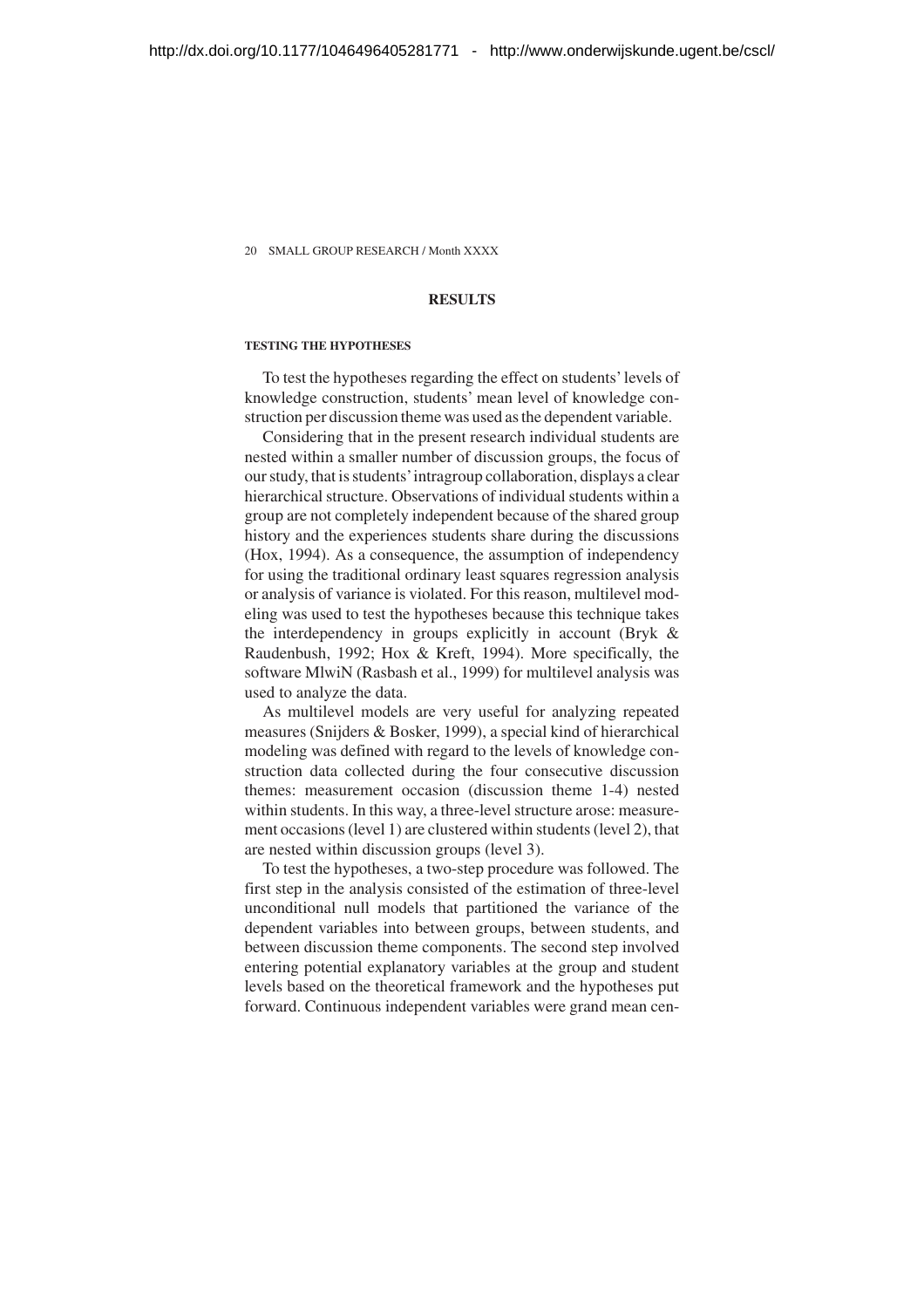tered to facilitate the interpretation of the intercept. More particularly, student characteristics such as gender, learning style, attitude toward the learning environment, and the amount of messages contributed to the discussions were added to the model. With respect to group-level characteristics, the intensity of interaction, which is the amount of original contributions and reactions to the discussion per group, was included. As to the task characteristics, task complexity and the specific experimental treatment of the discussion group (role vs. no role assignment) were added. In the case of the role condition, the type of role was also specified and included in the model. Initially, all predictors were included in the models as fixed effects. Afterward, the assumption of a fixed linear trend was verified by allowing the coefficients to vary at random. Table 1 presents the results of the best fitting and some intermediate models using the iterative generalized least squares (IGLS) estimation procedure.

## **MEAN LEVEL OF KNOWLEDGE CONSTRUCTION PER DISCUSSION THEME**

The first step in the analysis was to examine the results of a fully unconditional, three-level null model (Model 0). The intercept of 1.95 in this model simply represents the overall mean of the level of knowledge construction according to the five-level coding scheme of Gunawardena and colleagues (1997). This initial analysis involves the estimation of the total variance of the dependent variable, namely 0.55, which is the sum of the level 1, level 2, and level 3 variance components. As can be inferred from Model 0, the overall variability in the mean level of knowledge construction per discussion theme can be attributed for the most part (96.20%) to discussion theme-level factors (differences among the four assignments) and to differences among students within the groups (3.26%) and group-level factors (differences among the groups; 0.54%). This is already an important result, implying that the differences among the diverse groups and students are much smaller than the differences in individual students' levels of knowledge construction among the different assignments. This entails that the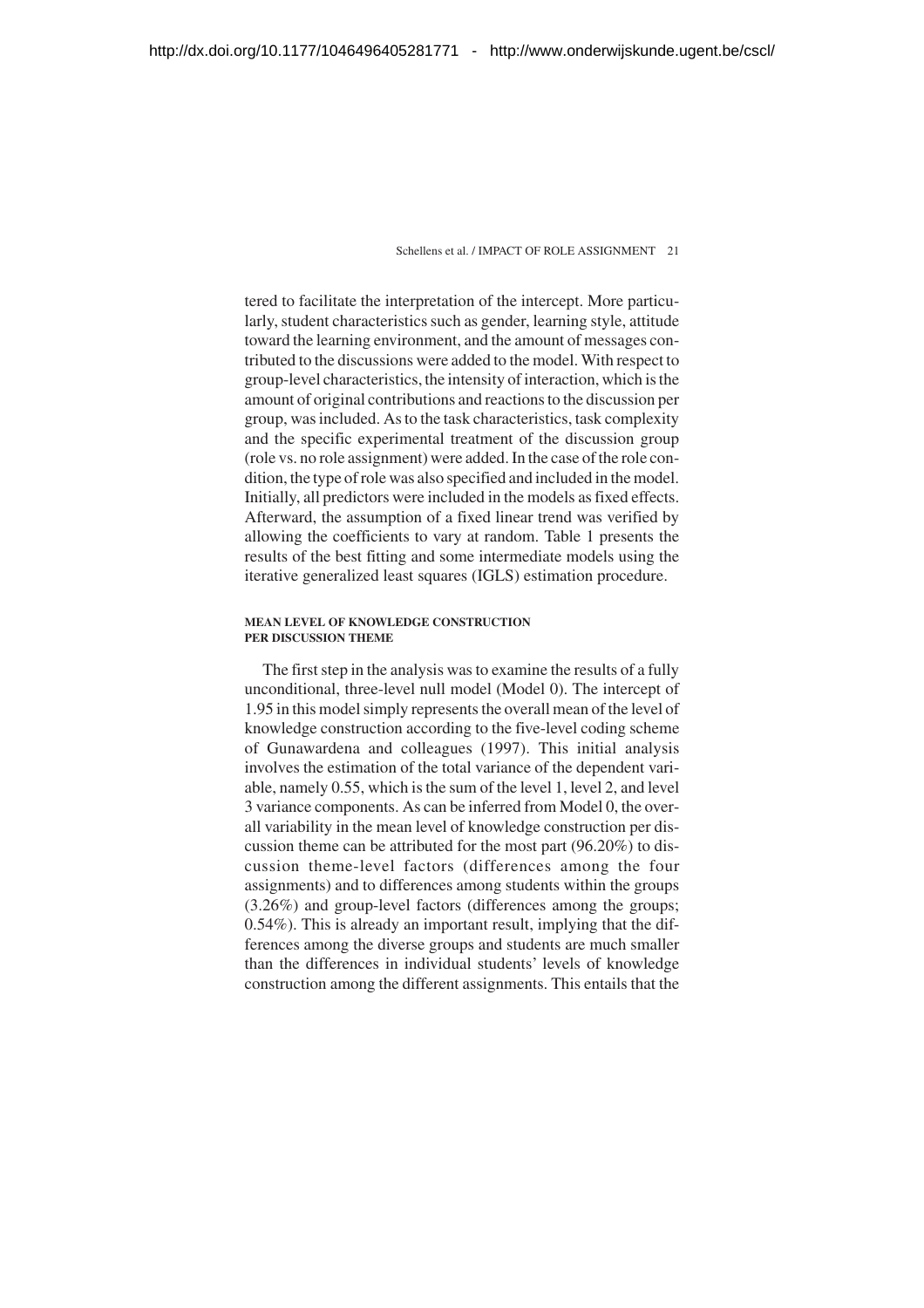|                                                                                                            |        |         |                                                              |                  |                                             | Model                                                   |                                                               |            |                                                                    |                                      |
|------------------------------------------------------------------------------------------------------------|--------|---------|--------------------------------------------------------------|------------------|---------------------------------------------|---------------------------------------------------------|---------------------------------------------------------------|------------|--------------------------------------------------------------------|--------------------------------------|
|                                                                                                            |        | Model 0 |                                                              | Model 1          |                                             | Model 2                                                 |                                                               | Model3     |                                                                    | Model 4                              |
| Parameter                                                                                                  | Σ      | SE      | Σ                                                            | SE               | Σ                                           | SE                                                      | Σ                                                             | SE         | Σ                                                                  | SE                                   |
| Fixed                                                                                                      |        |         |                                                              |                  |                                             |                                                         |                                                               |            |                                                                    |                                      |
| Intercept                                                                                                  | 1.95   | 0.05    |                                                              |                  |                                             |                                                         |                                                               |            |                                                                    | 0.08                                 |
| Theme 2                                                                                                    |        |         |                                                              |                  |                                             |                                                         |                                                               |            |                                                                    |                                      |
| Theme 3                                                                                                    |        |         | $\begin{array}{c} 74 \\ 40 \\ 50 \\ 50 \\ 60 \\ \end{array}$ | $0.10$<br>$0.10$ | $2.18$<br>$0.36$<br>$0.41$<br>$0.21$        |                                                         |                                                               |            |                                                                    |                                      |
| Theme 4                                                                                                    |        |         |                                                              | 0.10             |                                             | 588885<br>0000000                                       | 17<br>1364 118<br>1900 000                                    |            | $2.44$<br>$2.44$<br>$2.44$<br>$2.46$<br>$2.56$<br>$2.56$<br>$2.56$ | 0.08<br>0.08<br>0.01<br>0.01         |
| Amount of messages                                                                                         |        |         |                                                              |                  | $\begin{array}{c} 0.06 \\ 0.03 \end{array}$ |                                                         |                                                               |            |                                                                    |                                      |
| Attitude toward learning environment                                                                       |        |         |                                                              |                  |                                             |                                                         |                                                               |            |                                                                    |                                      |
| Role condition                                                                                             |        |         |                                                              |                  |                                             |                                                         |                                                               |            |                                                                    |                                      |
| No role assignment in role condition                                                                       |        |         |                                                              |                  |                                             |                                                         |                                                               |            | $-0.02$                                                            |                                      |
| Moderator                                                                                                  |        |         |                                                              |                  |                                             |                                                         |                                                               |            |                                                                    |                                      |
| Theoreticus                                                                                                |        |         |                                                              |                  |                                             |                                                         |                                                               |            | $-0.25$<br>$-0.16$<br>$-0.67$<br>$-1.08$                           | 0.07<br>0.13<br>0.13<br>0.13<br>0.13 |
| Source searcher                                                                                            |        |         |                                                              |                  |                                             |                                                         |                                                               |            |                                                                    |                                      |
| Summarizer                                                                                                 |        |         |                                                              |                  |                                             |                                                         |                                                               |            |                                                                    |                                      |
| Random                                                                                                     |        |         |                                                              |                  |                                             |                                                         |                                                               |            |                                                                    |                                      |
|                                                                                                            |        |         |                                                              |                  |                                             |                                                         |                                                               |            |                                                                    |                                      |
| Level 3<br>$\sigma_{\gamma 0}^2$                                                                           | 0.00   | 0.01    | 0.00                                                         | 0.01             | 0.00                                        | 0.01                                                    | 0.00                                                          | 0.01       | 0.01                                                               | 0.01                                 |
|                                                                                                            |        |         |                                                              |                  |                                             |                                                         |                                                               |            |                                                                    |                                      |
|                                                                                                            | 0.02   | 0.03    | 0.02                                                         | 0.03             | 0.04                                        | 0.02                                                    | 0.04                                                          | 0.02       | 0.02                                                               | 0.02                                 |
|                                                                                                            |        |         |                                                              |                  |                                             |                                                         |                                                               |            |                                                                    |                                      |
| $\begin{array}{l} \text{Level 2} \\ \sigma_{\mu0}^2 \\ \text{Level 1} \\ \sigma_{\epsilon0}^2 \end{array}$ | 0.53   | 0.05    | 0.50                                                         | 0.04             | $0.35$<br>0.04                              |                                                         |                                                               |            |                                                                    |                                      |
| $\sigma_{\rm \scriptscriptstyle E}0$ gappr.                                                                |        |         |                                                              |                  |                                             | $\begin{array}{c} 25 & 0 \\ 0 & 0 \\ 0 & 0 \end{array}$ | $\begin{array}{c} 0.35 \\ 0.04 \\ 0.01 \\ 591.21 \end{array}$ | 358<br>000 | $0.25$<br>$0.02$                                                   | $0.03$<br>$0.00$                     |
| $\sigma^{^{\prime}}{}_{\varepsilon}$ appr.                                                                 |        |         |                                                              |                  | 0.01                                        |                                                         |                                                               |            | $0.000$<br>487.08                                                  |                                      |
| Deviance                                                                                                   | 838.52 |         | 821.98                                                       |                  | 591.25                                      |                                                         |                                                               |            |                                                                    |                                      |

TABLE 1: Summary of the Model Estimates for the Three-Level Analyses of Students' Levels of Knowledge Construction 22**TABLE 1: Summary of the Model Estimates for the Three-Level Analyses of Students' Levels of Knowledge Construction**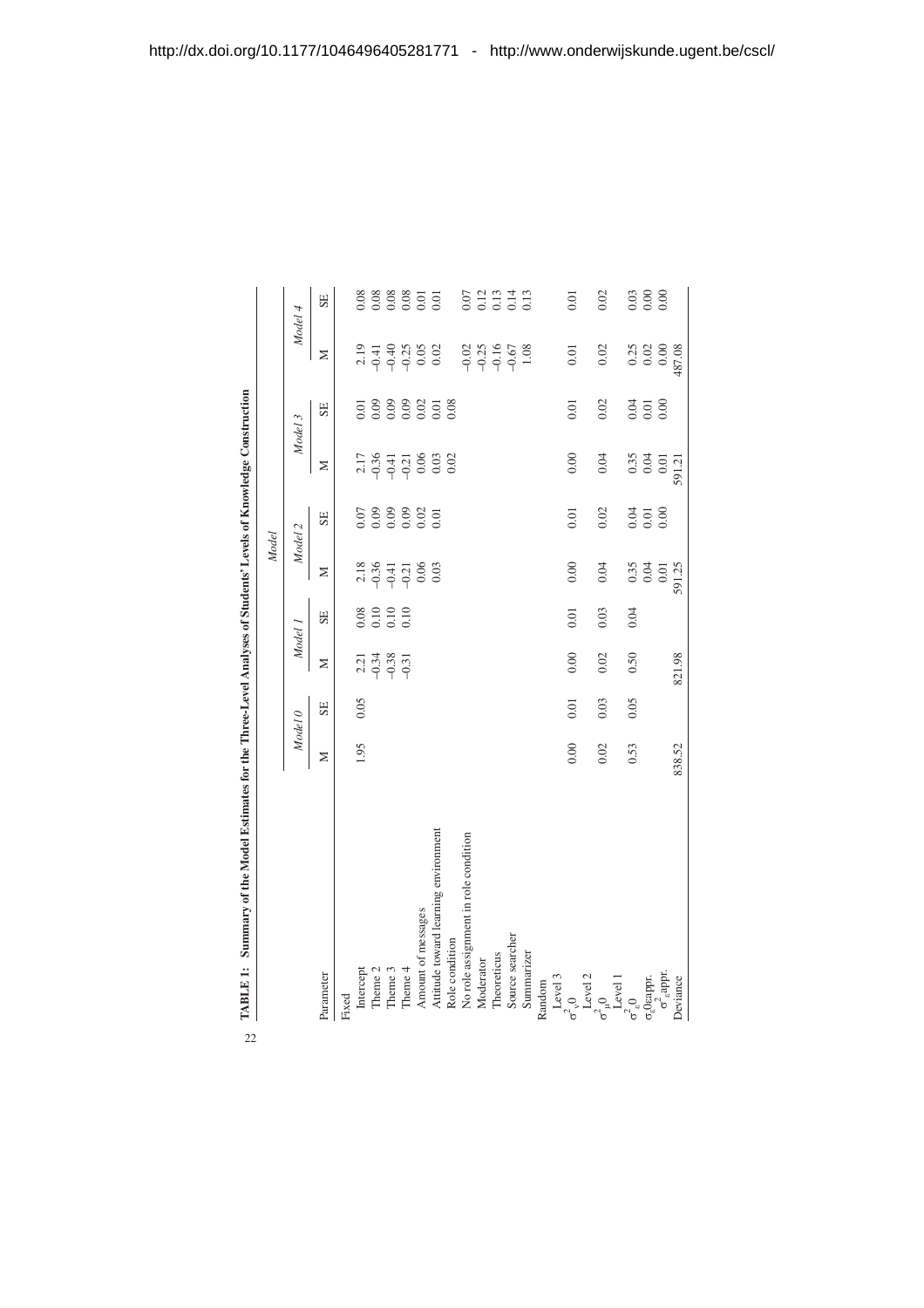features of the assignment will be of central importance in the further analysis.

To gain a clear insight into the development of students'levels of knowledge construction from discussion theme 1 to theme 4, the measurement occasions were added to the fixed part of the model (Model 1). Therefore three dummies were created with themes 2, 3, and 4 contrasted against the first discussion assignment. As can be seen in Table 1, a significant change in levels of knowledge construction could be determined for the second ( $\chi^2 = 11.06$ ,  $df = 1$ ,  $p =$ .000), the third ( $\chi^2 = 13.26$ ,  $df = 1$ ,  $p = .000$ ), and the fourth ( $\chi^2 =$ 8.78,  $df = 1$ ,  $p = .003$ ) themes. For these discussion assignments, a significant decrease in students' mean levels of knowledge construction is observed, compared to the first assignment.

As a next step in the analyses, explanatory variables were included in the model. In Model 2, it can be seen that with regard to student characteristics, the number of contributions ( $\chi^2 = 14.61$ ,  $df = 1, p = .000$  and students' attitudes toward the learning environment ( $\chi^2$  = 5.39, *df* = 1, *p* = .000) have a significant positive effect on students' mean level of knowledge construction per discussion theme. By allowing the coefficient of the mean level of attitude toward the learning environment to vary randomly, significant complex variance at theme level was noticed. More specifically, the quadratic variance function indicates that the variance among themes within students in level of knowledge construction increases when students'mean level of attitude toward the learning environment increases. Learning styles do not seem to be a significant predictor. Having a deep ( $\chi^2 = 2.67$ ,  $df = 1$ ,  $p = .102$ ) or strategic ( $\gamma^2$  = 0.11, *df* = 1, *p* = .745) learning style does not result in a significant difference in level of knowledge construction. At the level of group characteristics, no significant effect was found for group interaction intensity. Compared to groups with low discussion activity, there was no significant effect for both groups with high  $(\chi^2 = 0.59, df = 1, p = .442)$  and average  $(\chi^2 = 1.17, df = 1, p = .280)$ discussion activity. Taking into account that only 0.54% of the overall variance could be attributed to group differences, this is not a surprising result.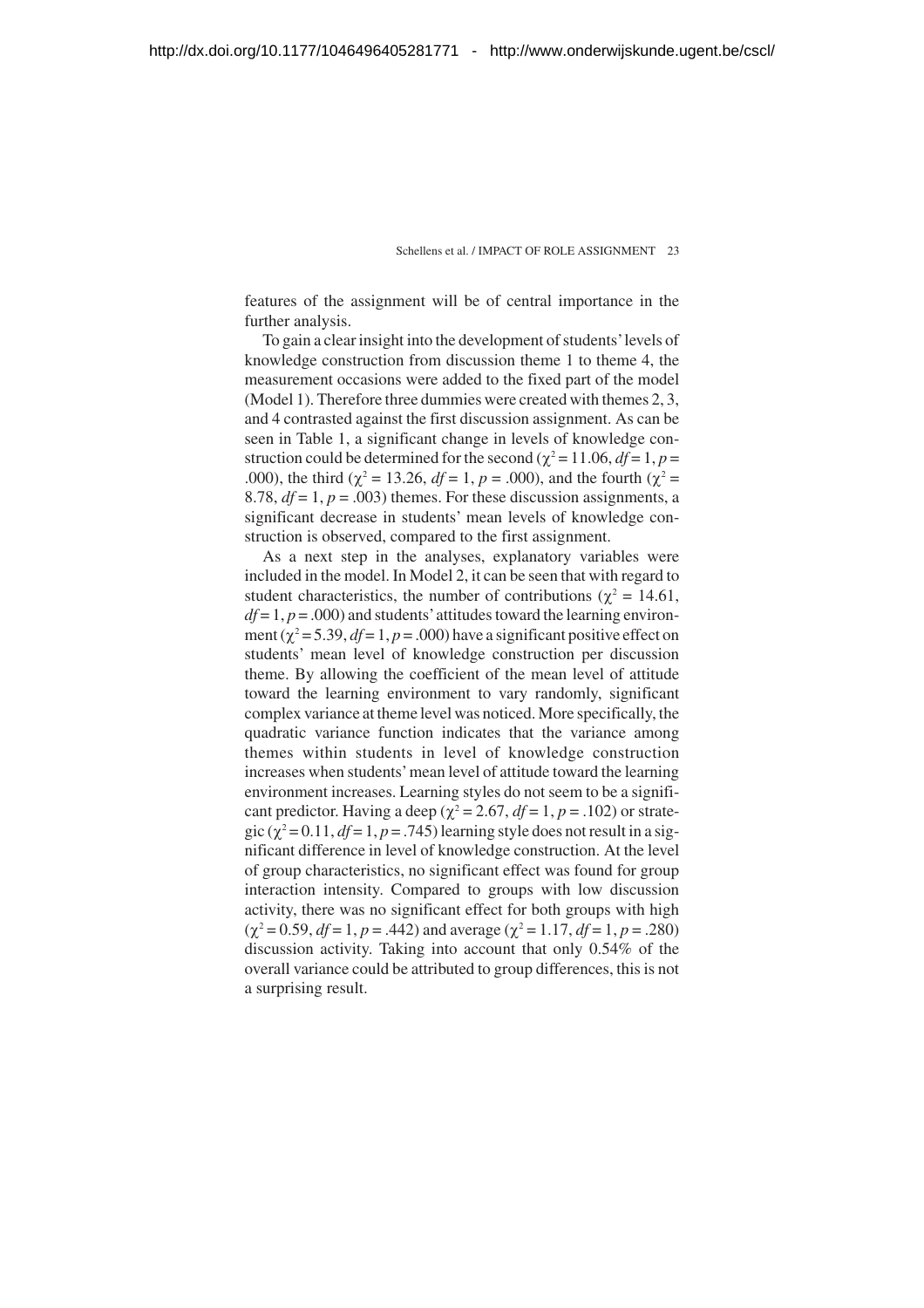As for the variables regarding to task characteristics, task complexity was included in the model. We already referred to the importance of this variable when we observed significant differences among individual students' mean level of knowledge construction per theme. By including the task complexity variable, we examined whether the significant differences in students' levels of knowledge construction over the four discussion themes were still observed. After including the variable task complexity in the model, significant differences among the themes were no longer observed. Based on this finding, we can state that the increasing degree of complexity of the theme assignments was at the base of the significant decrease in students' levels of knowledge construction as compared to the first assignment. This corroborates the fact that characteristics of the assignment are of key importance to foster knowledge construction.

Next to task complexity, the key research variable in the present study, role assignment, was added to the fixed part of the model, represented by one dummy (with roles) contrasted against the reference category (without roles; Model 3). As can be seen in Table 1, assignment of roles had no overall significant effect on individual students' levels of knowledge construction ( $\chi^2 = 0.02$ ,  $df = 1$ ,  $p =$ .899). Students working in a group without roles acquired a comparable level of knowledge construction as did students working in groups with role assignments.

In a following step, role type was included in the model, taking into account that different roles were assigned: moderator, theoretician, source searcher, and summarizer. Five dummies were created with the four roles, and having no roles in a group with roles contrasted against the reference group (student in a group without role assignment; Model 4). This analysis reveals that there was no significant effect of not having to perform a role in a group with roles  $(\chi^2 = 0.05, df = 1, p = .821)$  and no effect for having taken up the role of theoretician ( $\chi^2$  = 1.37, *df* = 1, *p* = .242). These students did not differ in their levels of knowledge construction as compared to students in a group without role assignment. However there was a significant negative effect for students being assigned the role of source searcher ( $\chi^2$  = 24.90, *df* = 1, *p* = .000) and moderator ( $\chi^2$  =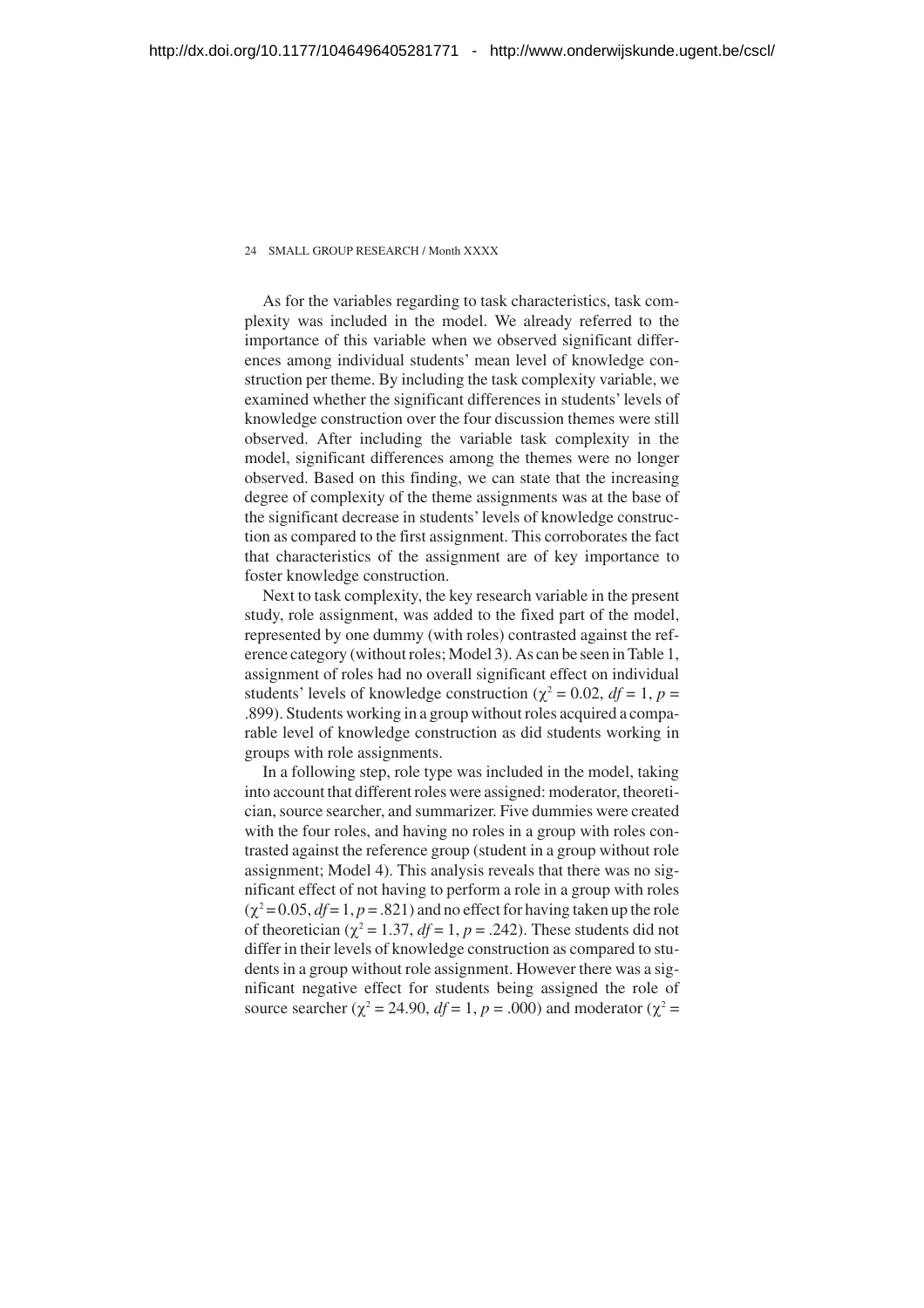4.14,  $df = 1$ ,  $p = .042$ ). Those students obtained a significant lower level of knowledge construction. As compared to students in the groups without role structuring, only students who performed the role of summarizer reached a significantly higher mean level of knowledge construction ( $\chi^2$  = 73.98, *df* = 1, *p* = .000), with a large effect size of 1.46 standard deviation.

In summary, it can be concluded that both student and task characteristics significantly influence students' mean level of knowledge construction. At the student level, higher individual numbers of postings and a positive attitude toward the learning environment result in higher mean levels of knowledge construction. At the task level, especially the complexity of the assignments affects students'mean level of knowledge construction per theme. In particular, it appears that the reported significant decrease in mean levels of knowledge construction from the first to the subsequent themes disappears when correcting for task complexity. Structuring the task by assigning roles to students does not have an overall significant effect on the mean level of knowledge construction. Students who were asked to take up the role of theoretician or moderator did not score differently as compared to students who worked in groups without role structuring. Students who were assigned the role of source searcher or moderator scored significantly lower. However students who had to summarize the discussion at various moments obtained significantly higher mean levels of knowledge construction. Finally, as to the effect of group level variables, the research findings revealed no significant effect of the intensity of the group's interaction on students' mean level of knowledge construction.

## **ELABORATION OF THE AFOREMENTIONED RESULTS WITH REGARD TO THE EFFECT OF A PRESCRIBED FUNCTIONAL ROLE INSTRUCTION, AS COMPARED TO NO ROLES, ON STUDENTS' LEVELS OF KNOWLEDGE CONSTRUCTION**

To unravel the discourse taking place in the different research conditions, additional analyses were carried out to take a closer look at the differences in the discourse between the discussion groups with and without roles assignment. More specifically, we focused on the following questions: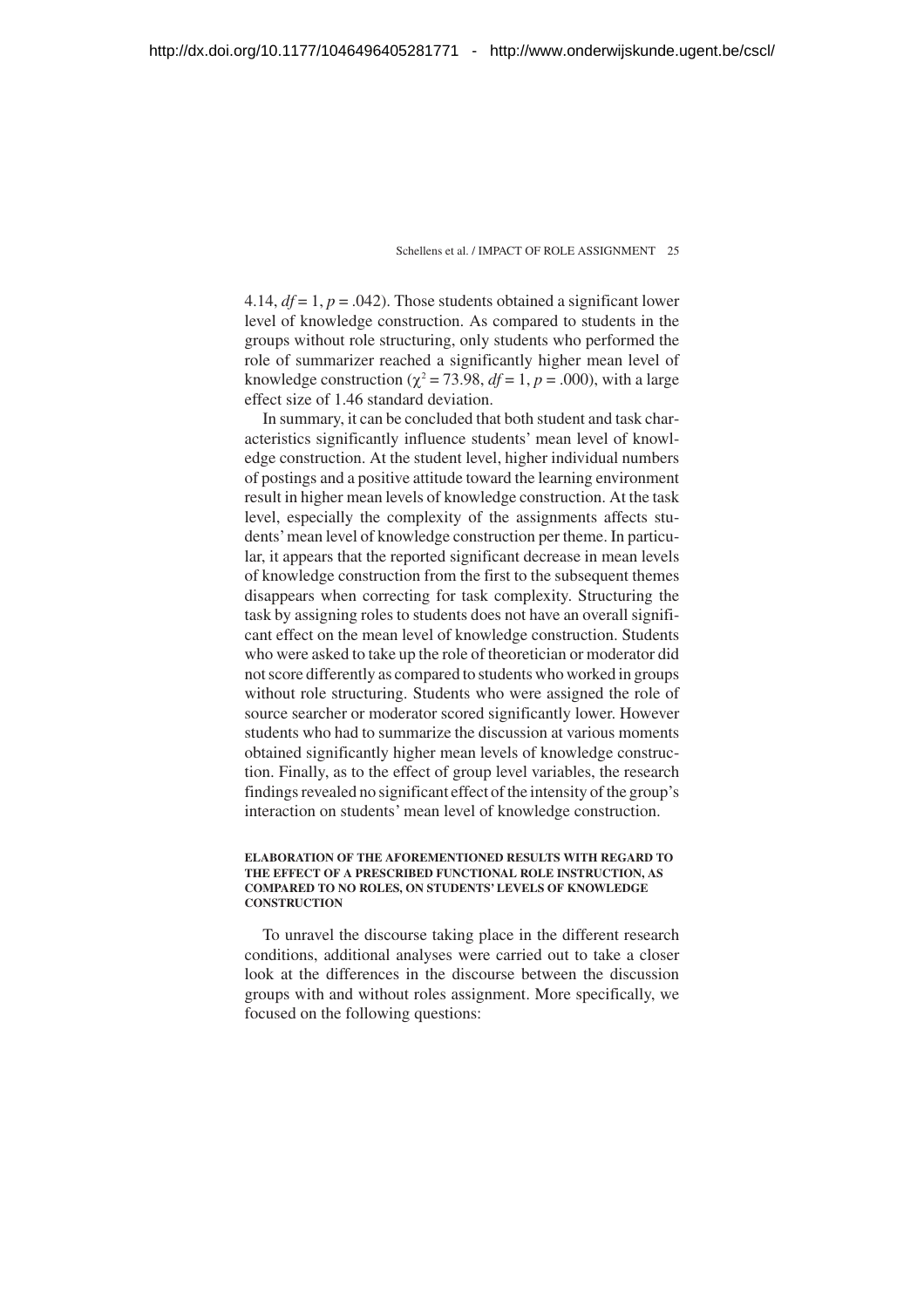- Is there a difference in the proportion of task-oriented versus nontask-oriented communication under the two research conditions?
- Is there a difference in the distribution of the different levels of knowledge construction under the two conditions?
- Are there differences with regard to the changes in students' levels of knowledge construction over time for the different conditions?

Chi-square analyses were used to explore potential differences in the distributions within the research conditions. Mann-Whitney *U* tests were used to test for differences between the role and no role conditions.

## **Is There a Difference in the Proportion of Task-Oriented Versus Non-Task-Oriented Communication Under the Two Conditions?**

As can be derived from Table 2, it is clear that the amount of taskoriented messages far outweigh the amount of non-task-oriented messages in both the role ( $\chi^2$  = 992.88,  $df$  = 1,  $p$  = .000) and no role  $(\chi^2 = 341.88, df = 1, p = .000)$  conditions. By comparing both conditions using Mann-Whitney *U* tests, we noticed no significant difference  $(Z = -1.45, df = 1, p = .148)$ .

TABLE 2 ABOUT HERE

## **Is There a Difference in the Distribution of the Different Levels of Knowledge Construction Under the Two Conditions?**

To explore the differences between the two research conditions, we first analyzed whether the amount of messages in the five levels of communication are equally distributed in both conditions. Analysis of the descriptive data in Table 2 already suggests that no equal distributions are observed for both conditions. This is confirmed by the chi-square analysis for both the role ( $\chi^2$  = 1397.24, *df* = 4, *p* = .000) and no role ( $\chi^2$  = 470.29, *df* = 4, *p* = .000) conditions. More specifically, in both conditions, level 1 and level 3 communication types were observed to a significantly higher extent, whereas levels 4 and 5 have hardly been observed.

If we compare both research conditions using the Mann-Whitney *U* test, no significant differences can be noticed for the mean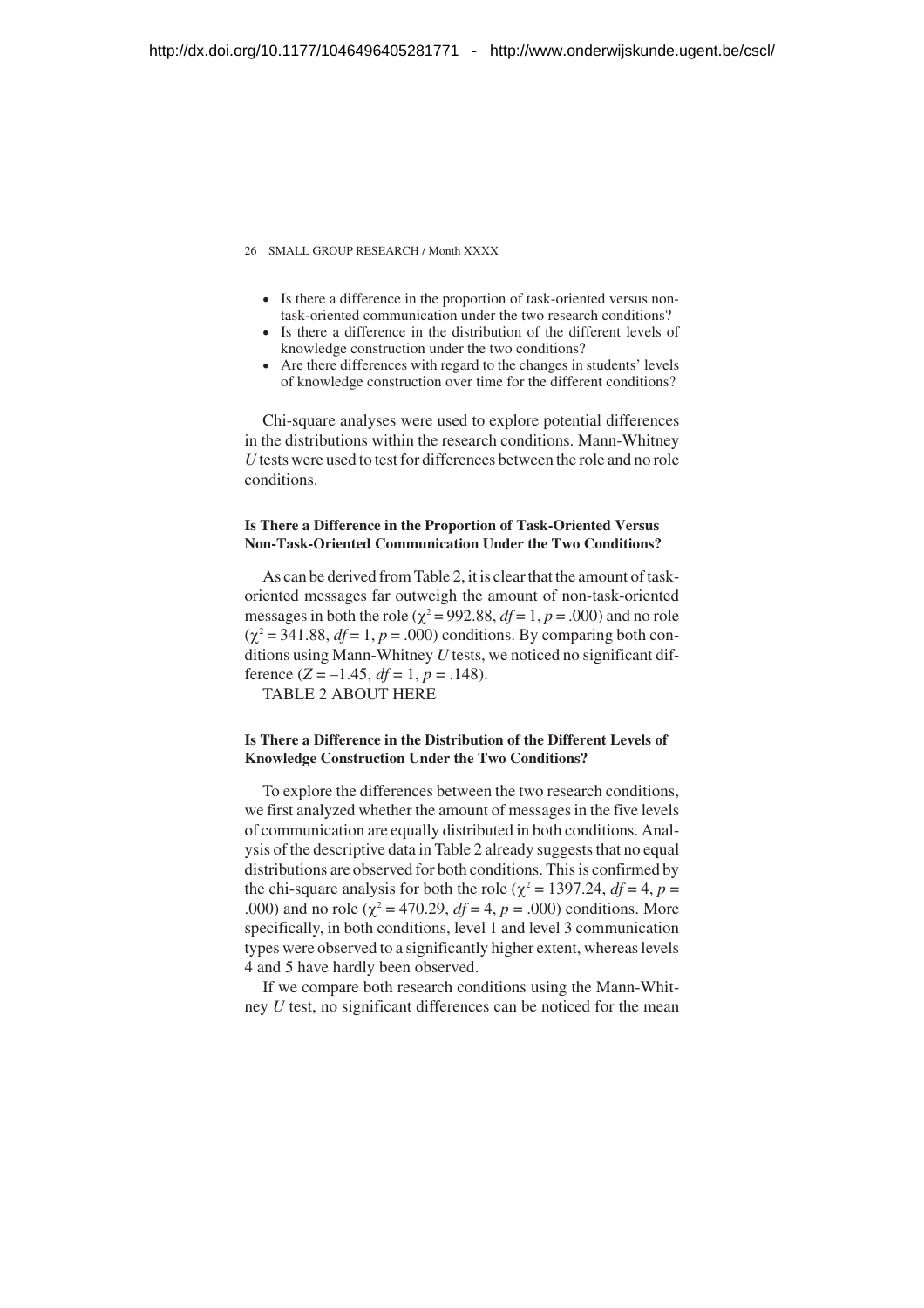| TABLE 2: Percentages of Students' Task-Oriented and Non-Task-Oriented Commu- |
|------------------------------------------------------------------------------|
| nication and Levels of Knowledge Construction                                |

|                                | Theme 1<br>$\%$ | Theme 2<br>$\%$ | Theme 3<br>$\%$ | Theme 4<br>$\%$ | All Themes<br>$\%$ |
|--------------------------------|-----------------|-----------------|-----------------|-----------------|--------------------|
| Veerman and Veldhuis-Diermanse |                 |                 |                 |                 |                    |
| (2001)                         |                 |                 |                 |                 |                    |
| Role condition                 |                 |                 |                 |                 |                    |
| Task oriented                  | 79.6            | 74.6            | 70.8            | 58.7            | 71.2               |
| Task oriented and non-task     |                 |                 |                 |                 |                    |
| oriented                       | 16.9            | 15.5            | 24.0            | 33.1            | 22.0               |
| Non-task oriented              | 3.5             | 9.9             | 5.3             | 8.2             | 6.8                |
| No role condition              |                 |                 |                 |                 |                    |
| Task oriented                  | 71.0            | 75.4            | 73.3            | 69.6            | 72.4               |
| Task oriented and non-task     |                 |                 |                 |                 |                    |
| oriented                       | 26.0            | 22.1            | 16.5            | 29.6            | 23.5               |
| Non-task oriented              | 3.0             | 2.5             | 10.3            | 0.8             | 4.1                |
| Gunawardena, Lowe, and         |                 |                 |                 |                 |                    |
| Anderson (1997)                |                 |                 |                 |                 |                    |
| Role condition                 |                 |                 |                 |                 |                    |
| Level 1                        | 40.8            | 59.0            | 58.8            | 56.9            | 52.9               |
| Level 2                        | 10.1            | 6.6             | 4.5             | 3.2             | 6.1                |
| Level 3                        | 35.3            | 27.0            | 29.5            | 29.8            | 29.8               |
| Level 4                        | 6.6             | 2.3             | 0.6             | 2.1             | 2.8                |
| Level 5                        | 7.1             | 5.1             | 6.7             | 8.0             | 6.5                |
| No role condition              |                 |                 |                 |                 |                    |
| Level 1                        | 38.0            | 55.4            | 58.6            | 48.8            | 50.6               |
| Level 2                        | 15.0            | 8.3             | 6.0             | 0.8             | 7.1                |
| Level 3                        | 35.0            | 30.6            | 34.5            | 48.8            | 37.4               |
| Level 4                        | 9.0             | 5.8             | 0.9             | 1.6             | 4.1                |
| Level 5                        | 3.0             | 0.8             | 0.0             | 0.0             | 0.6                |

levels of knowledge construction reached under both conditions  $(Z = -0.23, df = 4, p = .82)$ , although it appears that the distribution of proportions over the five levels is not quite similar ( $\chi^2$  = 572.64,  $df = 4$ ,  $p = .000$ ). Correspondence analysis revealed that the differences are mainly found in the three higher levels and more especially in the highest level of knowledge construction. In the role condition, students more often reached the highest level of knowledge construction, which was, however, at the expense of messages in levels 3 and 4. No significant differences were found with regard to the percentage of messages situated in levels 1 and 2. In summary, the findings indicate that, regardless of the research condi-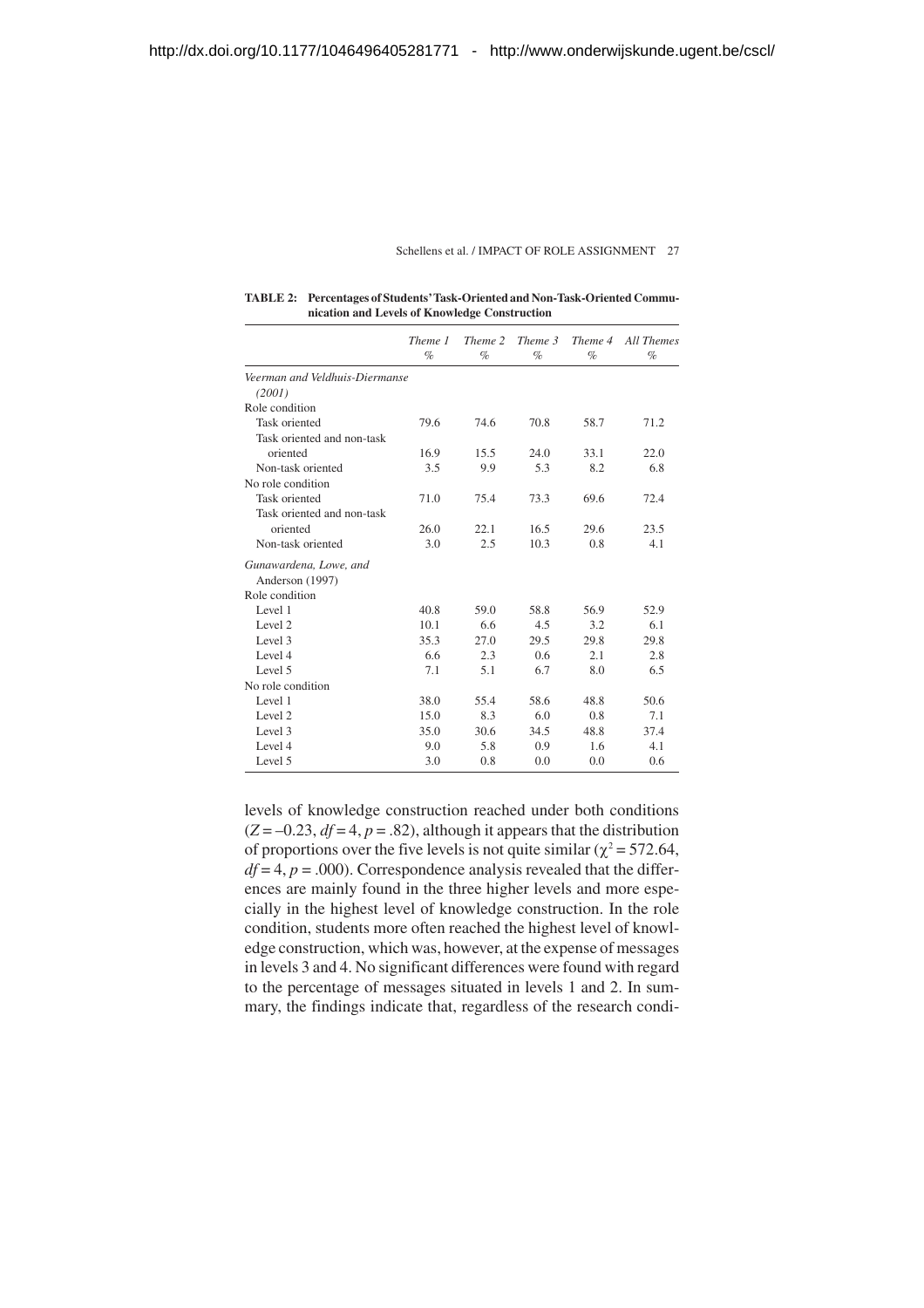tion, numerous contributions were situated at the lower levels of knowledge construction.

# **Are There Differences in the Changes Over Time for Both Conditions?**

This component questions whether significant differences can be observed between the first and last discussion as to the proportions of communication reflecting higher levels of knowledge construction. The results in Table 2 suggest a change over time. Findings more specifically reflect a certain decrease in communication reflecting higher levels of knowledge construction for both conditions.

In the role condition, there is an increase of level 1 knowledge construction that was at the expense of a decrease in messages situated at levels 2 to 4. However there is an increase in level 5 knowledge construction. This change in proportions is significant ( $\gamma^2$  = 51.18,  $df = 4$ ,  $p = .000$ ). Correspondence analysis indicated that the changes in proportions of levels 3 and 5 were not significant. However there are significant proportion changes for levels 1, 2, and 4.

In the no role condition, a different picture arose. There were shifts in the distribution of proportions, but these were not similar to the changes in the role condition. Level 1 communication increased over the discussion themes, whereas there was a decrease in the amount of messages situated at level 2. Clearly different as compared to the role condition was the fact that the communication situated at level 3 increased, whereas there was a complete drop of messages in level 4 and level 5. This overall change in proportions is significant ( $\chi^2$  = 36.52, *df* = 4, *p* = .000). Correspondence analysis showed that the most significant distribution changes were situated at levels 2 to 4.

In conclusion, it can be argued that there is a change in students' levels of knowledge construction over time. However the changes are different in both research conditions.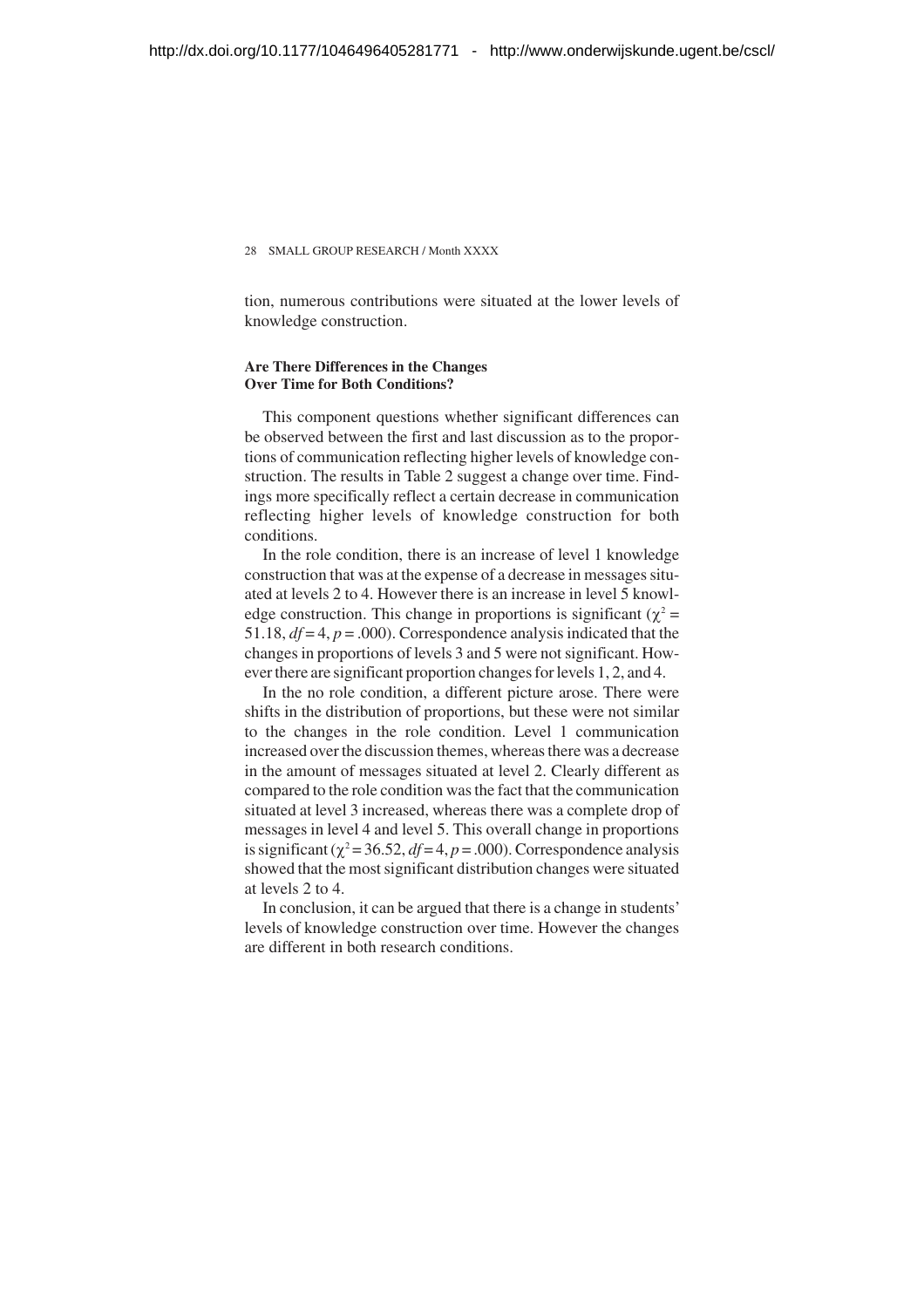## **DISCUSSION**

In this section, we put the aforementioned results in a broader perspective to explain particularities and compare the present results with the findings of other studies.

With regard to freshmen students'levels of knowledge construction, the present study analyzed the effects of student, group, and task characteristics. The results indicate that a large part of the overall variance in students' levels of knowledge construction is mainly to be attributed to differences among the various discussion themes and tasks.

As to the effect of student characteristics, the amount of individual contributions and students'attitudes toward the online learning environment are significant predictors of students' mean level of knowledge construction. Accordingly it can be concluded that the first two hypotheses concerning the effect of student characteristics are confirmed. More intensive and active individual engagement in the discussion groups is positively related to students'achieved levels of knowledge construction. In addition, a comparable positive relationship is found with regard to students adopting a positive attitude toward the online learning environment. However the third hypothesis concerning the effect of students' learning styles on their levels of knowledge construction in the discussion groups has to be rejected. Students with deep or strategic learning styles did not obtain significantly higher levels of knowledge construction as compared to students with surface approaches. These findings are completely in line with the findings of previous research (Schellens et al., 2004).

Contrary to the results with regard to the influence of student characteristics, the hypothesis regarding the effect of group characteristics could not be corroborated. Students in groups with a lively discussion did not discuss or perform at a qualitatively higher level. This is conflicting with the results of previous research, where we pointed at the importance of stimulating interaction in the discussion groups (Schellens et al., 2004). Possibly the present results can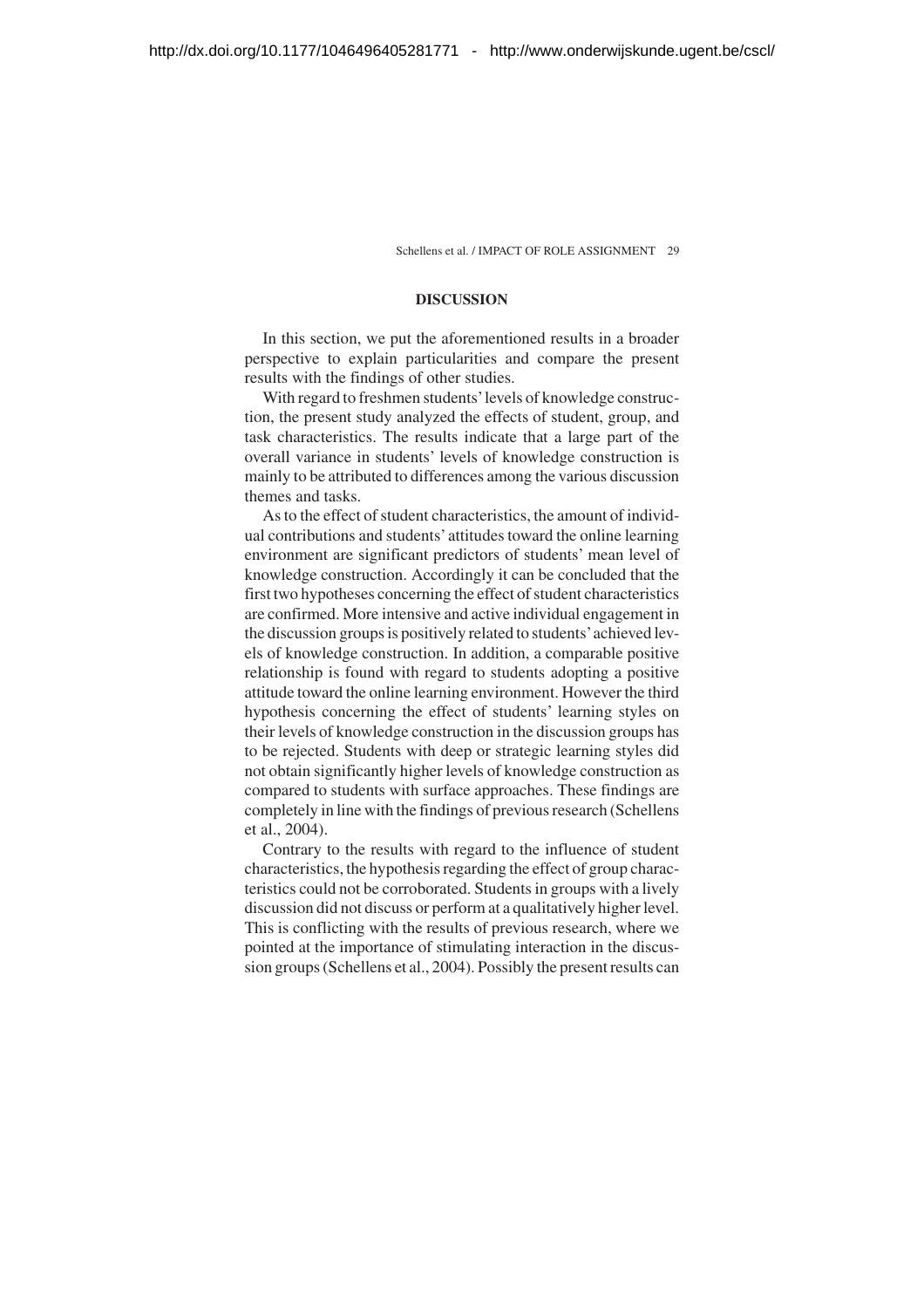be explained by the fact that, compared to the prior study, far less divergence in interaction activity among the discussion groups could be observed. This probably relates to the fact that, based on these previous results, a few rules were changed concerning the minimum requirements with regard to participating in the discussion groups. Students now were expected to contribute more messages to the discussion groups to get a higher score. As a consequence, no significant differences among the groups could be detected as to their interaction activity. The combination of the findings with regard to the effects of both student and group characteristics makes us aware of the fact that just forcing students to contribute more to discussion groups to reach a higher effect is not the same as stimulating students to thoroughly discuss and inviting them to contribute frequently. The fact that a positive attitude toward the learning environment did have a positive effect illustrates that students can be good learners if they want to learn (Westrom, 2001). In line with other researchers (Jones, 1998; Quinn, 1997), this author stresses that learning should be an enjoyable activity. Instead of using a reward system, he suggests to foster engagement in students' learning activities. There are a number of recognized strategies, including achievable goals, authentic learning, and tasks set at the appropriate complexity level, to be considered in future research that are consistent with constructivist approaches to learning and instruction to foster engagement in an online learning environment.

As to the effect of task characteristics, significant differences among the consecutive themes were found. The importance of task instruction is recognized as an important issue in earlier research on collaborative learning (Barab & Duffy, 2000; Choi & Hannifin, 1995). The present results showed a significant decrease in mean levels of knowledge construction. Further analysis, however, illustrated that this significant decrease disappeared when correcting for task complexity. This finding points at the importance of the task design and task solution support. When the tasks were too complex, the levels of knowledge construction were significantly lower. On the other hand, when the tasks are too straightforward, we might expect that students hardly experience a challenge, and as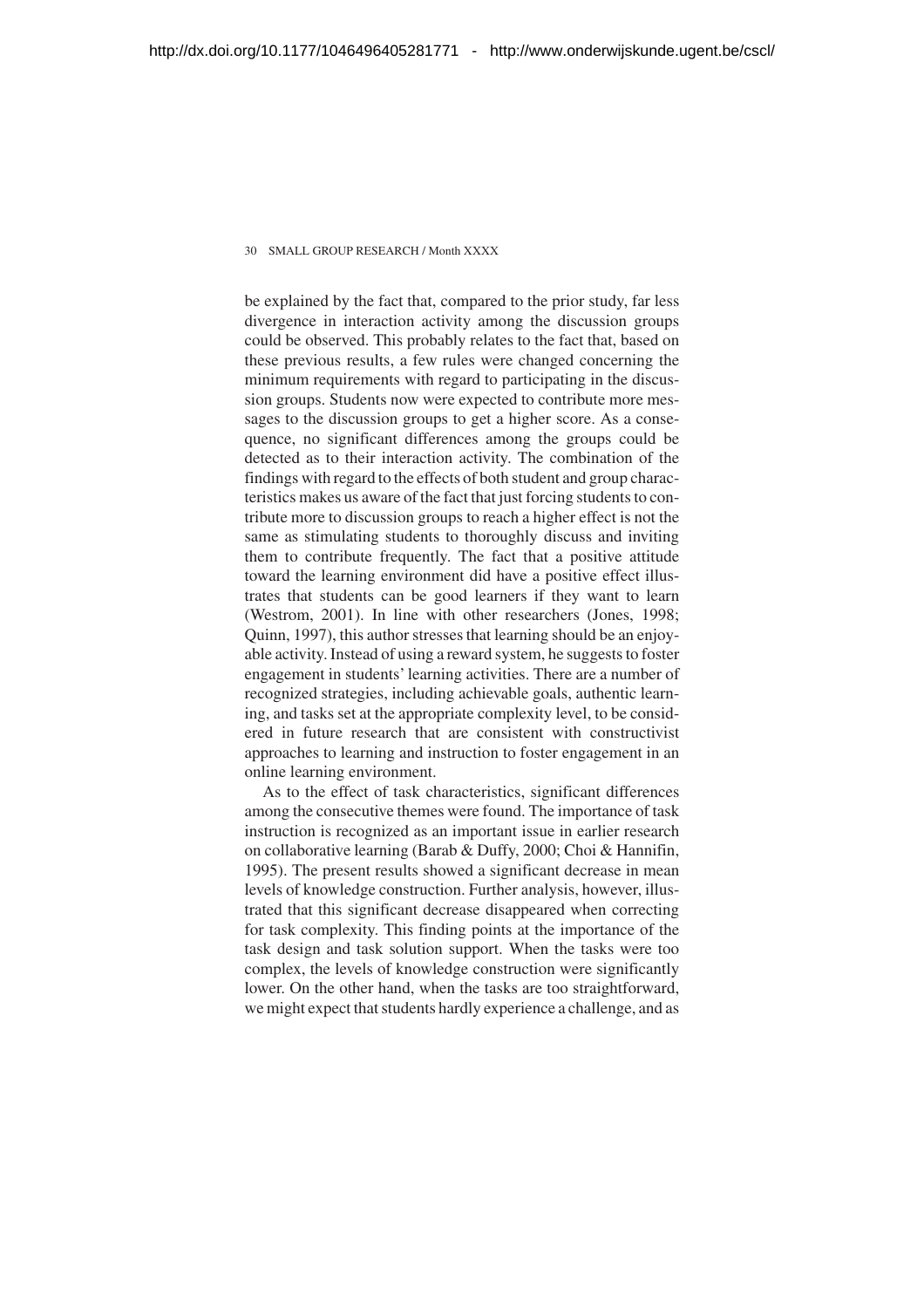a consequence the number and the quality of the contributions might also drop. Harper et al. (2000) mention in this respect that although complexity may be necessary to provide authentic learning environments, too much complexity can make learners feel insecure and lose track of learning objectives. In previous research, we already emphasized the relevance of presenting an assignment within a zone that matches the learner's ability (Quinn, 1997; Schellens et al., 2004). Illera (2001) associates this to motivation and states that motivation also implies that the students are capable of seeing that they can realize the activity that is within their zone of proximal development and that it is not something unattainable. Intrinsic motivation is defined as

the motivation to engage in an activity primarily for its own sake, because the individual perceives the activity as interesting, involving, satisfying, or personally challenging; it is marked by a focus on the challenge and the enjoyment of the work itself. (Collins & Amabile, 1999, p. 298)

It appears that challenge is an important concept in this context. The learning challenge should be balanced to keep it within a zone that matches the learner's ability (Quinn, 1997). Czikszentmihalyi (1990) refers in this respect to the flow state, expanding on the challenge concept. The challenge level needs to be matched to the available knowledge and skills of students. In all cases, Beatty and Nunan (2004) state that it is the perception of the learner that defines the challenge, its difficulty, and the balance of motivation necessary to address it. Individual learners' perceptions of challenges to learning or doing a task influence their degree of collaboration. According to James, Lederman Gerard, and Vagt-Traore (2004), a challenge tests one's abilities to resolve a problem and in it's very nature is interesting and motivating. Next to a challenging and motivating task, it is also important to design tasks that leave enough scope for discussion. More specifically, Amabile (1998) argues that "freedom about process also allows people to approach problems in ways that make the most of their expertise and creative-thinking skills" (p. 82). The freedom for students to define their own problems to be solved, rather than a teacher presenting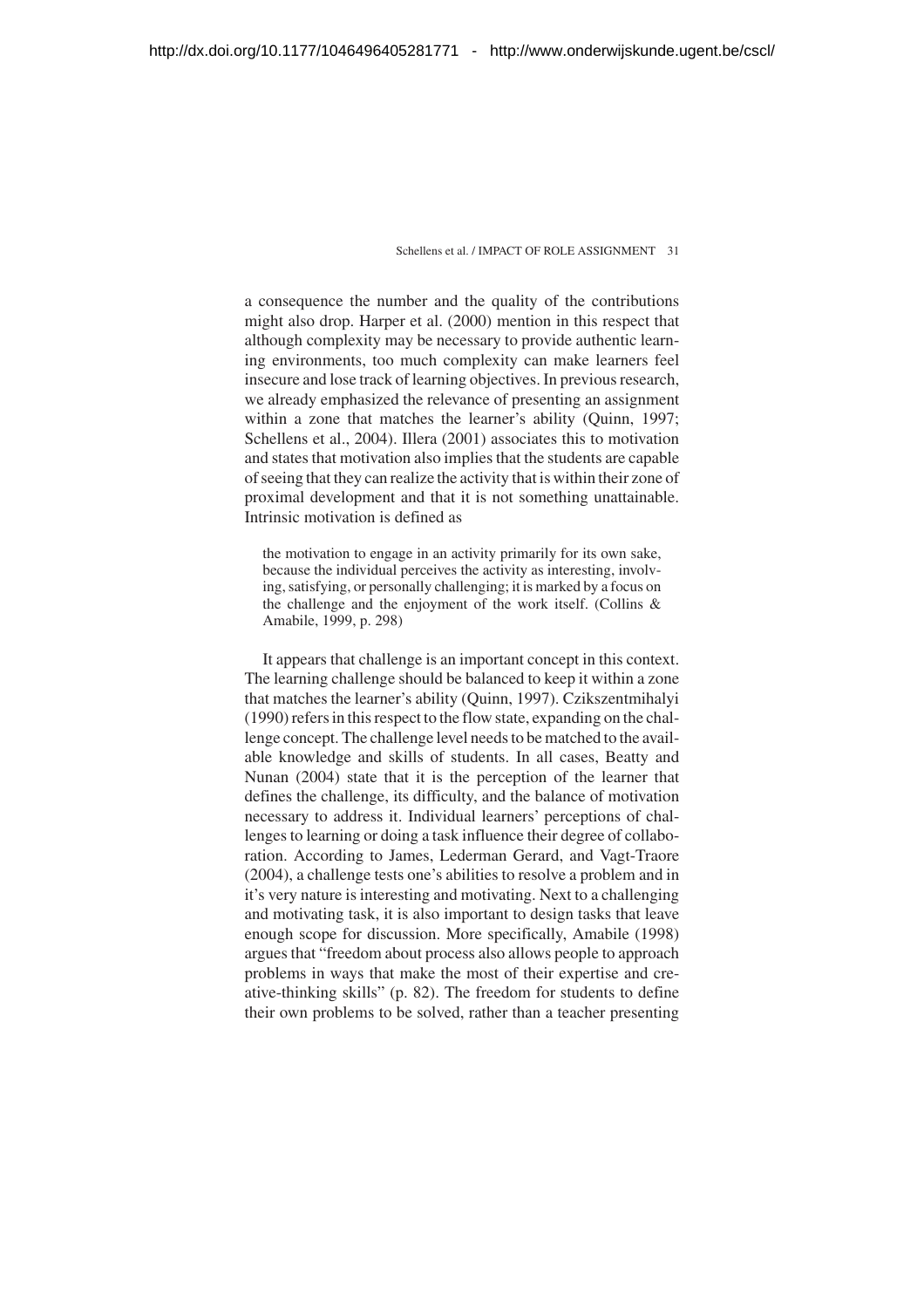the students with rigidly designed problems, is maybe the most creative phase in the work.

To keep the learning in the zone of proximal development, we point to the importance of structuring the assignments in CSCL environments. Other research also emphasizes the relevance of task structuring (De Wever, Valcke, Van Winckel, & Kerkhof, 2002; Lockhorst, Admiraal, Pilot, & Veen, 2002; Strijbos et al., 2004) and more specifically points at the significance of assigning roles (e.g., Weinberger, 2003). However in the present study, structuring the task by assigning roles to students did not reveal an overall positive effect on students' mean levels of knowledge construction. These results are not in line with the results of other research. Weinberger (2003) observed that cooperation scripts proved to substantially affect positive learning outcomes. Mäkitalo and colleagues (2004) pointed at the possibility of decreasing the uncertainty level by using roles and therefore stimulating more discourse because low uncertainty levels increase the amount of discourse, which also might promote learning (e.g., Cohen, 1994; Jeong & Chi, 1997; Roschelle, 1992), and observed that the scripted uncertainty reducing condition indeed lead to better learning outcomes. Strijbos and colleagues (2004) mentioned that functional roles appear to increase students' awareness of group interaction and collaboration. However we should take into account that these abovementioned types of scripting are not directly comparable with the role assignment that was applied in the present study. Moreover the dependent variable studied in these studies was different, which makes comparison of research outcomes difficult.

Despite the fact that in the present research students'mean level of knowledge construction in discussion groups in the role and no role conditions did not differ, additional analyses revealed some potentially interesting results. As to the differences in the proportion of task versus non-task-oriented messages, no significant differences were observed between the role and no role condition. This is not in line with other research (Strijbos et al., 2004), where students in the role condition contributed more task content focused statements. However we have to put the present findings in perspective by mentioning that important parts of these messages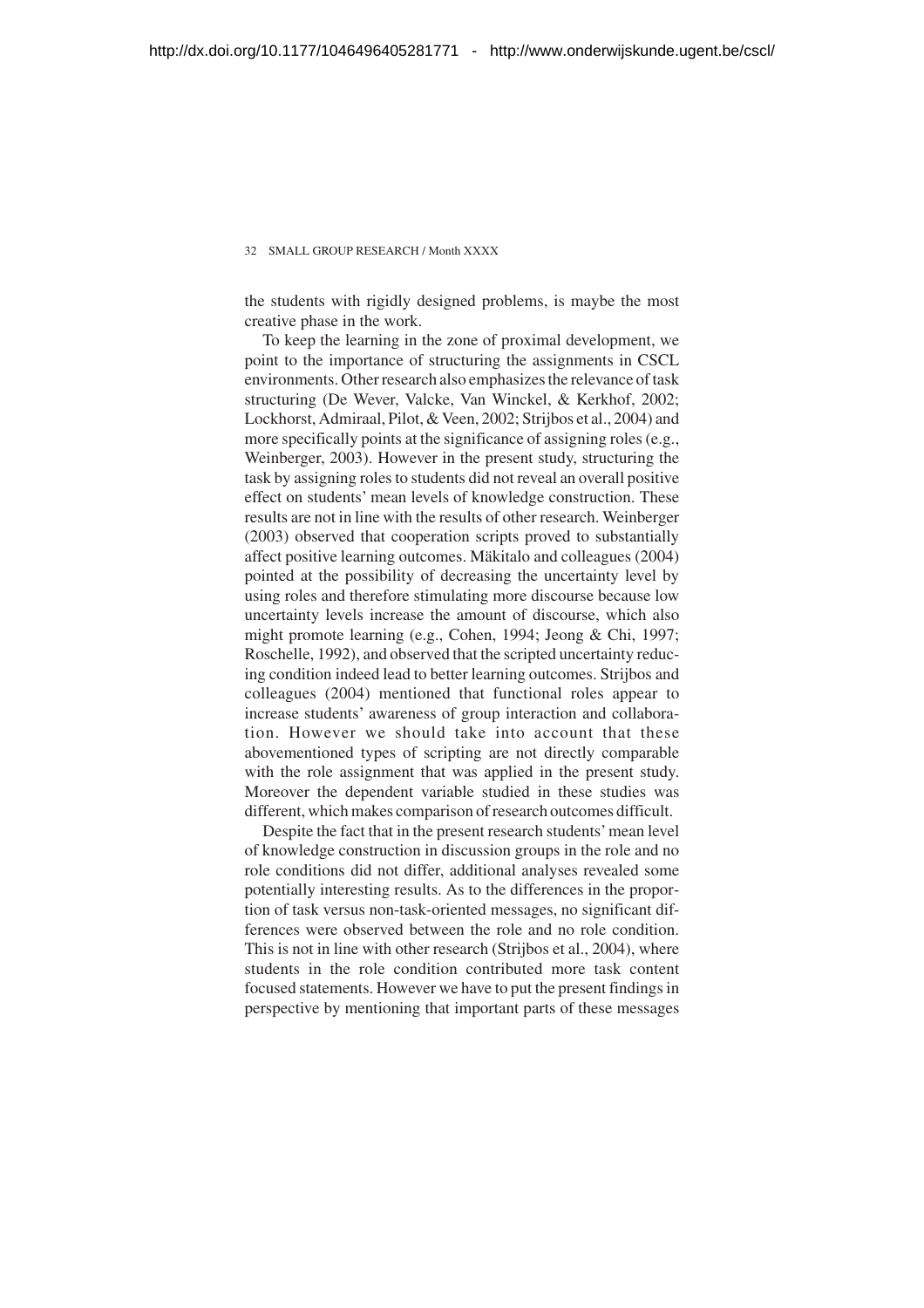were inherent to the specific role description (e.g., encouraging, planning, etc.).

As stated above regarding the levels of knowledge construction, the overall picture does not reflect significant differences. At the end of the experimental treatment period, the mean levels reached did not differ in both conditions. We noticed, however, that the distribution pattern of the levels was no longer similar. In the role condition, students more often reached the highest level of knowledge construction, although this was at the expense of messages on level 3 and level 4. There were no significant differences for the proportion of messages that could be situated in levels 1 and 2. In this respect, the question arises whether students need a certain foundation of level 1 messages (exchanging information) before they can move forward to the higher levels of knowledge construction. Based on the findings, it can be concluded that even though students'mean level of knowledge construction in both conditions did not differ, the application of roles does seem to have an effect on the interaction in the discussion groups. The findings reveal that students in the role condition more often reach the highest levels but apparently still need a certain amount of low level postings as a starting point to ground the rest of the discussion.

Apart from the fact that being part of a role-based group did not have an effect on students'mean levels of knowledge construction, we investigated whether having a specific role assignment had an effect on the levels of knowledge construction for individual students. We found that students who had to perform the role of theoretician did not reach significantly different levels of knowledge construction as compared to students who worked in groups without role structuring. Students who were assigned the roles of source searcher and moderator, however, scored significantly lower than did the reference students in the no roles condition. Only students who had to summarize the discussion at various moments obtained significantly higher levels of knowledge construction. This is an important finding and points to the importance of clearly defining and explaining the roles to the students. We noticed, for example, that source seekers most of the time only mentioned interesting Web sites or books but failed to explain the link with the ongoing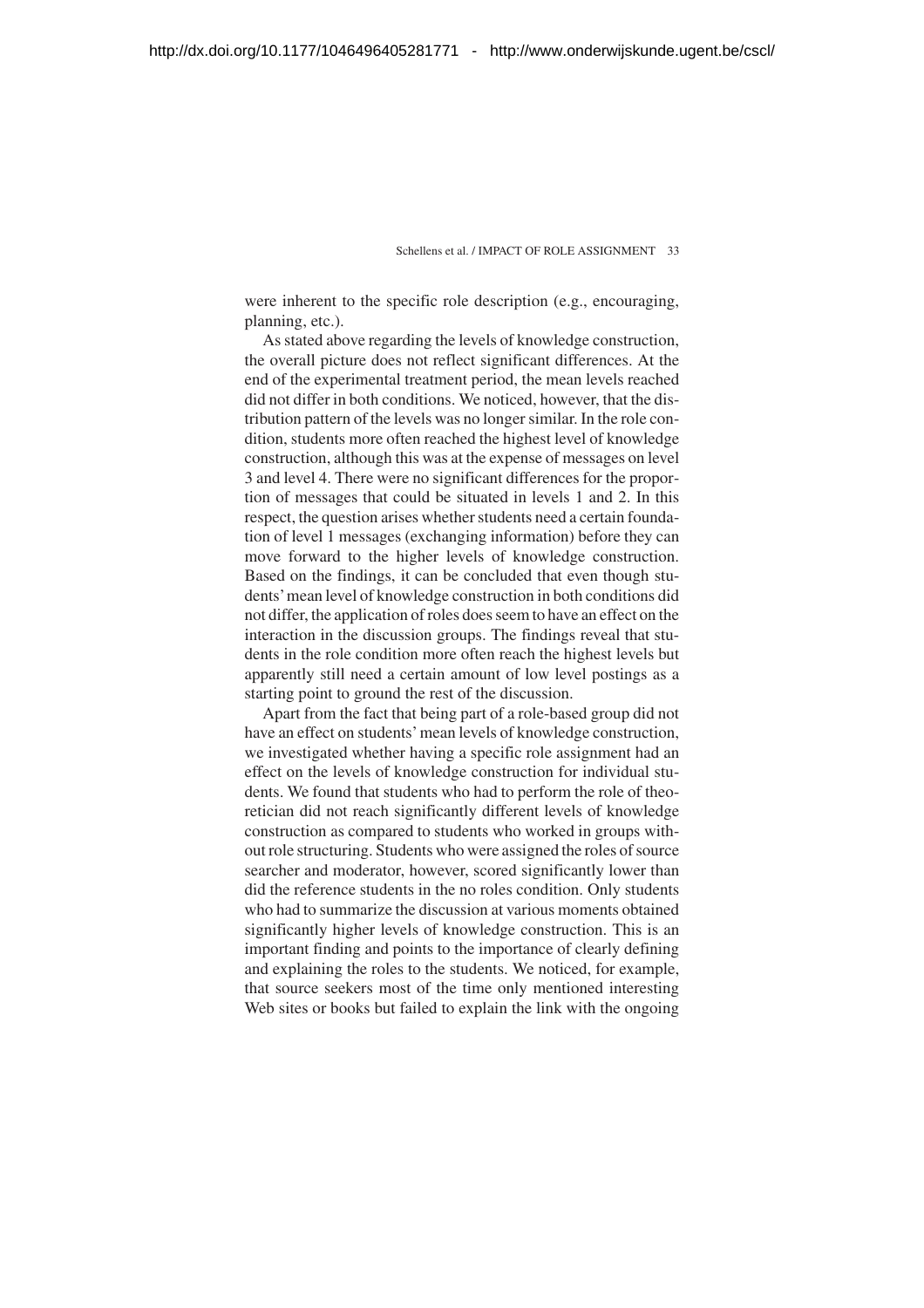discussion. Moreover the other group members hardly used the extra alternative sources. The fact that the summarizers achieved higher levels of knowledge construction as compared to other students corroborates this assumption: The role description for the summarizer was very clear, and the summarizers knew that they had to indicate the different standpoints, describe which of the contributions held similar points of view, and indicate contradictions. These students actively processed the input of the other students. Providing clear and active role descriptions is certainly a point of interest that should be taking into account in follow-up research. On the other hand, we have to be aware of the danger of too rigid scripting because we noticed that students who were assigned roles did stick too close to these roles and no longer participated in the ongoing discussion in a way that went beyond their specific roles.

## **LIMITATIONS, IMPLICATIONS, AND DIRECTIONS FOR FUTURE RESEARCH**

The results of the present study must be considered in the light of a number of limitations. The study was conducted in an ecologically valid learning environment. The asynchronous discussion groups were part of the standard curriculum and were introduced next to the weekly face-to-face sessions. The negative side of the naturalistic setting is its specificity in terms of the context and research population. In this study, the research sample consisted of a specific—but entire—group of first-year educational science students. Further research is needed to study whether the present research results can be confirmed when involving other types of students and when set up in different educational contexts.

The present research is also limited because only quantitative approaches have been adopted. In this study, content analysis has been used to assess students' levels of knowledge construction. To replicate or elaborate these findings, qualitative analyses may be particularly useful. Students, for example, might be interviewed to better comprehend what can be observed in discourse through content analysis.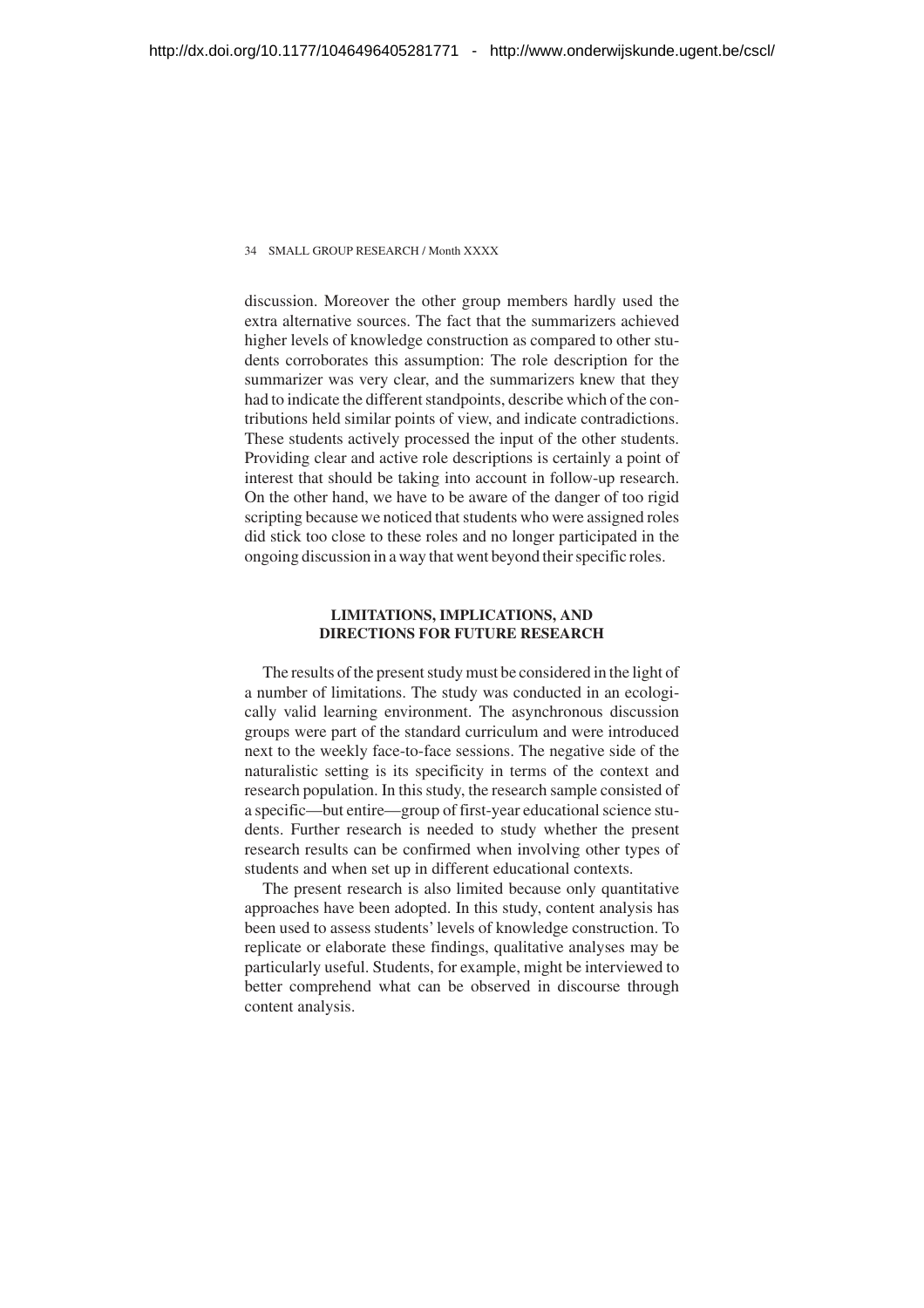A third comment can be made about the fact that we have explored the effect of a very specific type of scripting. Further studies are needed to explore knowledge construction in view of different kinds of script conditions, for example the use of prompts, social scripts, epistemic scripts, and so on. On the other hand, using the same way of scripting in a cross-age, peer tutoring condition could be illuminating as well. A final comment is related to the fact that not all messages from all students submitted during the 12 weeks have been incorporated in the study. Coding the complete communication input of all students would be a labor-intensive task. But analysis of a larger data set might have helped to study a number of more complex interactions. Future research can build on, for example, automated coding strategies to reach this objective.

Next to the recommendations for future research that result from the limitations of the present study, some additional research ideas might help to support the present findings and present more substantial empirical evidence. First, it can be argued that similar studies with larger sample sizes and wider ranges of higher education students will lead to a better understanding of the effect of group, student, and task characteristics. Next, not only levels of knowledge construction could be taken as a dependent variable but also exam scores that mirror the evaluation results of knowledge acquisition in the specific knowledge domain of the course.

A number of practical implications can be derived from this study. The critical importance of task design has been underlined. Task complexity has to be carefully considered. Next, although the overall positive effect of role assignment could not be detected, the present study revealed that certain roles promote or hinder levels of knowledge construction, and some roles do not make a difference. The results show that, for example, being in the role of summarizer promotes knowledge construction. Students actively review the contributions of others and incorporate them in their construction of mental models. But, as also stated by Lockhorst and colleagues (2002), subsequent research is needed with regard to these task variables.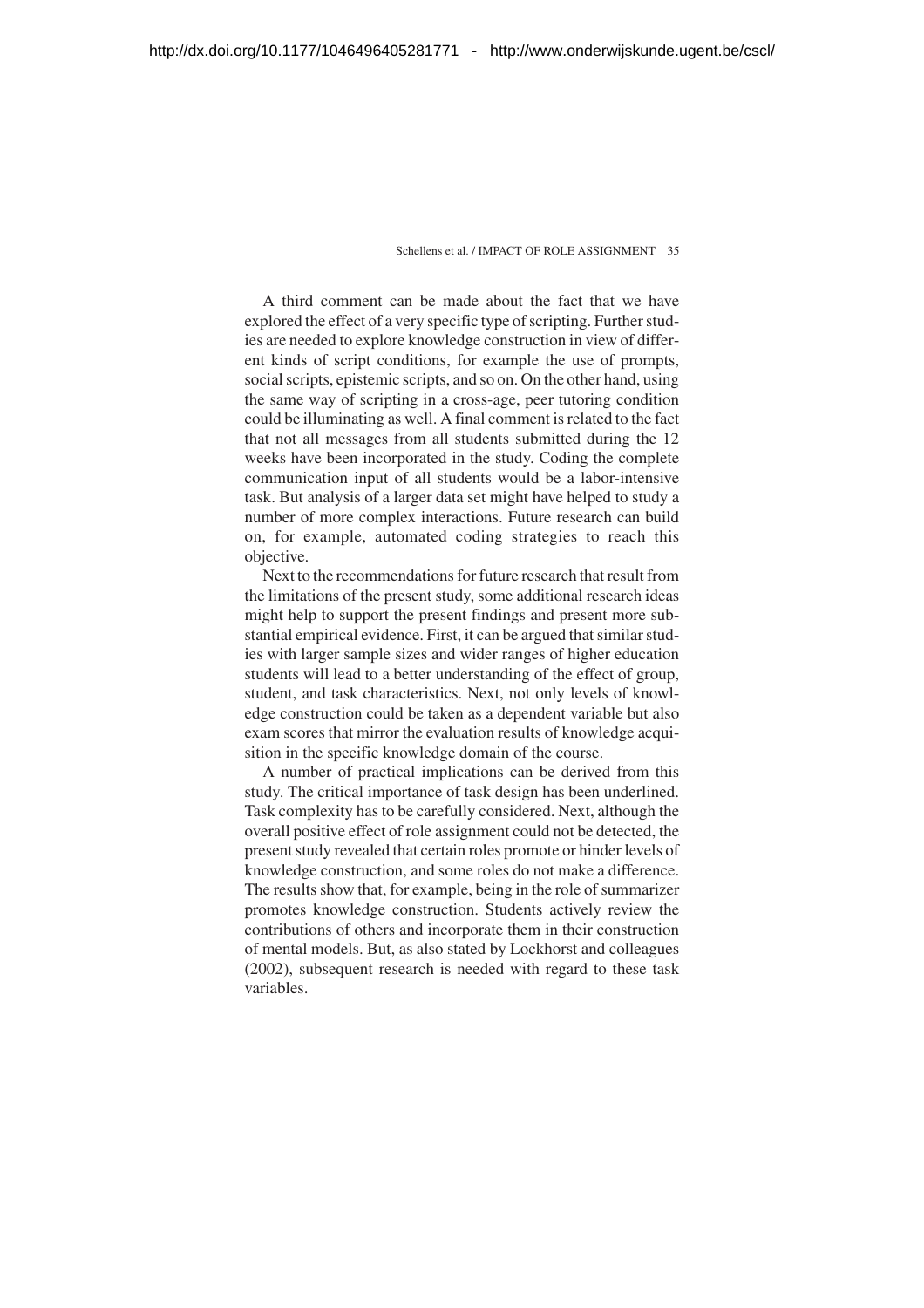## **CONCLUSION**

The present study focused on the differential effect of assigning roles to students in asynchronous discussion groups. This key variable was studied in relation to the potential effect of other student, group, and task characteristics. The multilevel analysis approach adopted in this study helped to unravel the complex interactions of the variables on knowledge construction. The research results could confirm the effect of a variety of these variables, but because of the multilevel analysis, the key effect of the task characteristic task complexity could be underlined. As to the task characteristic that was central in the main research question, the study could not indicate in a conclusive way that role assignment does in general result in a positive effect on the dependent variable. However some interesting differences in the effect of different roles could be revealed.

In general, further research is needed to ground the specific and interrelated effect of the variables in the theoretical framework put forward in this study. Notwithstanding the reported restrictions and the fact that further research is called for, we have been able to disclose a complex interactive process within an ecologically valid context. Overall the strength of this study lies in the fact that the full complexity of the interaction in online discussion groups in two conditions (role vs. no role condition), taking into account student, group, and task variables, was considered.

## **REFERENCES**

- Abramson, G. W. (1989). Developing effective computer based instruction: Essential issues for alpha test consideration. *Journal of Interactive Instruction Development*, *1*, 163-169.
- Amabile, T. (1988). A Model of creativity and innovation in organizations. In B. M. Staw & L. L. Cummings (Eds.), *Research in organizational behavior*(Vol. 10, 123-167). Greenwich, CT: JAI.
- Amabile, T. (1997). Entrepreneurial creativity through motivational synergy. *Journal of Creative Behavior*, *31*, 18-26.
- Amabile, T. (1998). How to kill creativity. *Harvard Business Review*, *September-October*, 77-87.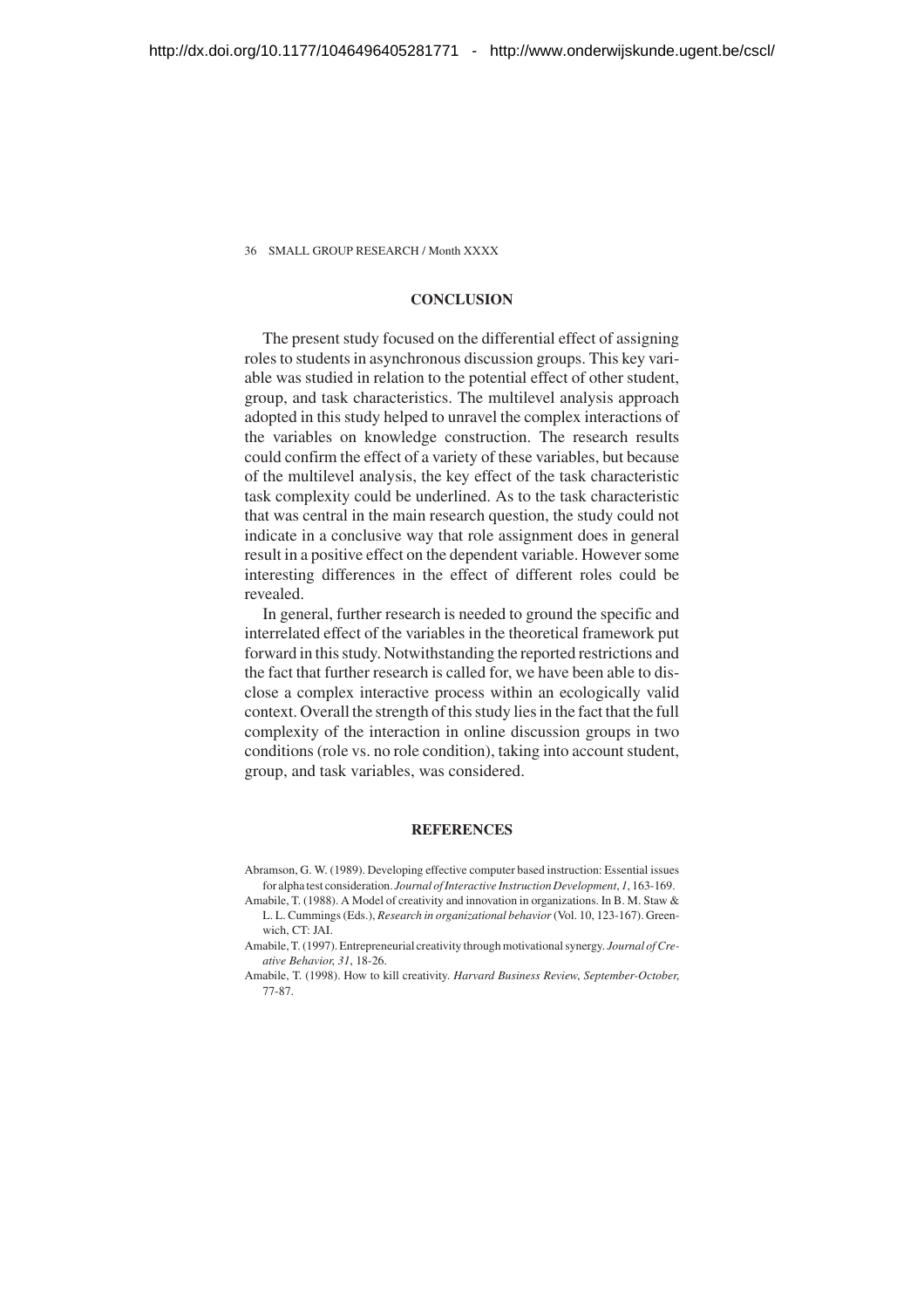- Aviv, R. (2000). Educational performance of ALN via content analysis. *Journal of Asynchronous Learning Networks*, *4*(2), 53-72.
- Baker, M. (1996). *Argumentation and cognitive change in collaborative problem solving dialogues* (Rep. No. CR-13/96). Lyon, France: CNRS.
- Barab, S., & Duffy, T. (2000). From practice fields to communities of practice. In D. H. Jonassen & S. M. Land (Eds.), *Theoretical foundations of learning environments*(pp. 25- 55). Mahwah, NJ: Lawrence Erlbaum.
- Beatty, K., & Nunan, D. (2004). Computer-mediated collaborative learning. *System*, *32*(2), 165-183.
- Bereiter, C. (1990). Aspects of an educational learning theory. *Journal of Educational Research*, *60*, 603-624.
- Brandon, D. P., & Hollingshead, A. B. (2004). Transactive memory systems in organizations: Matching tasks, expertise, and people. *Organization Science*, *15*, 633-644.
- Brown, J. S. (1985). Process versus product: A prospective on tools for communicational and informal electronic learning. *Journal of Educational Computing Research*, *1*, 179-201.
- Bryk, A., & Raudenbush, S. W. (1992). *Hierarchical linear models for social and behavioral research: Applications and data analysis methods*. Newbury Park, CA: Sage.
- Capozzoli, M., McSweeney, L., & Sinha, D. (1999). Beyond kappa: A review of interrater agreement measures. *The Canadian Journal of Statistics*, *27*(1), 3-23.
- Choi, J.-I., & Hannifin, M. (1995). Situated cognition and learning environments: Roles, structures, and implications for design. *Educational Technology*, *Research and Development*, *43*(2), 53-69.
- Cifuentes, L., Murphy, K., Segur, R., & Kodali, S. (1997). Design considerations for computer conferences. *Journal of Research on Computing in Education*, *30*(2), 177-201.
- Clark, D., Weinberger, A., Jucks, I., Spitulnik, M., & Wallace, R. (2003). Designing effective science inquiry in text-based computer supported collaborative learning environments. *International Journal of Educational Policy*, *Research & Practice*, *4*(1), 55-82.
- Cohen, E. G. (1994). Restructuring the classroom: Conditions for productive small groups. *Review of Educational Research*, *64*(1), 1-35.
- Coleman, E. B. (1995). Learning by explaining: Fostering collaborative progressive discourse in science. In R. J. Beun, M. Baker, & M. Reiner (Eds.), *Dialogue and instruction: Modeling interaction in intelligent tutoring systems* (pp. 123-135). Berlin, Germany: Springer-Verlag.
- Collins, M. A., & Amabile, T. M. (1999). Motivation and creativity. In R. J. Sternberg (Ed.), *The handbookof creativity* (pp. 297-312).Cambridge, UK: Cambridge University Press.
- Cooper, J., Prescott, S., Cook, L., Smith, L., Mueck, R., & Cuseo, J. (1990). *Cooperative learning and college instruction: Effective use of student learning teams*. Long Beach: California State University Foundation.
- Czikszentmihalyi, M. (1990). *Flow: The psychology of optimal experience*. New York: HarperCollins.
- Deci, E. L., Cascio, W. F., & Krusell, J. (1975). Cognitive evaluation theory and some comments on the Calder and Staw critique. *Journal of Personality & Social Psychology*, *31*, 81-85.
- Dennis, A. R., Aronson, J. E., Heninger, W. G., & Walker, E. D. (1999). Structuring time and task in electronic brainstorming. *MIS Quarterly*, *23*, 95-108.
- Dennis, A. R., & Williams, M. L. (2005). A meta analysis of groupsize effects in electronic brainstorming: More heads are better than one.*International Journal of e-Collaboration*, *1*, 24-42.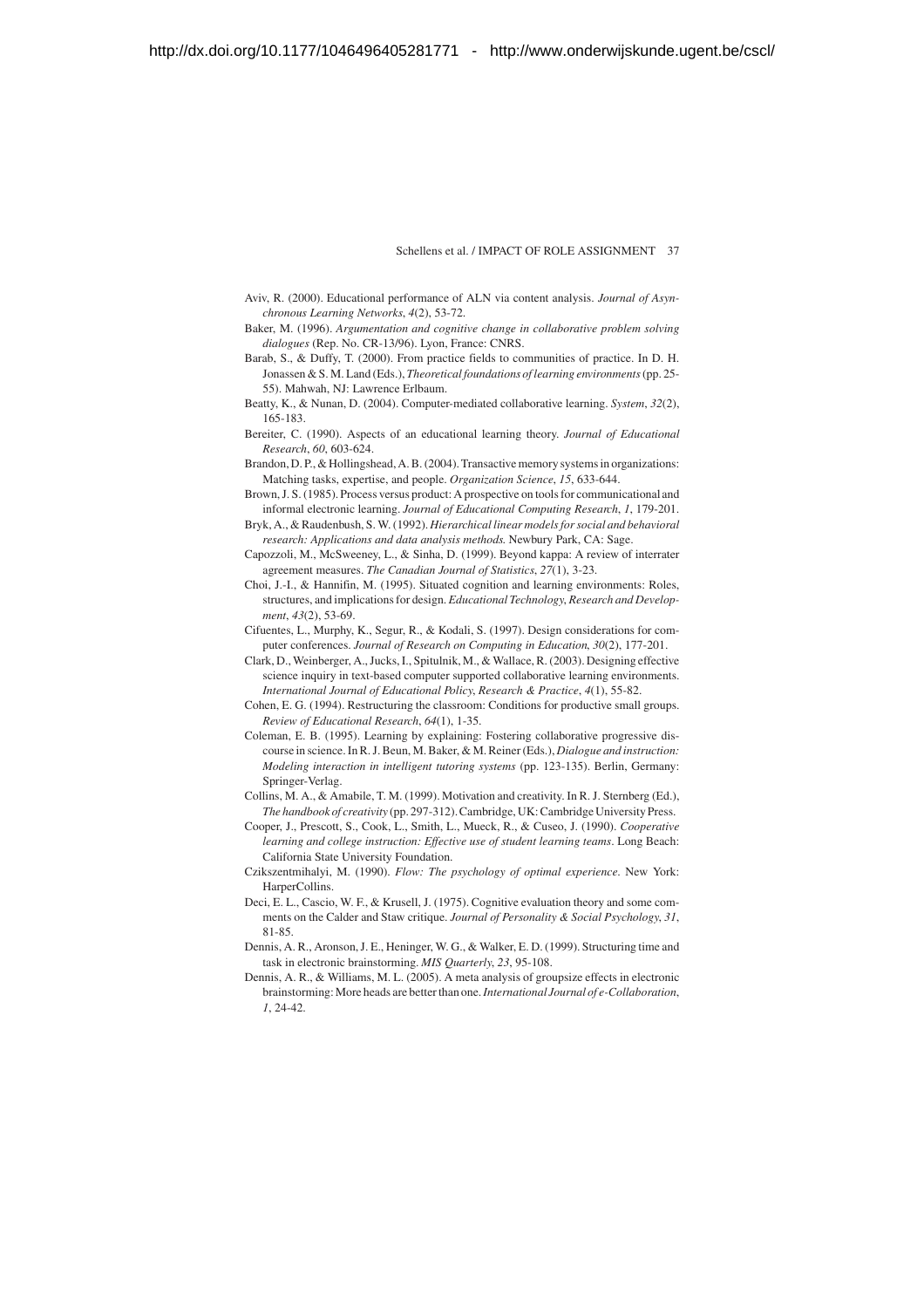- De Wever, B., Schellens, T., Valcke, M., & Van Keer, H. (in press). Content analysis schemes to analyze transcripts of online asynchronous discussion groups: A review. *Computers and Education*.
- De Wever, B., Valcke, M., Van Winckel, M., & Kerkhof, J. (2002). De invloed van "structuur" in CSCL-omgevingen: Een onderzoek met online-discussiegroepen bij medische studenten [The influence of structuring CSCL environments: A study of online discussion groups with medical students]. *Pedagogisch Tijdschrift*, *27*(2/3), 105-128.
- Dillenbourg, P. (2002). Over-scripting CSCL: The risks of blending collaborative learning with instructional design. In P. A. Kirschner (Ed.), *Three worlds of CSCL: Can we support CSCL?* (pp. 61-91). Heerlen, the Netherlands: Open Universiteit Nederland.
- Dillenbourg, P., Baker, M., Blaye, A., & O'Malley, C. (1995). The evolution of research on collaborative learning. In P. Reimann & H. Spada (Eds.), *Learning in humans and machines: Towards an interdisciplinary learning science* (pp. 189-211). Oxford, UK: Elsevier.
- Doise, W., & Mugny, G. (1984). *The social development of the intellect*. Oxford, UK: Pergamon.
- Entwistle, N., Tait, H., & McCune, V. (2000). Patterns of response to an approaches to studying inventory across contrasting groups and contexts. *European Journal of Psychology of Education*, *15*, 33-48.
- Erkens, G. (1997). *Cooperatief probleemoplossen met computer in het onderwijs: Het modelleren van cooperatieve dialogen voor de ontwikkeling van intelligente onderwijssystemen* [Cooperative problem solving through computers: Modeling cooperative dialogues to develop intelligent educational systems]. Unpublished doctoral dissertation, Universiteit Utrecht, Utrecht, the Netherlands.
- Felder, R. M., Felder, G. N., Mauney, M., Hamrin, C. E., Jr., & Dietz, E. J. (1995). A longitudinal study of engineering student performance and retention. III. Gender Differences in student performance and attitudes. *Journal of Engineering Education*, *84*(2), 151.
- Friend, C. L., & Cole, C. L. (1990). Learner control in CBI. *Journal of Educational Technology*, *20*, 47-49.
- Gunawardena, C. N., Lowe, C. A., & Anderson, T. (1997). Analysis of a global online debate and the development of an interaction analysis model for examining social construction of knowledge in computer conferencing. *Journal of Educational Computing Research*, *17*, 397-431.
- Hackman, J., & Oldham, G. (1976). Motivation through the design of work: Test of a theory. *Organizational Behavior and Human Performance*, *6*, 250-279.
- Hakkarainen, K., Lipponen, L., & Järvelä, S. (2002). Epistemology of inquiry and computersupported collaborative learning. In T. Koschmann, R. Hall, & N. Miyake (Eds.), *CSCL 2: Carrying forward the conversation* (pp. 129-156).Mahwah, NJ: Lawrence Erlbaum.
- Hakkarainen, K., & Palonen, T. (2003). Patterns of female and male students' participation in peer interaction in computer-supported learning. *Computers and Education*, *40*, 327- 342.
- Harasim, L., Hiltz, S., Teles, L., & Turoff, M. (1998). *Learning networks: A field guide to teaching and learning online*. Cambridge, MA: MIT Press.
- Hare, A. P. (1994). Types of roles in small groups: A bit of history and a current perspective. *Small Group Research*, *25*, 443-448.
- Harper, B., Squires, D., & McDougall, A. (2000). Constructivist simulations: A new design paradigm. *Journal of Educational Multimedia and Hypermedia*, *9*(2), 115-130.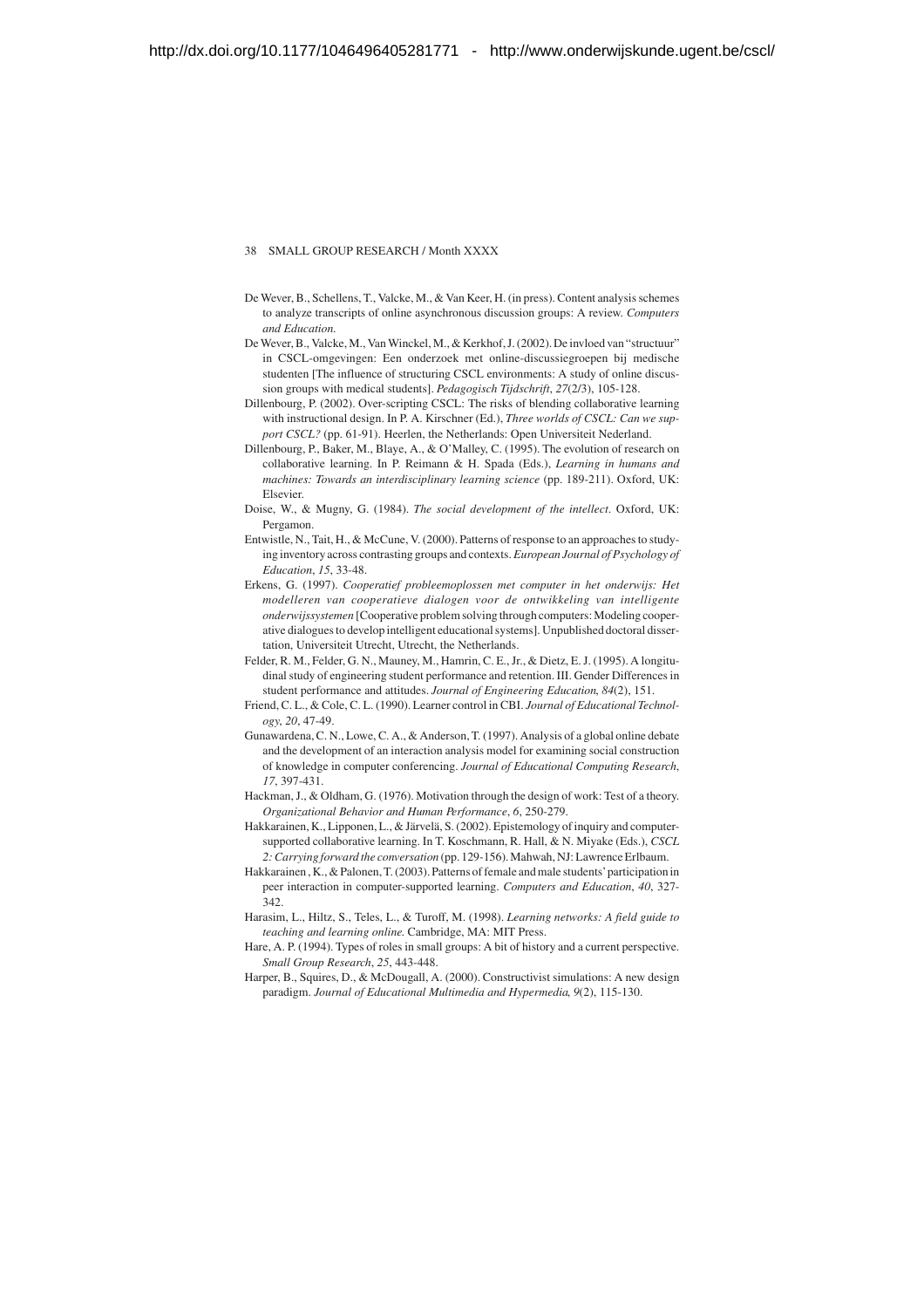- Holsti, O. (1969). *Content analysis for the social sciences and humanities*. Boston: Don Mills/Addison-Wesley.
- Hox, J. J. (1994). Hierarchical regression models for interviewer and respondent effects. *Sociological Methods and Research*, *22*, 300-318.
- Hox, J. J., & Kreft, I. G. (1994). Multilevel analysis methods. *Sociological Methods and Research*, *22*, 283-299.
- Illera, J. (2001). Collaborative environments and task design in the university. *Computers in Human Behavior*, *17*, 481-493.
- James, V., Lederman Gerard, R., & Vagt-Traore, B. (2004). Enhancing creativity in the classroom. In M. Orey (Ed.), *Emerging perspectives on learning, teaching, and technology*. Retrieved July 14, 2004, from http://www.coe.uga.edu/epltt/creativity.htm
- Jeong, H., & Chi, M. T. H. (1997). Construction of shared knowledge during collaborative learning. In R. Hall, N. Miyake, & N. Enyede (Eds.),*Proceedings of computer-supported collaborative learning '97* (pp. 124-128). Toronto, Canada.
- Johnson, D., Johnson, R., & Holubec, E. (1998). *Cooperation in the classroom*. Boston: Allyn & Bacon.
- Johnson, D., Johnson, R., & Johnson-Holubec, E. (1992). *Advanced cooperative learning*. Edina, MN: Interaction.
- Jones, M. G. (1998). *Creating engagement in computer-based learning environments* (ITForum Paper No. 30). Retrieved, July 14, 2004, from http://itech1.coe.uga.edu/ itforum/paper30/disc30.html
- Kagan, S. (1994). *Cooperative learning*. San Juan Capistrano, CA: Kagan Cooperative Learning.
- Kollar, I., Fischer, F., & Hesse, F. W. (2003). Cooperation scripts for computer-supported collaborative learning. In B. Wasson, R. Baggetun, U. Hoppe, & S. Ludvigsen (Eds.), *Proceedings of the International Conference on Computer Support for Collaborative Learning—CSCL 2003, Community events—Communication and interaction* (pp. 59-61). Bergen, Norway: InterMedia.
- Kozma, R. B. (1991). Learning with media.*Review of EducationalResearch*, *61*, 179-211.
- Kreijns, K., & Bitter-Rijkema, M. (2002). *An exploration of the virtual business team concept: Constructivism and the support for social negotiation*. Retrieved July 22, 2002, from http://www.ouh.nl/info-alg-vb/docs/defEuroCSCL%20KreijnsBitter.doc
- Krippendorff, K. (1980).*Content analysis, an introduction to its methodology*. Beverly Hills, CA: Sage.
- Kumar, V. S. (1996). *Computer-supported collaborative learning: Issues for research*. Retrieved August 16, 2004, from http://www.cs.usask.ca/grads/vsk719/academic/890/ project2/project2.html
- Linn, M., & Burbules, N. C. (1993). Construction of knowledge and group learning. In K. Tobin (Ed.), *The practice of constructivism in science education* (pp. 91-119). Washington, DC: American Association for the Advancement of Science.
- Lockhorst, D., Admiraal, W. F., Pilot, A., & Veen, W. (2002). Design elements for a CSCL environment in a teacher training programme. *Education and Information Technologies*, *7*, 377-384.
- Lynch, R. (1991). Teaching in the 21st century. *Journal of Educational Psychology*, *1*, 144- 186.
- Mäkitalo, K., Weinberger, A., Häkkinen, P., & Fischer, F. (2004). *Uncertainty-reducing cooperation scripts in online learning environments*. Retrieved July 14, 2004, from http:/ /www.iwm-kmrc.de/workshops/sim2004/pdf\_files/Makitalo\_et al.pdf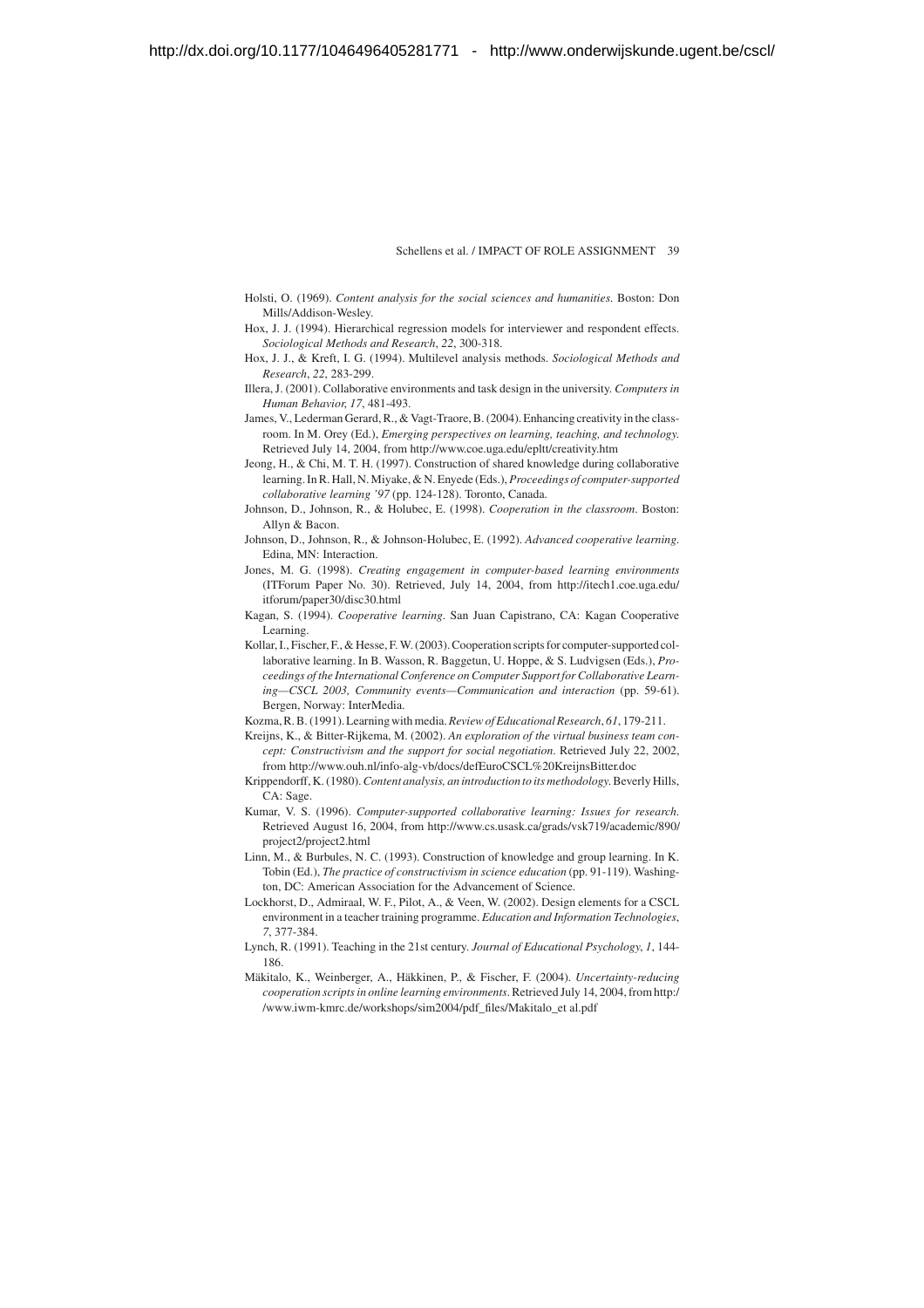- Mayer, R. E. (2001). *Multimedia learning*. Cambridge, UK: Cambridge University Press. Nurrenbern, S. (1995). *Experiences in cooperative learning: A collection for chemistry teachers*. Madison: Institute for Chemical Education, University of Wisconsin Board of Regents.
- O'Donnell, A. N., & Dansereau, D. F. (1992). Scripted cooperation in student dyads: A method for analyzing and enhancing academic learning and performance. In R. Hertz-Lazarowitz & N. Miller (Eds.), *Interactions in cooperative groups. The theoretical anatomy of group learning* (pp. 120-141). Cambridge, UK: Cambridge University Press.
- Palloff, R., & Pratt, K. (1999). *Promoting collaborative learning. Building learning communities in cyberspace: Effective strategies for the online classroom*. San Francisco: Jossey-Bass.
- Petraglia, J. (1997). *The rhetoric and technology of authenticity in education*. Mahwah, NJ: Lawrence Erlbaum .
- Quinn, C. N. (1997). *Engaging learning* (ITForum Paper No. 18). Retrieved July 12, 2004, from http://itech1.coe.uga.edu/itforum/paper18/paper18.html
- Rasbash, J., Browne, W., Goldstein, H., Yang, M., Plewis, I., Healy, M., et al. (1999).*A user's guide to MLwiN*. London: Institute of Education.
- Reio, T. G., & Wiswell, A. (2000). Field investigation of the relationship among adult curiosity, workplace learning, and job performance. *Human Resource Development Quarterly*, *11*, 5-30.
- Ren, Y. (2001). Simulating the role of transactive memory in group performance. In*Proceedings of the 4th International Organizational Learning and Knowledge Management Conference* (pp. **PAGES?**). London: University of Western Ontario, Canada.
- Roschelle, J. (1992). Learning by collaborating: Convergent conceptual change. *Journal of the Learning Science*, *2*, 235-276.
- Roschelle, J., & Pea, R. (1999). Trajectories from today's WWW to a powerful educational infrastructure. *Educational Researcher*, *28*(5), 22-25.
- Rose, M. A. (2002). *Cognitive dialogue, interaction patterns, and perceptions of graduate students in an online conference environment under collaborative and cooperative structures*. Bloomington: Indiana University Press.
- Rosser, S. V. (1997). *Re-engineering female friendly science*. New York: Teachers College Press.
- Rourke, L., Anderson, T., Garrison, D. R., & Archer, W. (2001). Methodological issues in the content analysis of computer conference transcripts. *International Journal of Artificial Intelligence in Education*, *12*, 8-22.
- Salomon, G., & Globerson, T. (1989). When teams do not function the way they ought to. *International Journal of Educational Research*, *13*(1), 89-99.
- Sandler, B. R., Silverberg, L. A., & Hall, R. M. (1996). *The chilly classroom climate: A guide to improve the education of women*. Washington, DC: National Association for Women in Education.
- Savery, J., & Duffy, T. M. (1996). Problem based learning: An instructional model and its constructivist framework. In B. Wilson (Ed.), *Constructivist learning environments: Case studies in instructional design* (pp. 135-148). Englewood Cliffs, NJ: Educational Technology.
- Schellens, T., & Valcke, M. (2000). Re-engineering conventional university education: Implications for students' learning styles. *Distance Education*, *21*, 361-384.
- Schellens, T., & Valcke, M. (2002). Asynchrone discussiegroepen: Een onderzoek naar de invloed op cognitieve kennisverwerving [Asynchronous discussion groups: Investigat-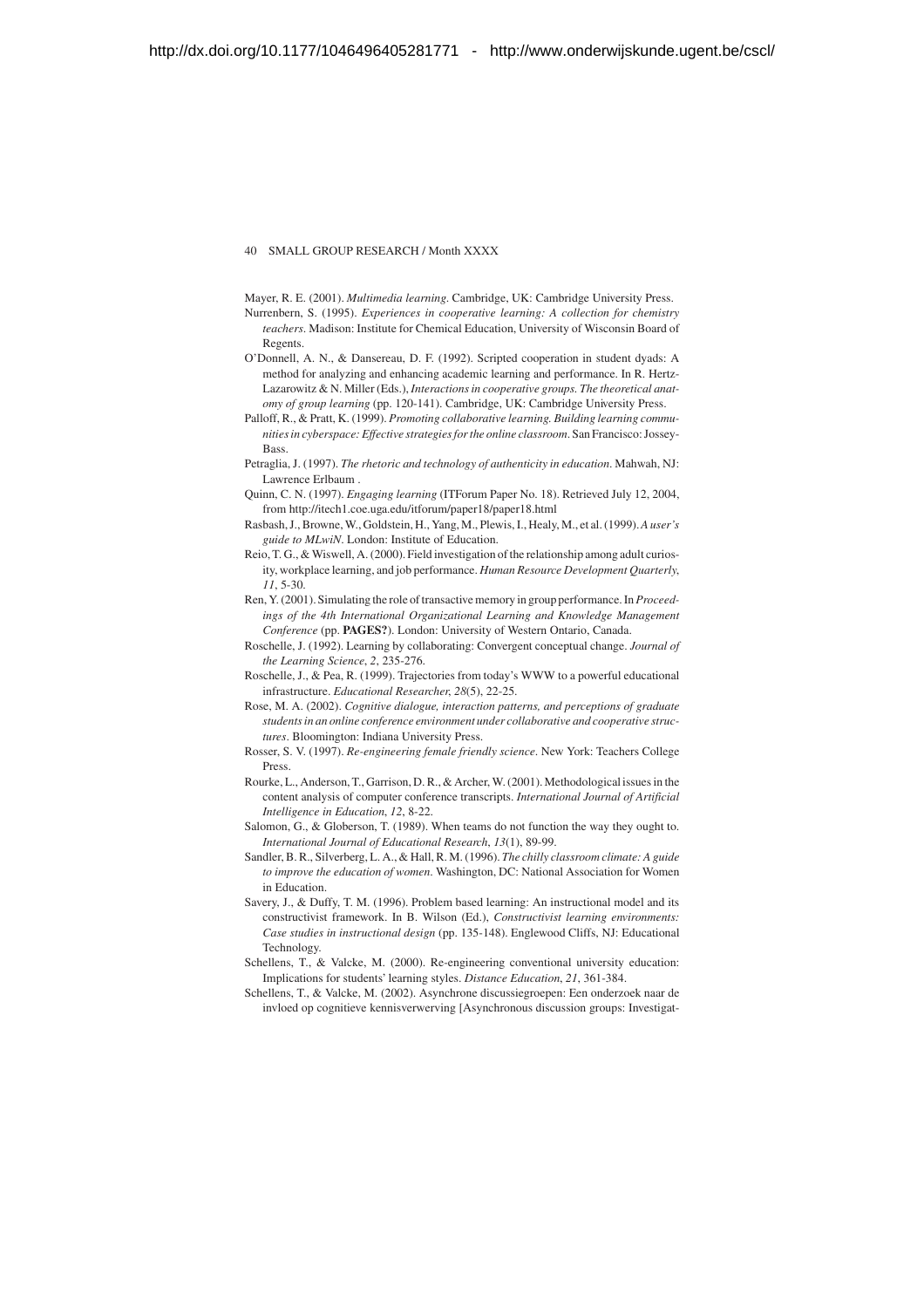ing the influence on cognitive knowledge construction]. *Pedagogische Studiën*, *79*, 451- 468.

- Schellens, T., & Valcke, M. (2005). Collaborative learning in asynchronous discussion groups: What about the impact on cognitive processing?*Computers in Human Behavior*, *21*, 957-975.
- Schellens, T., & Valcke, M. (in press). Fostering knowledge construction in university students through asynchronous discussion groups.*Computers and Education*.
- Schellens, T., Van Keer, H., & Valcke, M. (2004). *Learning in asynchronous discussion groups: A multilevel approach to study the influence of student, group, and task characteristics*. Manuscript submitted for publication.
- Slavin, R. E. (1995). *Cooperative learning: Theory, research and practice*. Boston: Allyn & Bacon.
- Snijders, T. A. B., & Bosker, R. J. (1999). *Multilevel analysis*. London: Sage.
- Spiro, R., Feltovich, P., Jacobson, M., & Coulson, R. (1988). *Cognitive flexibility, constructivism, and hypertext: Random access instruction for advanced knowledge acquisition in ill-structured domains*. Retrieved September 20, 2002, from http:// www.ilt.columbia.edu/ilt/papers/Spiro.html
- Sternberg, R. J. (1980). Sketch of a componential sub-theory of human intelligence. *Behavioral and Brain Sciences*, *3*, 568-585.
- Sternberg, R. J. (1997). *Thinking styles*. New York: Cambridge University Press.
- Strijbos, J. W., Martens, R. L., Jochems, W. M. G., & Broers, N. J. (2004). The effect of functional roles on group efficiency: Using multilevel modelling and content analysis to investigate computer-supported collaboration in small groups. *Small Group Research*, *35*, 195-229.
- Sweller, J. (1988). Cognitive load during problem solving: Effects on learning. *Cognitive Science*, *2*, 257-285.
- Sweller, J. (1994). Cognitive load theory, learning difficulty and instructional design. *Learning and Instruction*, *4*, 295-312.
- Veerman, A., & Veldhuis-Diermanse, E. (2001). Collaborative learning through computermediated communication in academic education. In P. Dillenbourg, A. Eurelings, & K. Hakkarainen (Eds.), *European perspectives on computer-supported collaborative learning. Proceedings of the First European Conference on CSCL* (pp. 625-632). Maastricht, the Netherlands: University of Maastricht Press.
- Wegner, D. M. (1987). Transactive memory: A contemporary analysis of the group mind. In B. Mullen & G. R. Goethals (Eds.), *Theories of group behavior*(pp. 185-208). New York: Springer-Verlag.
- Weinberger, A. (2003). *Scripts for computer-supported collaborative learning. Effects of social and epistemic cooperation scripts on collaborative knowledge construction*. Unpublished doctoral dissertation, Ludwig-Maximilians-Universität, Munich, Germany.
- Weinberger, A., Reiserer, M., Ertl, B., Fischer, F., & Mandl, H. (2003). Facilitating collaborative knowledge construction in computer-mediated learning with structuring tools. In R. Bromme, F. Hesse, & H. Spada (Eds.), *Barriers and biases in net based communication*. Norwell, MA: Kluwer.
- Westrom, M. (2001). *Constructivist strategies for e-learning*. Retrieved July 12, 2004, from http://www.cust.educ.ubc.ca/westrom/CSeL.htm